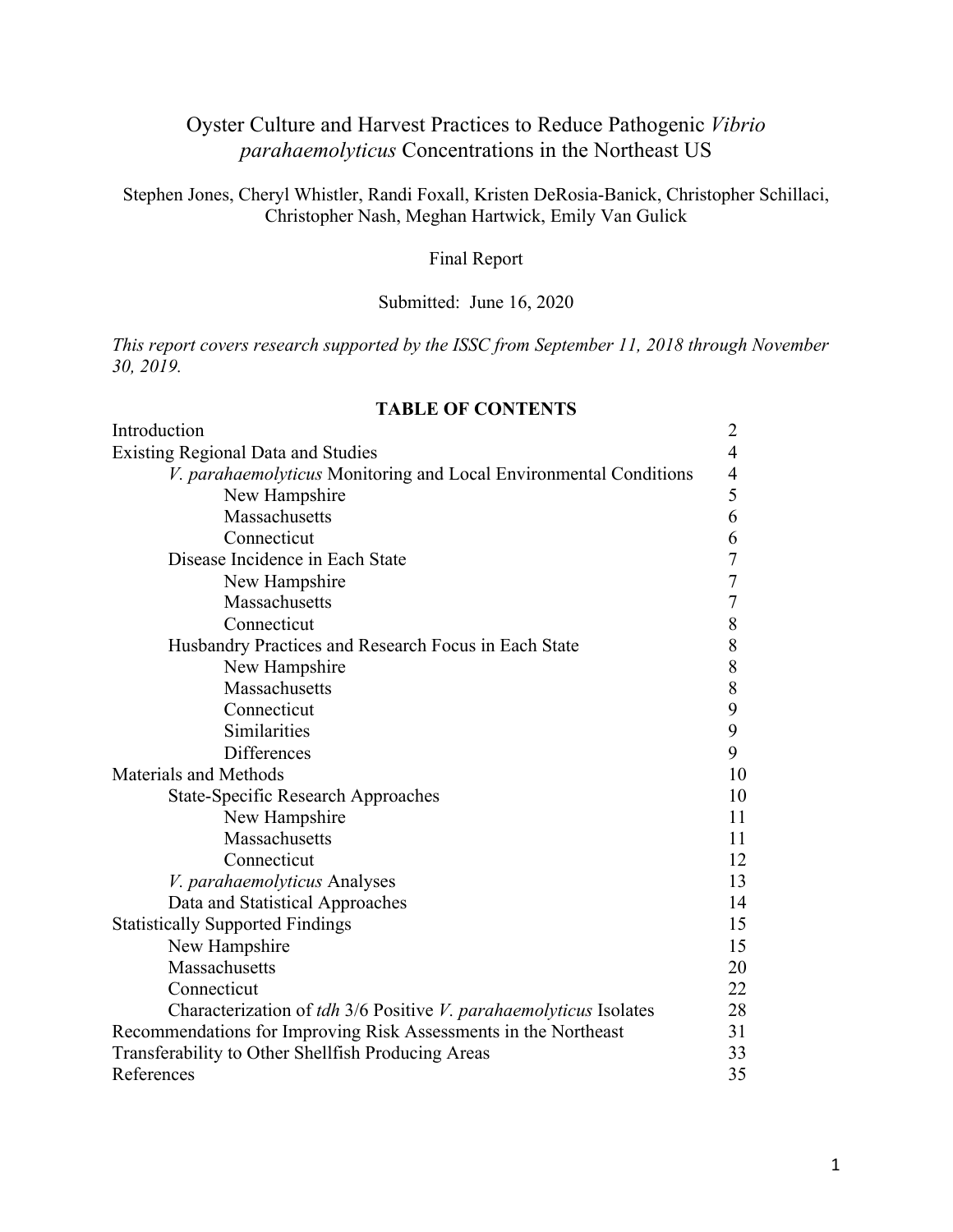### **INTRODUCTION**

This report details study results, accomplishments and outcomes. These are organized in the following major sections:

- 1. A compilation of existing relevant data to inform study design and update local and regional *V. parahaemolyticus* risk assessments, focusing on regional differences and similarities in husbandry practices, local/regional environmental conditions and disease incidence.
- 2. Detailed descriptions of the overall approach and state-specific approaches used in each phase and for each state.
- 3. Written documentation of statistically supported findings, recommendations for improving risk assessments for *V. parahaemolyticus* in shellfish in the Northeast, and how the approaches used can be transferred to other shellfish producing areas of the US.

*Vibrio parahaemolyticus* is the leading cause of seafood borne illness in the United States (CDC 2015). Pathogenic vibrios were the only major bacterial pathogen that showed increasing relative incidence of illnesses in the US from 1996-2012 (Gillis et al. 2013), while Newton et al. (2012) confirmed this was true for *Vibrio vulnificus*, *Vibrio cholerae* and *V. parahaemolyticus,* concluding that "current prevention efforts have failed to prevent increasing rates of vibriosis". Based on state health department and CDC reports, the annual number of reported human Vibrio infections in the New England region dramatically increased during this time period, especially in Massachusetts and Connecticut where there were a combined 5 cases in 2000 compared to 147 cases in 2013 (Urquhart et al. 2015).

*Vibrio parahaemolyticus* remains a concern because it had the highest increase in illness incidence rate among pathogenic bacteria for 2018 relative to 2015-2017 (109%) in ten states including Connecticut (Tack et al. 2019). *V. parahaemolyticus* illnesses have been increasing in the New England region due to a variety of factors including increased sea surface temperatures due to climate change (Xu et al. 2015), increased consumption of raw shellfish in the summer when *V. parahaemolyticus* is prevalent, and the establishment of introduced pathogenic *V. parahaemolyticus* strains (Baker-Austin et al. 2013, 2017; Martinez-Urtaza et al. 2012; Urquhart et al. 2016; Whistler et al. 2015; Xu et al. 2015, 2017). Water temperature, salinity, pH and other environmental characteristics can also have significant impacts on *V. parahaemolyticus*  prevalence (Takemura et al. 2014; Urquhart et al. 2016; Hartwick et al. 2019).

Common oyster culture and harvest practices in the region can involve the exposure of shellfish to ambient air for various periods of time. For example, following harvest, oysters require varying levels of sorting and cleaning prior to being placed under temperature control. In addition, air-drying is commonly used to remove fouling organisms from oysters and equipment in cage culture operations. During warm conditions, these activities may stimulate the growth of *V. parahaemolyticus* within oysters and differentially increase the absolute and relative abundance of pathogenic strains as compared to pre-exposure, or ambient levels of *V. parahaemolyticus* (1-5). Understanding two key practices:

a.) the extent that pathogenic *V. parahaemolyticus* concentrations increase in oysters following harvest before temperature control, and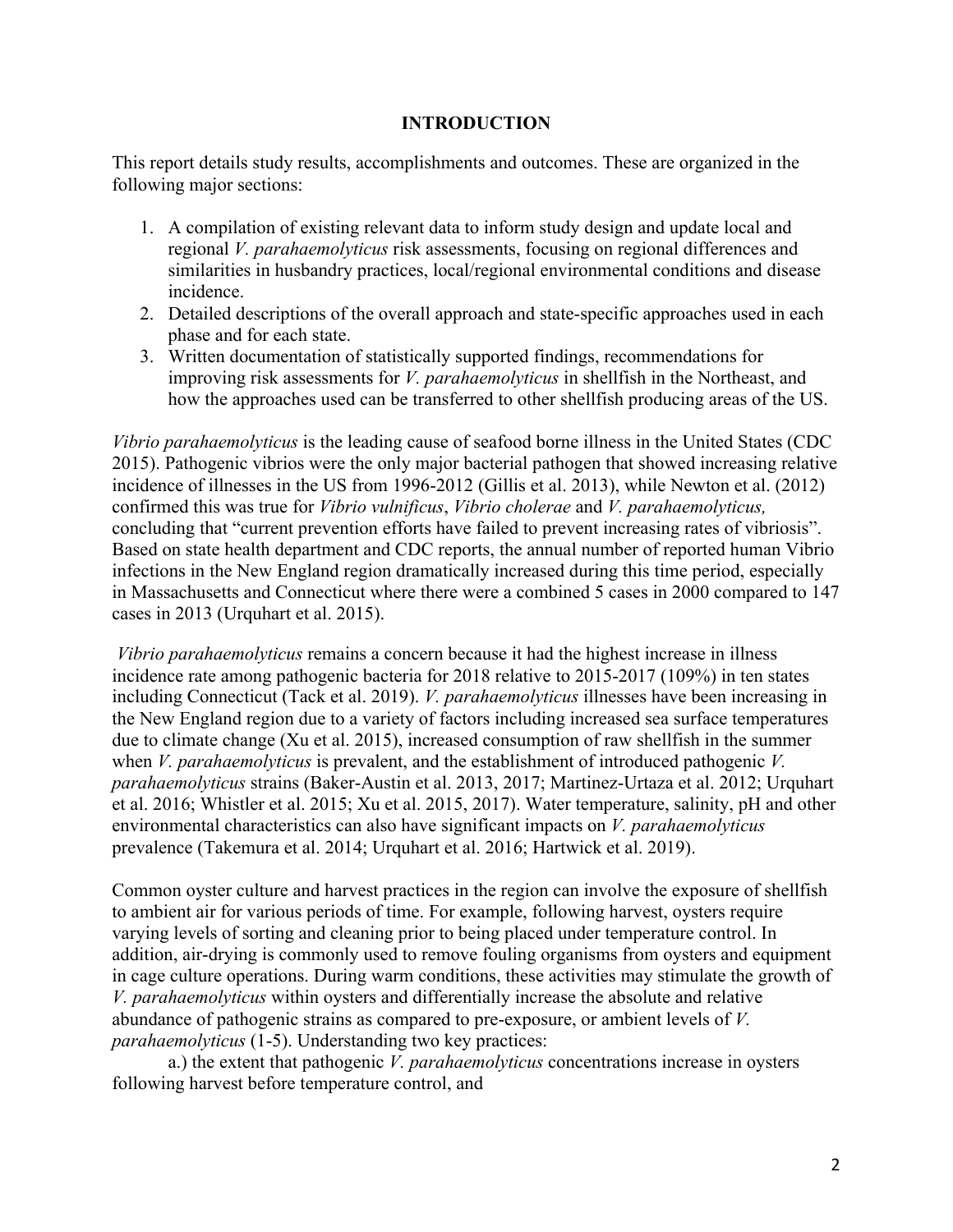b.) the extent that pathogenic *V. parahaemolyticus* concentrations increase in oysters following air-drying of pre-harvest oysters following air-drying of pre-harvest oysters for different durations that is coupled to the length of time required for concentrations in resubmerged oysters to return to background levels (recovery period), is critical to continued industry growth while maintaining product safety.

Several previous studies have provided useful information related to the ambient concentrations of potentially pathogenic *V. parahaemolyticus* in oysters relative to in situ water temperature, water depth, sub- versus inter-tidal culture, the post-harvest *V. parahaemolyticus* growth in oysters over various temperature control strategies. Studies have also looked at the extent of *V. parahaemolyticus* growth in oysters following air-drying during warm months over various exposure periods and the time required for excess *V. parahaemolyticus* levels in re-submerged oysters to return to background levels (Kinsey et al. 2015; Kennedy et al. 2015; Phuvasate et a. 2015; Jones et al. 2016; Suhrbier et al. 2017). These studies have shown mixed results, that suggest the impact of post-harvest exposure on *V. parahaemolyticus* growth, and the time needed to purge excess *V. parahaemolyticus* levels following extended pre-harvest culture activities, can vary based on a wide range of factors, demonstrating a clear need for site specific studies (Schillaci et al. 2020; Jones et al. 2019).

*Vibrio parahaemolyticus* is naturally ubiquitous in the marine and estuarine environment, but only a small percentage of strains are recovered from clinical samples. A variety of genes are amplified by PCR to monitor for *V. parahaemolyticus*. Thermolabile hemolysin (*tlh*) is a *V. parahaemolyticus* species-specific gene (McCarthy et al. 1999; Taniguchi et al. 1986) that is widely used to detect this species especially because it is present in both pathogenic and nonpathogenic strains. Monitoring shellfish harvest areas for total *V. parahaemolyticus*, however, is not always useful for public health risk assessment. Several genetic markers have been useful as indicators of pathogenic strains, especially thermostable direct hemolysin (*tdh*) and thermostable direct hemolysin-related hemolysin (*trh*). Nearly all clinical isolates harbored *tdh* during the late 1980's, and *trh* was first discovered in 1987 from an isolate that did not contain the *tdh* gene (reviewed in Nilsson and Turner 2016). However, more extensive, recent work has also documented the *tdh* and *trh* genes in environmental, non-pathogenic *V. parahaemolyticus* strains (reviewed in Klein et al. 2014) and their absence in clinical isolates (Xu et al., 2015). The *tdh* and *trh* genes are still widely used to monitor pathogenicity of *V. parahaemolyticus*, as pathogenic strains typically have at least one of the genes (*tdh* or *trh*) (Honda et al. 1992; Kishishita et al. 1992; Park et al. 2004; Panicker et al. 2004; Nishibuchi and Kaper 1995; Shirai et al. 1990). In fact, pathogenic *V. parahaemolyticus* strains are increasingly associated with the presence of both of the *tdh* and *trh* genes (Banerjee et al. 2014; DePaola et al. 2003; Haendiges et al. 2015; Jones et al. 2012; Turner et al. 2013; Xu et al. 2015).

Only recently have detection methods been developed that allow for detection of actual pathogenic strains of *V. parahaemolyticus* in the Northeast US (Xu et al. 2015; Whistler et al. 2015). Variations of the *tdh* gene have been useful for this purpose: the *tdh*3 and *tdh*6 variations are common in clinically prevalent New England strains, while the *tdh*5 variation is commonly found in environmental *V. parahaemolyticus* strains that do not frequently cause infections (Xu et al. 2015). These new markers can be used for augmenting the traditional *tdh* indicator to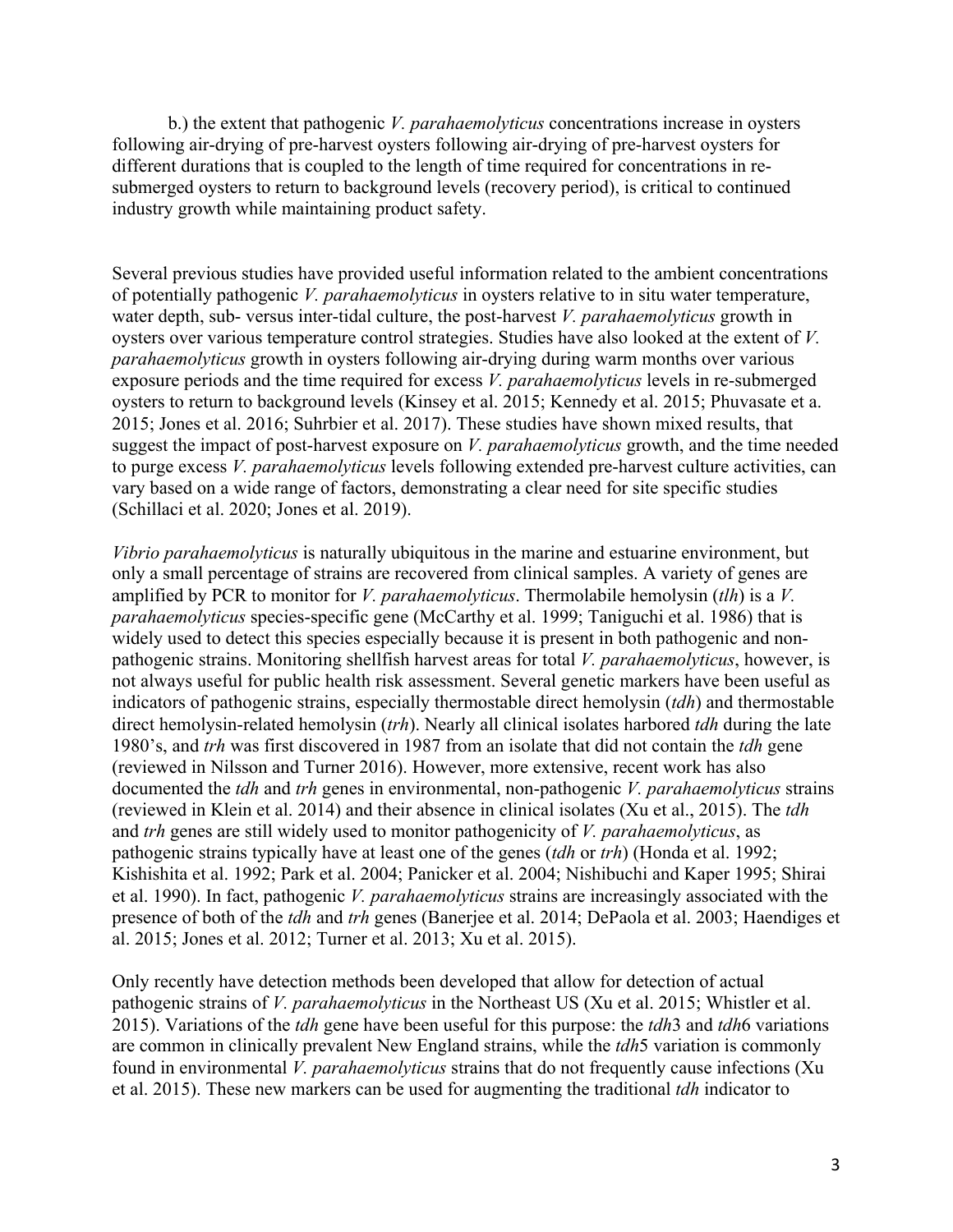provide information on the presence of common clinically prevalent types of strains and to relate detection of these new markers to total (*tlh*+) and potentially pathogenic (*tdh/trh*+) *V. parahaemolyticus*. The application of this approach required field-testing to determine prevalence and sampling procedures required to enable tracking these pathogenic strains.

The following sections of this report focus on the Northeast states (New Hampshire, Massachusetts, Connecticut) where study sites were located, by providing more detailed background information, descriptions of study designs and presentation of results. The final section also frames these findings into regional and national contexts.

The goal of this study was to determine the dynamics of actual *V. parahaemolyticus* pathogens, along with total *V. parahaemolyticus*, as a result of different culture and harvest practices (at the three state study sites) that tend to increase *V. parahaemolyticus* levels and the controls intended to eliminate the impacts of these practices, while also steps taken to ensure that the risk of *V. parahaemolyticus* -borne illnesses are prevented are balanced with minimizing unnecessary time, equipment and labor burdens on oyster farmers. The objectives of this study were to:

-Evaluate the effectiveness of the key harvest and handling practices by showing significant reduction or elimination of actual risk (pathogenic *V. parahaemolyticus*).

-Monitor environmental and climate conditions that affect the distribution, occurrence and prevalence pathogenic *V. parahaemolyticus* in growing areas.

-Update risk assessments for *V. parahaemolyticus* that reflect local and sub-regional differences in environmental conditions and disease incidence.

-Determine risk indicators for *V. parahaemolyticus* in oysters in the Northeast US.

## **EXISTING REGIONAL DATA AND STUDIES**

The first multistate outbreak of *V. parahaemolyticus* in the U.S. in almost a decade occurred in 2012 and continued into 2013, to a large part due to the introduction of a pathogenic Pacific Northwest strain (O4:K12) into the New England region (e.g. Martinez-Urtaza et al. 2013). In response, New England states and New York initiated Vibrio monitoring programs and began instituting pre- and post-harvest controls to prevent further illnesses.

## *V. parahaemolyticus* **Monitoring and Local Environmental Conditions**

Current *V. parahaemolyticus* management and control measures instituted at the state and national levels depend heavily on water temperature data, while other climatic and environmental data can also inform characterization of *V. parahaemolyticus* risk conditions, at both local and regional scales (Urquhart et al. 2016; Hartwick et al. 2019). Conditions can change within years and can vary widely between years (Hartwick et al. 2019; Xu et al. 2015; Taylor et al. 2018), so monitoring at adequate spatial and temporal scales is necessary to inform management actions. The data collected during this project over time for untreated (control) oysters is a source of valuable information on the dynamics of background levels for total and pathogenic *V. parahaemolyticus*, allowing better determination of when *V. parahaemolyticus*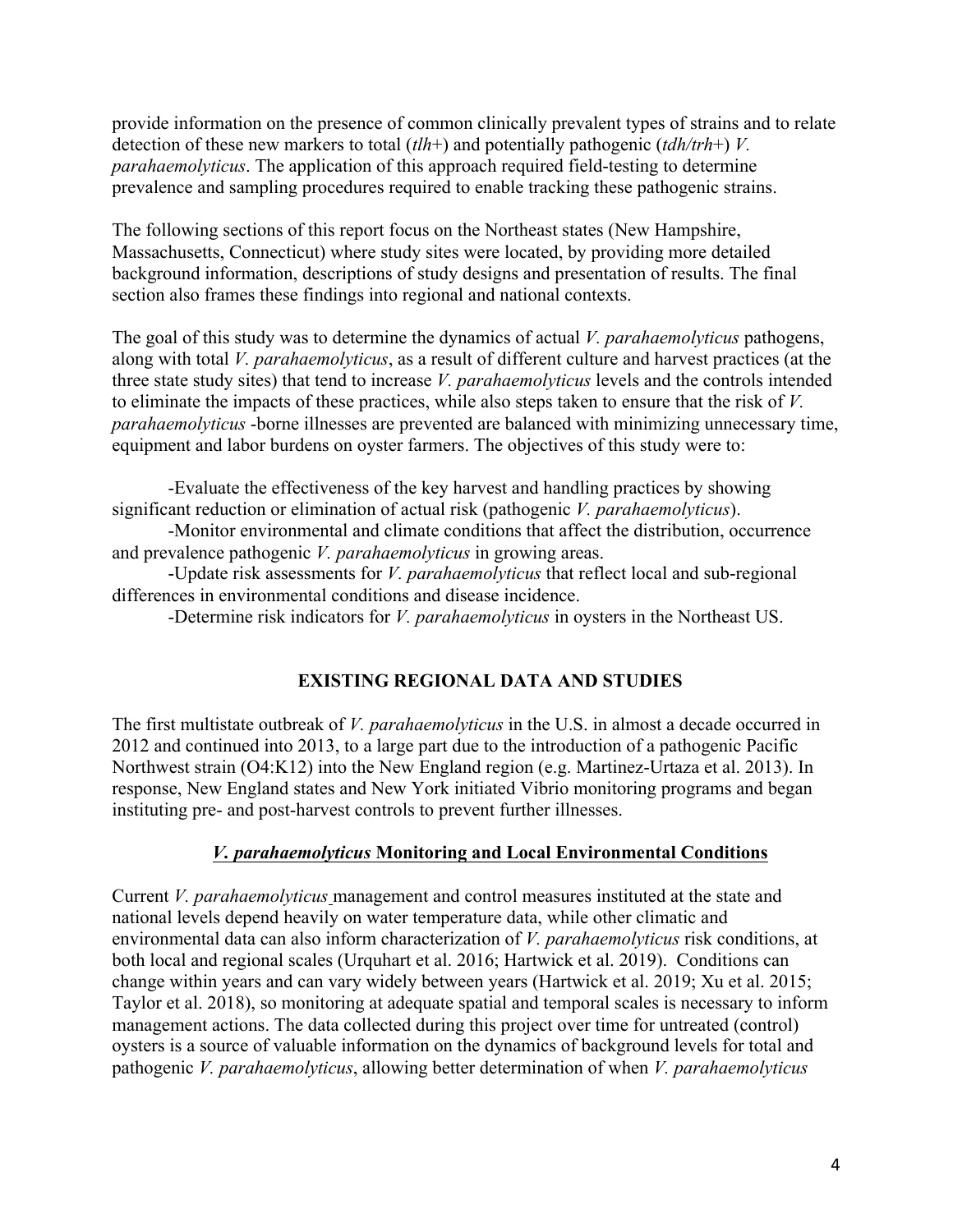controls are most critical, thereby potentially relieving growers from unnecessary control activities during the shoulder (before or after highest risk) seasons.

To track environmental conditions, all three states use sources of water condition data that are close to critical growing areas. There are also regional monitoring systems, like NERACOOS and MARACOOS covering the Gulf of Maine and Long Island Sound, that provide information across the full Northeast region and at sites in the Northeast that have proven invaluable for interpreting *V. parahaemolyticus* dynamics (Xu et al. 2015). At the federal level, NOAA effort provides Vibrio Predictive Models for many regions, including the Northeast where models are available for Long Island Sound, Massachusetts and New Hampshire (Great Bay Estuary). These basic models use predicted surface air temperature data to estimate *V. parahaemolyticus* doubling times, and thus an early warning system of potential public health risks and guidance for when use of pre-harvest/harvest cooling practices is optimal. https://products.coastalscience.noaa.gov/vibrioforecast/northeast/default.aspx#LI

**NEW HAMPSHIRE:** Vibrio monitoring in the NH Seacoast by UNH scientists began in the late 1960's (Bartley and Slanetz 1971) and has occurred periodically from 1989 to the present (O'Neill et al. 1990; Jones and Summer-Brason 1998). Since 2007, UNH scientists have tracked potentially pathogenic *V. parahaemolyticus*, *Vibrio vulnificus* and *Vibrio cholerae* in oysters, water, sediment and more recently in plankton at two sites in the Great Bay estuary, and in 2014 the NHDES began to conduct *V. parahaemolyticus* monitoring at Little Bay oyster farms in conjunction with laboratories at UNH and at NHDHHS. This program expanded to Hampton Harbor in 2019 with the establishment of two new farms there. Data from NHDES monitoring have been reported in annual Vibrio Risk Assessment reports (NHDES, 2019; Dejadon and Nash, 2020) and at the annual NH Aquaculture Meeting, while UNH monitoring data are reported in annual reports and have been published in several recent peer-reviewed papers. Urquhart et al. (2016) was based on 2007-2013 data, Taylor et al. (2018) was based on 2010- 2013 data, and Hartwick et al. (2019) was based on 2007-16 data.

The Great Bay NERR and the Piscataqua Regional Estuaries Partnership (PREP) maintain datasondes located in close proximity to monitoring sites and the data they collect have been used to track water and shellfish conditions through 2019. 2014 was the first year that the NH Shellfish Program began to augment those data with HOBO water temperature and salinity meters placed at the exact study sites, and in 2018 -19 a new datasonde was added to the oyster farming area. In addition to the datasonde data, local climate data and other biological (plankton) and water condition and quality (nutrients) laboratory measurements on grab water samples were also useful for this project to explore as potential risk indicators.

Previous year monitoring suggests that summer monthly average air temperatures in the NH Seacoast have been increasing from at least 2016-18, with the majority of months being above previous historical averages (Dejadon and Nash, 2020; Hartwick et al. 2019). *V. parahaemolyticus* has been isolated at 1°C in New Hampshire oysters, although normally they are first detected in warmer water between late April and June (Jones et al. 2014). The timing for *V. parahaemolyticus* concentrations in oysters to reach peak concentrations since 2007 has occurred mostly during July and August prior to 2014, and they are no longer detected starting between October to early December. Since 2014, the NHDES monitoring has shown the highest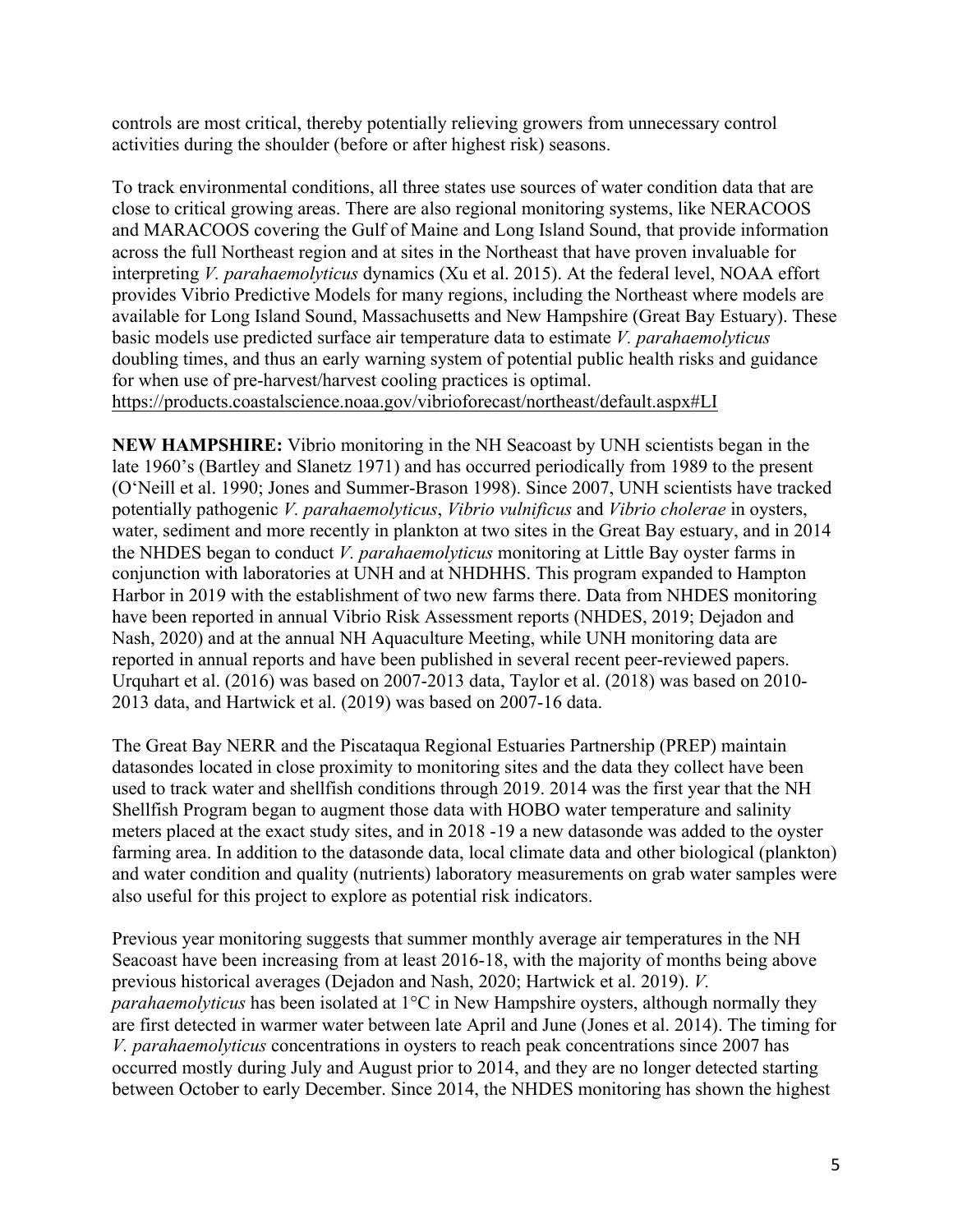*V. parahaemolyticus* concentrations are now occurring in August and September (Dejadon and Nash, 2020). Several recent papers have reported how environmental conditions affect *V. parahaemolyticus* concentrations in oysters in New Hampshire. Urquhardt et al. (2016) showed that inclusion of chlorophyll *a* concentration to an empirical model otherwise employing only temperature and salinity variables offered improved the estimation capability for modeling the likelihood (presence) of *V. parahaemolyticus* in the Great Bay Estuary. Hartwick et al. (2019) found that the optimal predictive model contained water temperature and pH as environmental variables, along with photoperiod and the calendar day of study as other significant variables. The predictive model enabled relatively accurate seasonality-based prediction of *V. parahaemolyticus* concentrations for 2014-2016 based on the 2007-2013 dataset and captured the increasing trend in extreme values of *V. parahaemolyticus* concentrations. Thus, water temperature remains the dominant environmental variable for explaining variability in *V. parahaemolyticus* concentrations in New Hampshire, with other conditions contributing to variability.

**MASSACHUSETTS**: Since 2013, the State of Massachusetts Division of Marine Fisheries (MA DMF) has collected oyster samples from shellfish harvest areas around Cape Cod Bay, southern Cape Cod, the southern Massachusetts coastline, and Martha's Vineyard. Samples have been transported to both MA DMF and UNH laboratories for *V. parahaemolyticus* analyses. Environmental and water conditions have been measured using datasondes and probes, either by the MA Shellfish Program, or the Cape Cod Cooperative Extension Program, to record conductivity, total dissolved solids, depth, pH, dissolved oxygen, chlorophyll *a*, and turbidity data at 15 min intervals for this project.

In previous studies, trends for water temperatures when *V. parahaemolyticus* was first detected and when *V. parahaemolyticus* was most prevalent varied between sites (Schillaci et al. 2020). Water temperatures when *V. parahaemolyticus* was first detected ( $\sim$ 13 °C) and when *V*. *parahaemolyticus* was most prevalent  $(\sim 19 \degree C)$  were similar between both Cape Cod Bay sample sites (Duxbury Bay and Barnstable Harbor), whereas water temperatures in Katama Bay when *V. parahaemolyticus* was first detected  $(\sim 17^{\circ}C)$  and most prevalent  $(\sim 24^{\circ}C)$ , were higher. Total and pathogenic *V. parahaemolyticus* concentrations significantly correlated with average water temperature for pooled statewide data, and all sites, with limited exceptions. Relationships between other environmental parameters and total and pathogenic *V. parahaemolyticus* abundance varied considerably between sites. Further, during periods of increased surveillance sampling, variability was observed in the background abundance of total and pathogenic *V. parahaemolyticus* at a spatial and temporal scale that the routine surveillance program would fail to capture, likely requiring a sampling frequency and sample size to that is not practical for most State programs. The monitoring for ST36 proved to be interesting but not that informative, as the detection of pathogenic strains (ST36 and 631) was rare and required an amount of work typical for research but beyond sustainable routine efforts, especially having to rely on live *V. parahaemolyticus* cultures of environmental isolates.

**CONNECTICUT**: Starting in 2014, the Connecticut Department of Agriculture Bureau of Aquaculture (DA/BA) has collected samples all along the CT coastline, accompanied by measurements of air and water temperature, salinity, and depth. Previous studies have found that the most significant predictive variable for total *V. parahaemolyticus* is bottom seawater temperature at the time of collection. In general, findings suggest that environmental total *V.*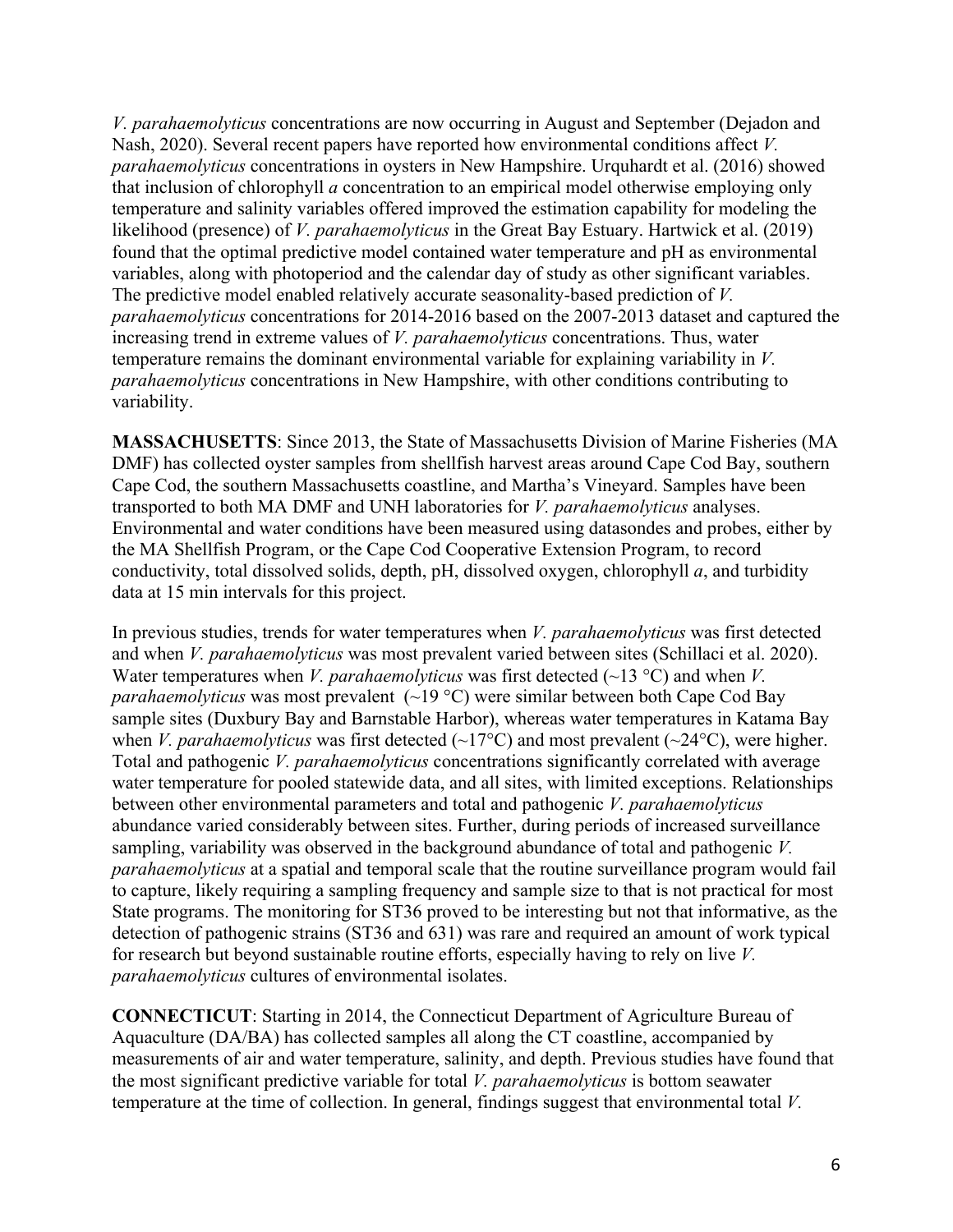*parahaemolyticus* is identified at low levels (<2.0 MPN/g) early in the Vibrio season when nearbottom and near-surface water temperatures are less than 20°C, and levels climb steadily through the summer as water temperatures increase. Total *V. parahaemolyticus* in the environment peaks when water temperatures are at their highest; during 2014 and 2015 near-bottom seawater temperatures reached 24°C to 25°C by the end of August and into early September (DeRosia-Bannick et al. 2016). During 2014, levels remained relatively elevated even as water temperatures dropped off through September, a phenomenon that also occurs in NH (Hartwick et al. 2019). In 2015, total *V. parahaemolyticus* dropped off rapidly as water temperatures dropped through September. A total of 101 shellfish samples were collected during 2014 and 2015 and *V. parahaemolyticus* was detected in 100 of the 101 samples collected during the study period. Median *V. parahaemolyticus* levels were 1.38 log MPN/g and ranged from the limit of detection (LOD =-0.52 log MPN/g) to 4.36. *V. parahaemolyticus tdh*+ was identified in 19 of 101 samples analyzed with median *tdh*+ levels of -0.44 log MPN/g, ranging from the LOD to 0.36 log MPN/g. *V. parahaemolyticus trh*+ was identified in 18 of 101 samples with median *trh*+ levels of -0.44 log MPN/g, ranging from the LOD to 0.36 log MPN/g. Finally, near-bottom temperature accounts for 18.7% of the variation in total *V. parahaemolyticus* when a simple linear regression model was applied. Oysters were the only implicated product from the 2013 outbreak, and past work from Long Island Sound has shown that oysters contain significantly higher levels of *V. parahaemolyticus* than clams and that *V. parahaemolyticus* levels in oysters had an inverse correlation with salinity (Jones et al. 2014).

### **Vibriosis Incidence in Each State**

The FDA COVIS annual summary reporting of vibriosis and other illnesses in the US ceased to be published in 2014, so this consistent source of information has not been available in recent years to provide a single source and of directly comparative data for state illness rates. During and after the early shellfish-borne *V. parahaemolyticus* outbreaks in 2012-13, states in the Northeast began to hone their approaches for tracing illnesses to shellfish harvest areas as a part of newly required *V. parahaemolyticus* Control Plans. For shellfish harvesting and consumption, it is critical to distinguish *V. parahaemolyticus* cases from those caused by other *Vibrio* species, whether cases are shellfish-borne or otherwise, from what harvest area the implicated shellfish originated, and the date when the harvesting occurred.

**NEW HAMPSHIRE**: The incidence of shellfish-borne *V. parahaemolyticus* illnesses in NH has been published in NSSP-required annual *V. parahaemolyticus* risk evaluation reports since 2014. Prior to that, data for the overall incidence of vibriosis from all causes was available through the CDC in annual national reports. There has never been a *V. parahaemolyticus* outbreak in NH due to shellfish consumption or otherwise, and the number of annual vibriosis cases over the past decade has been between 4 and 16 (NHDPHS 2020). Recent *V. parahaemolyticus* cases associated with shellfish consumption include no *V. parahaemolyticus* cases linked by epidemiology and traceback information to oysters commercially harvested in New Hampshire waters in 2018 and 2019, and 1 case in 2017 (NHDES 2019; Dejadon and Nash, 2020).

**MASSACHUSETTS**: The incidence of shellfish-borne *V. parahaemolyticus* illnesses in MA has been reported by the Massachusetts Department of Public Health in annual *V. parahaemolyticus* risk assessment reports since 2012 as well as through CDC COVIS reporting. Prior to that, overall incidence of vibriosis from all causes was reported through the CDC in annual national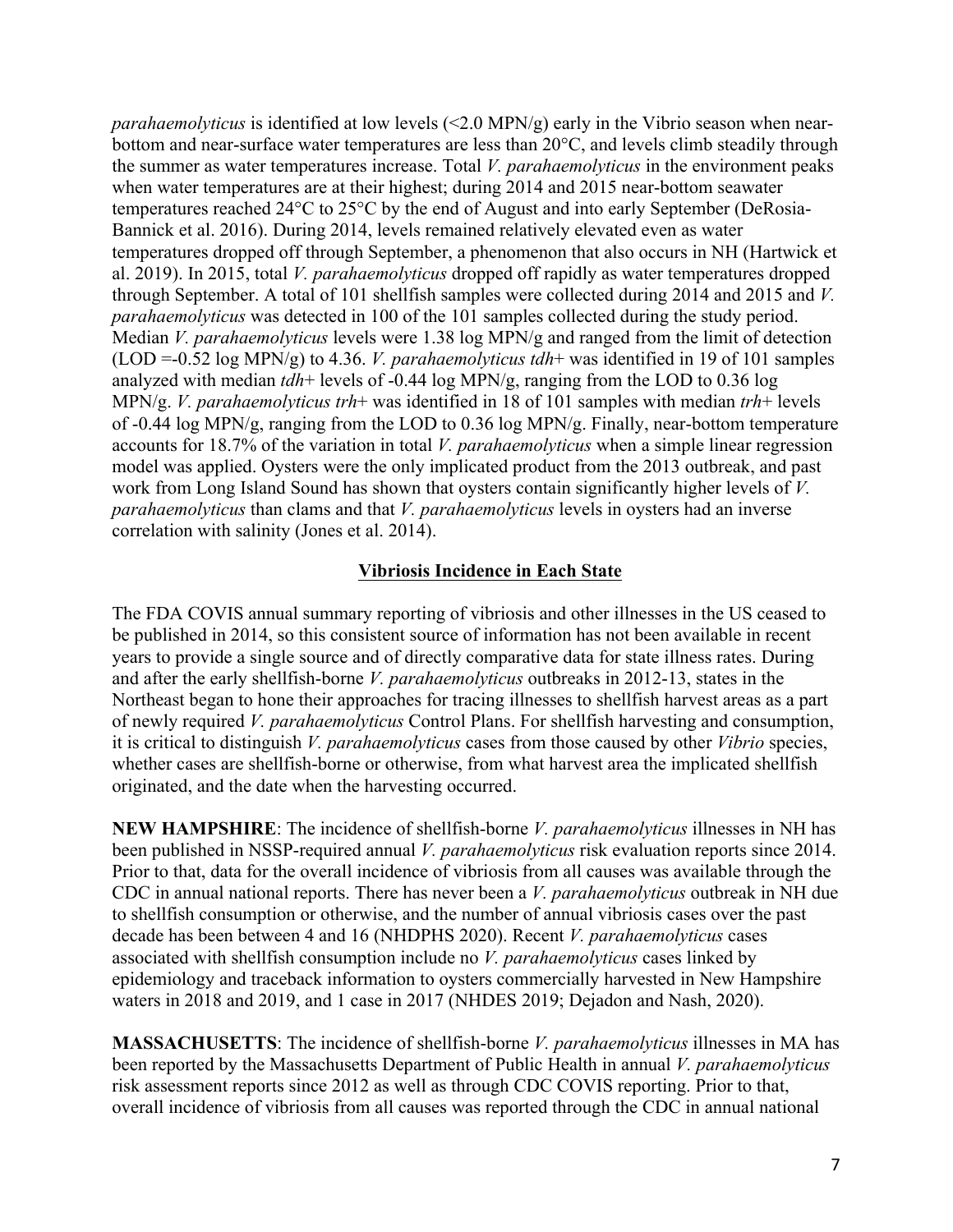reports. Statewide sole source *V. parahaemolyticus* case occurrence increased from 2 in 2011 to 9, 33, 24, and 29 cases from 2012 to 2015, then decreased to 10 cases in 2016 (Schillaci et al. 2020). A study of 44 cases that occurred in MA during 2014-15 showed 75% of cases were attributed to Katama Bay and Western Cape Cod Bay, and most of those were attributed to *V. parahaemolyticus* strains 36 and 631. In addition, 42 of the 44 studied cases occurred from July 1 and September 15, with 85% of cases occurring when air temperatures were >24°C, though the actual risk per serving and timing differed between the two elevated-risk areas. Based on these trends, Massachusetts promulgated enhanced controls in the two regions where the majority of illnesses were reported (WCCB, Katama Bay), and for the period of peak illness occurrence (July 1 and September 15); highlighting how this type of analysis can be used to refine and complement general risk assessment methodology.

**CONNECTICUT**: The incidence of shellfish-borne *V. parahaemolyticus* illnesses in CT has been tracked using the current methodology since 2009 and documented in annual *V. parahaemolyticus* risk assessment reports. Prior to that, overall incidence of vibriosis from all causes was reported through the CDC in annual national reports. Confirmed *V. parahaemolyticus* cases linked to Connecticut/multistate (incl. CT) sources increased from 1/ 1-3 per year in 2010- 12, to 23/11 in 2013, then down to 1/2 and 2/8 in 2014 and 2015 (DeRosia-Banick et al. 2016). There was a *V. parahaemolyticus* outbreak from oysters harvested in the Norwalk, Westport, Darien area in 2013 that included 23 confirmed CT cases.

## **Husbandry Practices and Research Focus in Each State**

**NEW HAMPSHIRE:** Although some floating gear is permitted on a few farms, most oyster farmers use bottom culture, principally with cages. Some direct bottom planting occurs on some farms. Most oyster farmers use cages though a few use bottom planting. For this project, the NH Shellfish Program Manager recommended continuing with research to determine the time required for re-submergence of caged oysters to reduce *V. parahaemolyticus* to background levels following air exposure during warm weather. Interviews with 11 farmers and some less formal discussions revealed that the longest period of time that farmers expose oysters during the summer is between two and three hours.

**MASSACHUSETTS:** Aquaculture operations utilize a variety of culture methods in Massachusetts including bottom and floating cage culture and direct bottom planting of single oysters. Because the waters of Massachusetts in the summer time are highly productive and highly saline, growers must take steps to manage the colonization of fouling organisms on culture equipment and individual oysters. A common method utilized in Massachusetts to defoul oysters prior to marketing, is to exposure them to the air for a period sufficient to kill the fouling organisms, but not result in lethal or sub lethal impacts to the oysters. The exact period of exposure varied based on ambient air temperature, the level of fouling, and grower preference, but generally range from 24 to 48 hours. Currently Massachusetts growers are required to resubmerge oysters for 10-days prior to harvest, a decrease from the initial requirement of 14-days based on DMF studies. The goal of this study was to identify if the required re-submergence time could be reduced even further. The impetus to reducing the period of resubmergence required is to limit the extent of recolonization that nay occur during the resubmergence interval.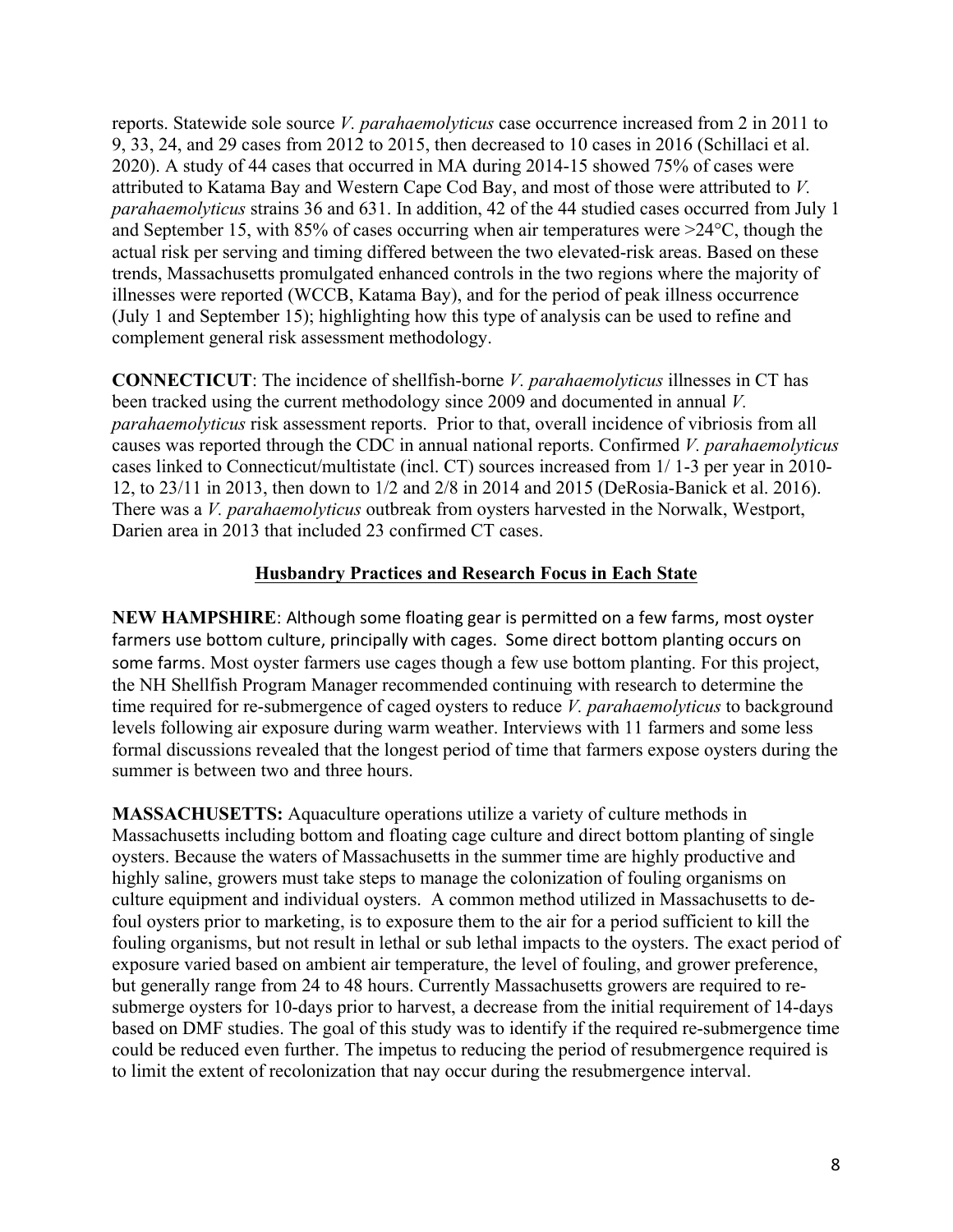**CONNECTICUT:** The CT Department of Agriculture Bureau of Aquaculture (DABA) instituted a policy following the outbreak that all oysters harvested from the 2013 outbreak area (Norwalk, Westport and Darien) must be cooled to an internal temperature of 50°F within 1 hour of harvest when water temperatures are greater than 68°F. Oyster harvested from growing areas outside of the 2013 outbreak area must be placed under refrigeration or on ice with 5 hours of the start of harvest, and must be cooled to an internal temperature of 50°F within 5 hours. The majority of oysters harvested during the summer months in Connecticut are rapidly cooled to an internal temperature of 50°F within 1 hour of harvest

## **Similarities among the three states:**

- Reduce the internal temperature of shellfish to 50 °F or below as soon as possible during the state's warm *V. parahaemolyticus* risk season.
- Oysters shall be iced or placed under temp control for adequate cooling to ensure safety and quality of product.
- The plan applies to all oysters harvested for human consumption, not including seed oysters and recreational harvest. Connecticut offers rapid cooling guidance to recreational harvesters via the municipality responsible for issuing permits.
- Shellfish shall be shaded from direct sunlight while onboard vessels and during transport from harvest area to the original dealer.
- Each harvester shall keep a harvest logbook containing harvest area, date, start time of harvest, time to dock, amount harvested, time sold and time to refrigerate.
- Shellfish may not be placed in containers that do not have adequate drainage.

# **Differences**:

Time to Temperature

- CT: All oysters harvested from the 2013 outbreak area (Norwalk, Westport and Darien) must be cooled to an internal temperature of 50°F within 1 hour of harvest when water temperatures are 68°F or above. Oysters harvested from outside of the outbreak area are subject to controls that require oysters to be placed under temperature control or iced within five hours from the beginning of harvest, and cooled to an internal temperature of 50°F within 5 hours.
- NH: All oysters harvested between May  $1<sup>st</sup>$  and September  $30<sup>th</sup>$  shall be cooled to 50 degrees F internal temperature within 4 hours of being placed under temperature control.
- MA: From July  $1<sup>st</sup>$  through September  $15<sup>th</sup>$ , all commercially harvested oysters from designated growing areas shall be adequately iced within 2 hours of time of harvest or exposure.

## Risk/ *V. parahaemolyticus* Control Plan period

•  $\overline{CT}$ : June 1<sup>st</sup> through September 30<sup>th</sup> rapid cooling is required for oysters harvested fron the 2013 outbreak area when water temperatures are 68°F or greater. NH: Starting May  $1<sup>st</sup>$  and continuing through September  $30<sup>th</sup>$ MA: Mid-May through mid-October.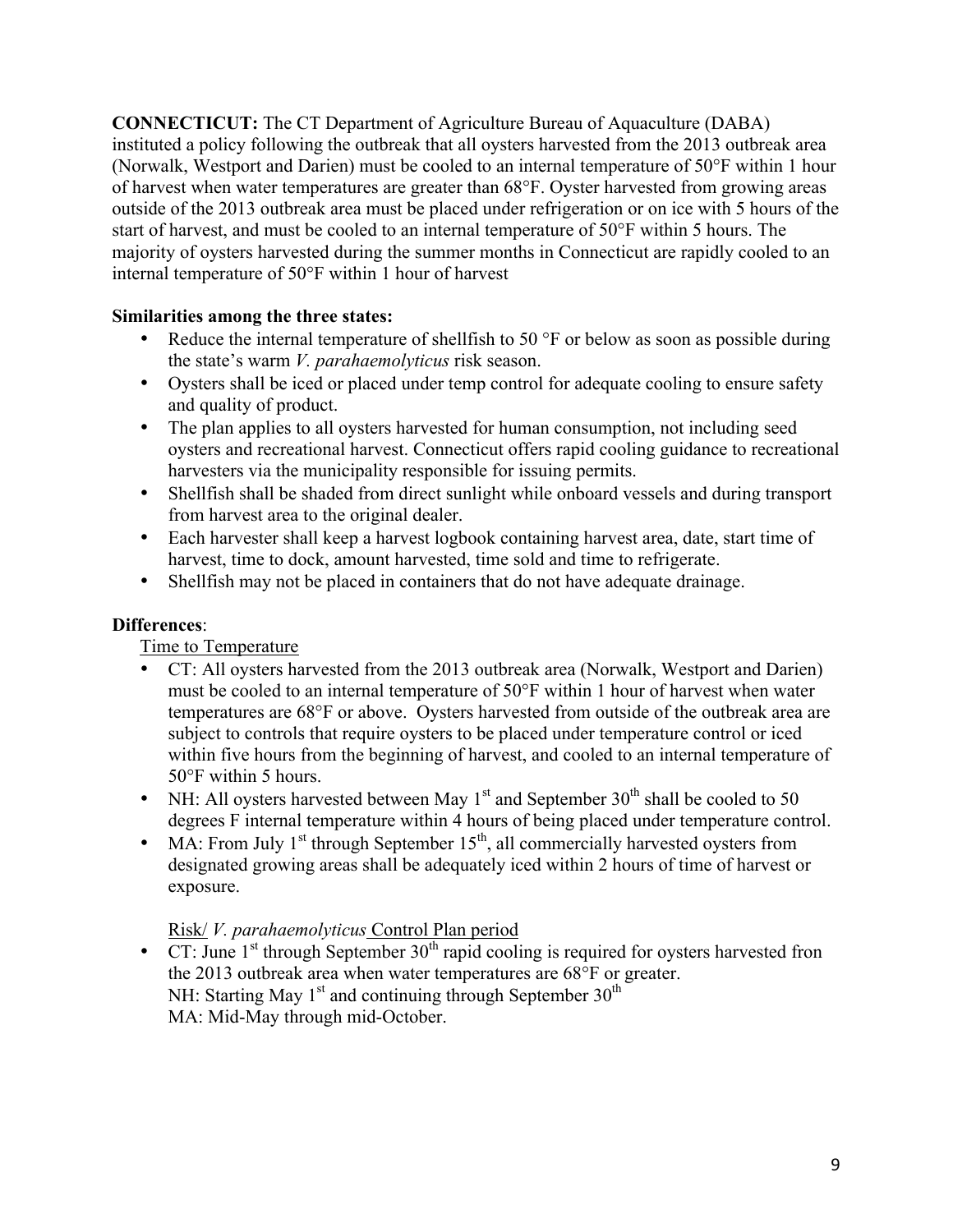#### **METHODS AND RESEARCH APPROACHES**

The overall research plan was to evaluate the effectiveness of key harvest and handling practices at reducing the risk of pathogenic *V. parahaemolyticus* infection and to determine risk indicators for *V. parahaemolyticus* in oysters in the Northeast US. As part of and in addition to field trials, we also monitored environmental and climate conditions that may affect the distribution, occurrence and prevalence of pathogenic *V. parahaemolyticus* in growing areas. The location and timing aspects of the design of field experiments were based on previous studies and disease occurrence patterns to update risk assessments for *V. parahaemolyticus* that reflect local and subregional differences in environmental conditions and disease incidence. We also used newly developed methods for detection of pathogenic *V. parahaemolyticus* strains, in concert with standard detection methods for total *V. parahaemolyticus* to discern what conditions may differentially drive an increase in pathogenic *V. parahaemolyticus* incidence. This study also is the first to simultaneously determine whether or not total *V. parahaemolyticus*, *tdh/trh* or regionally-specific pathogenicity markers are useful for estimating *V. parahaemolyticus* risk. These detection analyses were run on all samples to allow for a regional comparison.

### **State-Specific Research Approaches**

Each State Authority decided on what husbandry practices to assess. In NH, sorting oysters while they are out of the water and exposed to the air for 1-3 hours is a common practice that needed further evaluation. In MA, de-fouling of oysters out of the water and exposure to air for up to 48 h was a practice in need of further evaluation. In CT, the major control practice that has resulted in the decline of *V. parahaemolyticus* illnesses from harvested oysters is well-defined time to temperature control. Each of the evaluated practices involved different degrees and extents of temperature abuse in at least one treatment. Based on past studies in the three states and elsewhere, it has been well established that this abuse of oysters increases total *V. parahaemolyticus* and *trh, tdh* marker concentrations, thus providing conditions conducive to being able to confirm control effectiveness for reducing or eliminating actual *V. parahaemolyticus* risk in all trials. In addition, we further ensured the likelihood that risk conditions would be present by conducting trials during high risk periods, based on review of prior disease and *V. parahaemolyticus* incidence data related to harvest sites and dates. The basic approaches are summarized in Table 1 with more detailed descriptions in the text that follows.

#### NEW HAMPSHIRE: Re-submergence after 3-h air exposure

| Day $0$       | 2 control               |
|---------------|-------------------------|
| Day 0: 3 hour | 2 exposed               |
| 2 days        | 2 exposed $& 2$ control |
| 4 days        | 2 exposed $& 2$ control |
| 7 days        | 2 exposed $& 2$ control |
| 10 days       | 2 exposed $& 2$ control |

|          | MASSACHUSETTS: Re-submergence after 48-h air exposure |
|----------|-------------------------------------------------------|
| Day $-2$ | 3 controls                                            |
|          | Day 0: 48h exposure 3 controls $& 3$ exposed          |
| 4 days   | 3 controls $& 3$ exposed                              |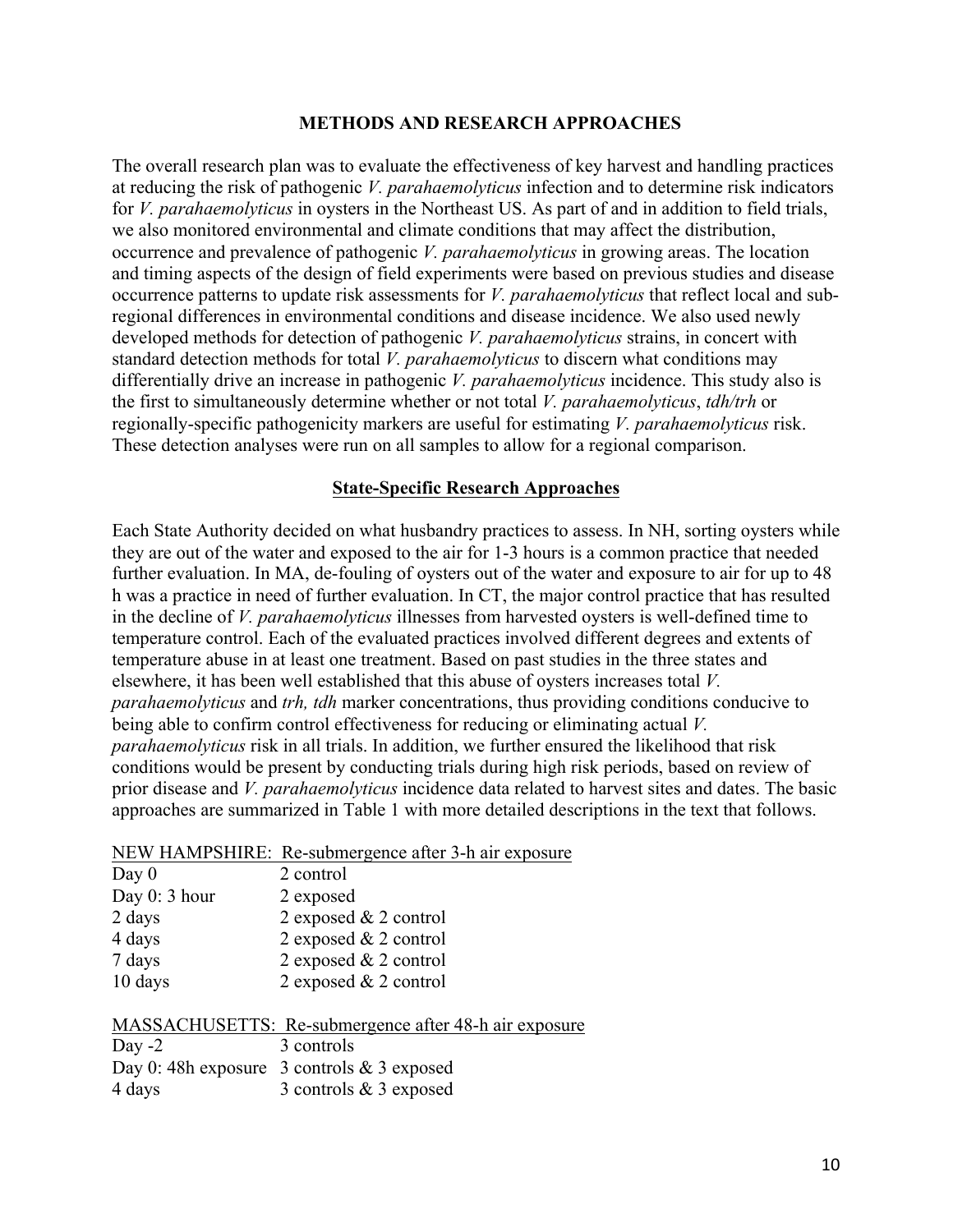| 7 days            | 3 controls $& 3$ exposed                                                    |
|-------------------|-----------------------------------------------------------------------------|
| 11days            | 3 controls $&3$ exposed                                                     |
|                   | CONNECTICUT: Temperature abuse for different times and surveys across coast |
| 1A&B              | 2 immediate slurry                                                          |
| 2A&B              | 2.3-hours to $50^{\circ}$ F                                                 |
| 3A&B              | 2 5-hours to $50^{\circ}$ F                                                 |
| 4A&B              | 2 12-hours to $50^{\circ}$ F                                                |
| Survey            | duplicates at 4 sites                                                       |
| Survey/temp abuse | single samples per treatment per site                                       |

#### **Table 1. Number and timing of treatments in each state.**

**NEW HAMPSHIRE: Re-submergence studies following air exposure of subsurface** 

**cultured oysters**. There are two areas in NH coastal waters where oyster aquaculture occurs, however, most (26 of 28) licensed sites are in the Little Bay portion of the Great Bay Estuary. We conducted a total of 3 re-submergence field trials at an oyster farm in Little Bay NH during the summer of 2019. Beyond the determination of how long air-exposed oysters need to be resubmerged before *V. parahaemolyticus* levels and risks are reduced to background levels, our focus included determining the impact of early in the day exposure under overcast conditions where air temperatures did not exceed water temperatures, thus addressing the 'disturbance' factor apart from the elevated temperature factor.

Samples of market-sized oysters purchased from the on-site farmer were pre-allocated to mesh bags. One set of samples was held in a single bag that remained submerged during the trial to serve as the reference/untreated control, while the remaining samples were placed in another bag to serve as abuse/treatment samples. Initial reference (pretreatment) samples were collected when the exposed bag was removed from the water and air-dried in shade, which occurred  $\sim$ 1.5 h before low tide in late morning (10:45-11:45) to expose oysters to midday heat. Post-treatment samples were removed just prior to bag re-submergence following the 3 h drying periods, and thereafter from the re-submerged bag at 2, 4, 7 and 10 days. We tracked water temperatures by using HOBO pendants in bags suspended with the two oyster treatments and also measured water temperature and salinity at time of sample collection.

**MASSACHUSETTS: Re-submergence studies following air exposure of cultured oysters for** *V. parahaemolyticus* **reduction (worse-case scenario model).** Duxbury Bay was chosen as the study site due in part to the historic occurrence of oyster consumption related *V. parahaemolyticus* infections from this area. The sample period was chosen to be when the majority of illnesses have been reported. Duxbury Bay is a saltwater estuary on Massachusetts's South Shore with tidal exchange to Cape Cod Bay. The Bay is located between Duxbury Beach on the east, Saquish Neck on the southeast, and the mainland on the west. It is about 3 miles long, with an average width of 2 miles. The bay consists of tidal flats, mostly bare at low water, through which are several narrow and crooked channels. Duxbury Bay has an average depth of 10 feet at high tide, with water depths at mean low water ranging from 2' to -2', and an average salinity of 28 ppt. Duxbury Bay is well mixed and water temperatures in the summer range from 18- 21°C. 49 acres of commercial oyster farms operate in Duxbury Bay.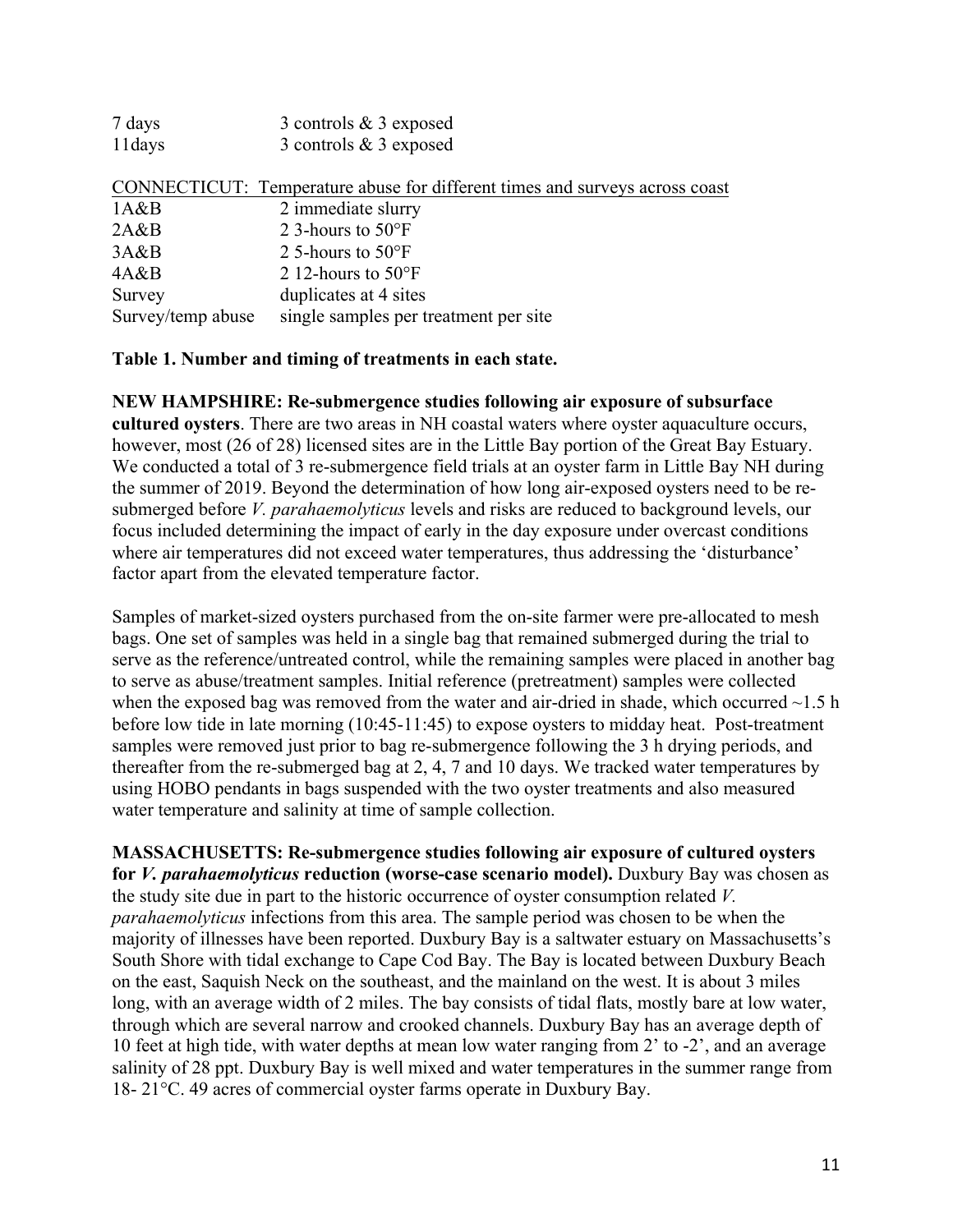MA DMF conducted a total of 2 re-submergence field trials during 2019 in August and September for a total of 48 samples. Oysters in diamond mesh grow-out bags were distributed equally between oyster cages. The cages containing treatment samples were removed from the water and placed on an oyster barge for 24-48 h of desiccation. After 24-48 h, post-treatments samples were removed and the cage returned to the water. Duplicate treatment and control samples were removed at standard intervals (0 h, 2 or 4 days, 7 days, and 11 days of resubmergence).

**CONNECTICUT:** The study was comprised of two major components: 1) evaluating total and potentially pathogenic *V. parahaemolyticus* concentrations in oysters in relation to handling time using a time-temperature study (cooled to 50°F at 0, 3, 5, and 12 hours) in Norwalk and Westport, CT, and 2) assessing the prevalence of *V. parahaemolyticus* targets throughout CT using environmental background (iced immediately) vs. abused (iced after 12 hours, ambient temperature) oysters.

**Time to Temperature Study***.* Oyster harvesting areas in CT are tracked in maps generated by the CT Bureau of Aquaculture (https://portal.ct.gov/DOAG/Aquaculture1/Aquaculture/Shellfish-Area-Classifications--Maps). Oysters were collected from Westport lot 224 (41 04.665, 73 22.357) on 7/9/19 and a shellfish lease located within the Norwalk Islands 2013 outbreak area, Norwalk lot 43 (41 04.487, 73 23.129) on 7/24/19, 8/6/19, and 8/20/19. Each of these biweekly samples was divided into four groups of 24 oysters: 1) rapidly cooled immediately (time 0), 2) rapidly cooled within 3 hours, 3) rapidly cooled within 5 hours, and 4) placed on ice within 12 hours. The baseline (time 0) group was immediately rapidly cooled to an internal temperature of 50°F or less using ice slurry, the 3 hour group was exposed to 2.75 hours on deck (ambient air temperature) then rapidly cooled in ice slurry for 15 min, and the 5 hour group was exposed to 4.75 hours on deck then rapidly cooled in ice slurry for 15 min. After each sample reached an internal temperature of 50°F in the ice slurry, the oysters were removed and placed on ice. The 12-hour group was exposed to ambient air temperature for 12 hours prior to placement on ice (no ice slurry). The actual average total time to 50°F per group was 0.9, 2.86, 4.98, and 12.85 hours, respectively. Ambient temperature data loggers were used to monitor the air temperature throughout the study, and internal Smart Button data loggers were placed in the oysters to monitor the change in internal temperature.

**Environmental Abuse Study***.* The goal of the environmental abuse study was to assess background pathogenic *V. parahaemolyticus* populations in biweekly samples of untreated oysters and the impact of 12-hour temperature abuse on oysters throughout the different important CT growing areas through the potential risk season (June-September). This information is being used to inform and refine management strategies based on our understanding of the environmental triggers of these total and more virulent strains.

Paired samples were collected at each location (immediately iced [background]) and exposed to ambient air temperature for 12 hours [abused]). Samples were collected from Greenwich Mayhew North (41 00.627, 73 35.481), Norwalk lot 43, Westport lot 598 (41 04.737, 73 21.304), Stratford lot 437 southwest (41 07.862, 73 06.685), and Groton lot 30 (41 18.797, 71 59.275). Initially, 30 oysters were collected from Norwalk, Westport, Stratford, and Groton on 6/25/19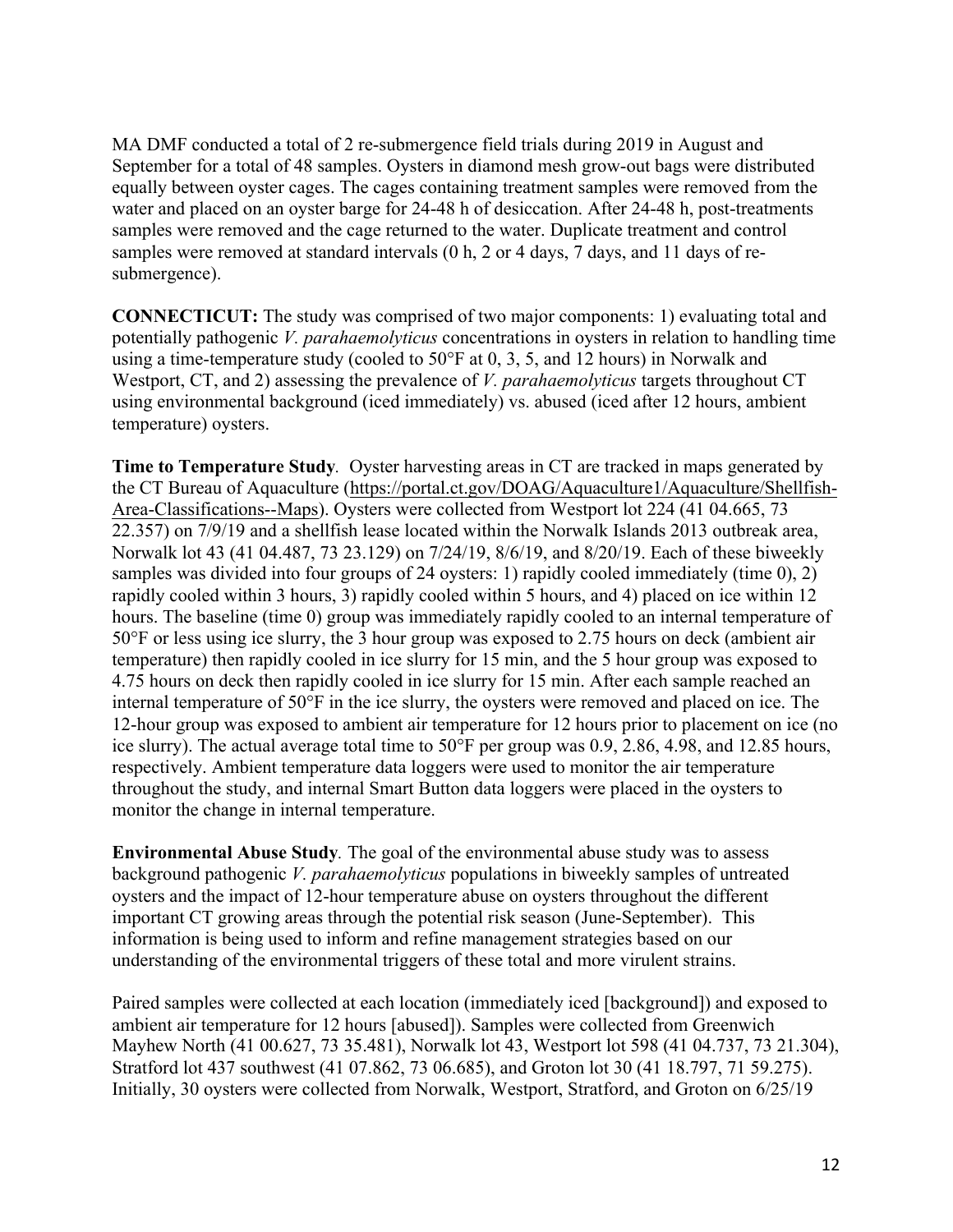and were directly iced, providing duplicate background samples. A single 12-oyster sample was collected from Greenwich on 7/9/19 and was immediately iced, providing a single background sample. Subsequently, paired background/abuse samples were collected. 24 oysters were collected from Norwalk, Westport, Stratford, and Groton on 7/16/19 and 7/30/19, providing 12 background and 12 abused per sample. However, none of the Stratford 7/30 oysters were iced; therefore, they were processed as duplicate abused samples. All of the abused samples collected on 7/30 were accidentally immediately iced for 4 hours and 20 minutes and then removed from ice and were subsequently exposed to ambient air for 11-16 hours. 24 oysters were collected from Greenwich, Norwalk, Stratford, and Groton on 9/10/19, providing 12 background and 12 abused per sample. The samples directly placed on ice actually reached 50°F in a median time of 20 minutes and an average of 45 minutes because a few samples took over 2 hours to reach 50°F. The abused samples actually reached 50°F by a median 15 hours and an average 15.5 hours. When the abused samples from 7/30 that were accidentally initially iced for over 4 hours were removed from the average timing calculation, the actual average time to 50°F was 14.2 hours. Ambient temperature data loggers were used to monitor the air temperature throughout the study, and internal smart button data loggers were placed in the oysters to monitor the change in internal temperature.

### *V. parahaemolyticus* **Analyses**

Oyster samples from Connecticut and Massachusetts were transported on ice to UNH researchers, and those from NH were received at the Jackson Estuary Laboratory (UNH) dock prior to processing. During processing, oysters were cleaned, shucked, weighed and mixed in equal weight with alkaline peptone water (APW). The oysters were homogenized and serially diluted, and subsequently *V. parahaemolyticus* were enriched overnight at 37°C (Kaysner and DePaola, 2004). Lysates were prepared from enrichment tubes by boiling, and 2µl of the cleared lysate was used as a template for PCR amplification. Amplicons were detected in real-time by fluorescence emission during 45 cycles of PCR to quantify *V. parahaemolyticus*. Samples were evaluated against negative (water) and positive (DNA from ST36 or ST631 *V. parahaemolyticus*) controls. The real-time PCR assays included simultaneous amplification of an internal amplification control (IAC) to account for inhibition of amplification from contaminants including oyster tissue present in enrichments that could lead to a false negative result (Nordstrom et al. 2007). Reactions where fluorescence reached the threshold (Ct value) after 42 cycles were run on an agarose gel to determine whether late fluorescence detection was due to amplification (band presence) or amplicon independent probe degradation (no band). Out of over 2000 reactions, 32 had Ct values above 42 and were run on an agarose gel, 84.4% had target amplification (band presence).

Our tiered analysis usually first employs detection of the species-specific *tlh* gene to enumerating total *V. parahaemolyticus* (Nordstrom et al. 2007). However, since we were evaluating use of tdh3/6 target as a marker for potentially pathogenic *V. parahaemolyticus* while the MPN enrichment tubes were fresh, we first screened the most concentrated homogenate enrichments for the presence of *tdh3/6* marker. Five to 10 isolates were collected from fresh *tdh3/6* positive enrichment tubes using Vibrio CHROMAgar (CHROMagar, Paris, France) and subsequently tested for ST36 (*tlh, tdh, trh, cps*) and ST631 (*tlh, tdh, trh, end*) using PCR assays (Whistler et al. 2015). As controls, isolates were collected from 8/12/19 MA and 7/15/19 enrichment tubes that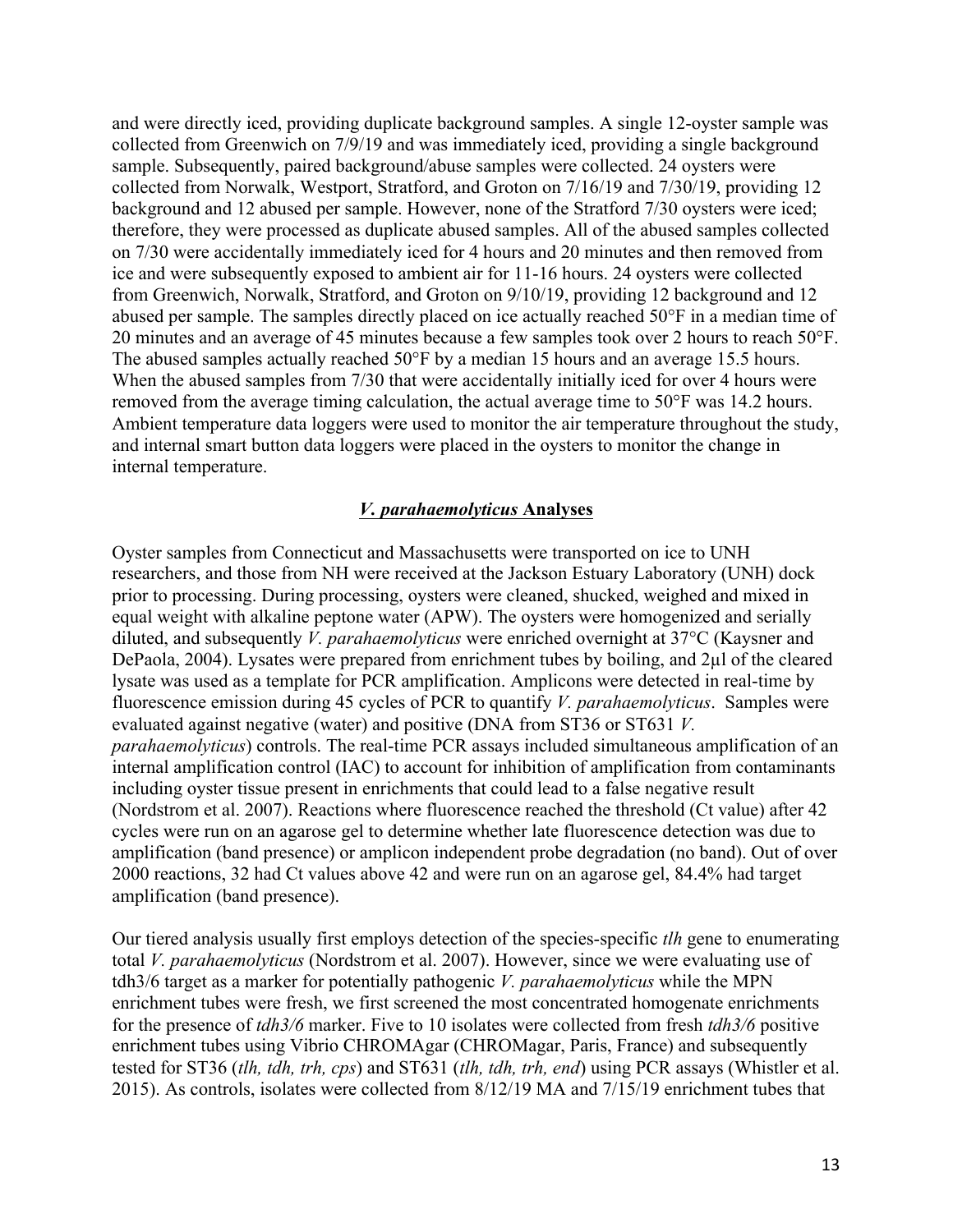tested negative and positive for *tdh*3/6 and were subsequently tested for *V. parahaemolyticus* markers *tdh, trh, prp* and *cps* (Nordstrom et al. 2007; Whistler et al. 2015). Results were as expected, all isolates collected from *tdh*3/6 negative tubes were negative for pathogenic island markers (*tdh, trh, prp, cps, end*) and isolates from *tdh*3/6 positive tubes harbored pathogenic island markers (*tdh, trh*).

After the initial screening, we determined the MPNs of total *V. parahaemolyticus* from the distribution of MPN tubes positive for the species-specific *tlh* gene (Nordstrom et al. 2007; Kaysner and DePaola, 2004), and then in a third tier, *V. parahaemolyticus*-positive lysates were subjected to MPN quantification of bacteria harboring one or both hemolysins (*tdh* and *trh*) using fluorescent probes and primers specific to these genes (Nordstrom et al. 2007). The lysate from MPN tubes that tested positive for *tlh, tdh, trh*, and *tdh* 3/6 were tested for *prp, flp* (ST36) and *end* (ST631) using real-time PCR. For all samples that were positive for *tdh* 3/6, one or more enrichment tubes that tested positive for *tdh*3/6 were used to collect 5 to 20 isolates to determine if *tdh* 3/6 positive strains were present. For any CT, MA and NH sample that tested positive for *tdh* 3/6 in an enrichment tube, another enrichment tube that was not positive was also used as a control to confirm the absence of isolates containing *tdh* 3/6. All isolates that were *tdh* positive were then tested for *trh* and *tdh* alleles *tdh* 1, *tdh* 3/6 and *tdh* 5. Finally, *tdh* 3/6 positive isolates were tested for *prp, cps* and *end*.

## **Data and Statistical Analyses**

The statistics and data analysis addressed the following questions: 1.) Do *V. parahaemolyticus* levels in 'exposed' oysters increase above background levels? 2.) Does re-submergence of exposed oysters reduce elevated *V. parahaemolyticus* levels to background levels? 3.) If so, how long does this take? 4.) Do time to temperature control measures for post-harvest shellfish eliminate or significantly reduce *V. parahaemolyticus* risk in terms of total *V. parahaemolyticus* and pathogenic markers?

For the purposes of data normality, all MPN/g values for *V. parahaemolyticus* concentrations were log transformed for all MPN data, including for all *V. parahaemolyticus* gene targets (*tlh, tdh, trh*, pathogen-specific targets) prior to statistical analysis. Samples with *V. parahaemolyticus*  genes below the limit of detection were recorded as the limit value (e.g. <0.3 was analyzed as 0.3). Statistical significance was based on an alpha level of 0.05. The geometric mean and standard deviation were calculated for all replicate samples. Geometric mean *V. parahaemolyticus* concentrations for replicate control or background oysters in re-submergence trials were compared to *V. parahaemolyticus* concentrations in treated oysters for significant differences with post-hoc student t-test analysis. Differences between trial days were determined using ANOVA analysis and a non-parametric Mann-Whitney-Wilcoxon test. For the time-totemperature trials, significant difference between the post-harvest times were analyzed using Repeated Measures One-Way ANOVA with Tukey's HSD post-hoc test, and all pairwise multiple comparisons were conducted using a Bonferroni t-test. Student's T-tests were used to determine differences in *V. parahaemolyticus* marker concentrations for paired background and abused oysters in the CT survey study. In addition, a One-Way ANOVA and a post-hoc Tukey's HSD test was used to determine significant differences among concentrations of the different *V. parahaemolyticus* markers. The frequency of *V. parahaemolyticus* (all measures) detection was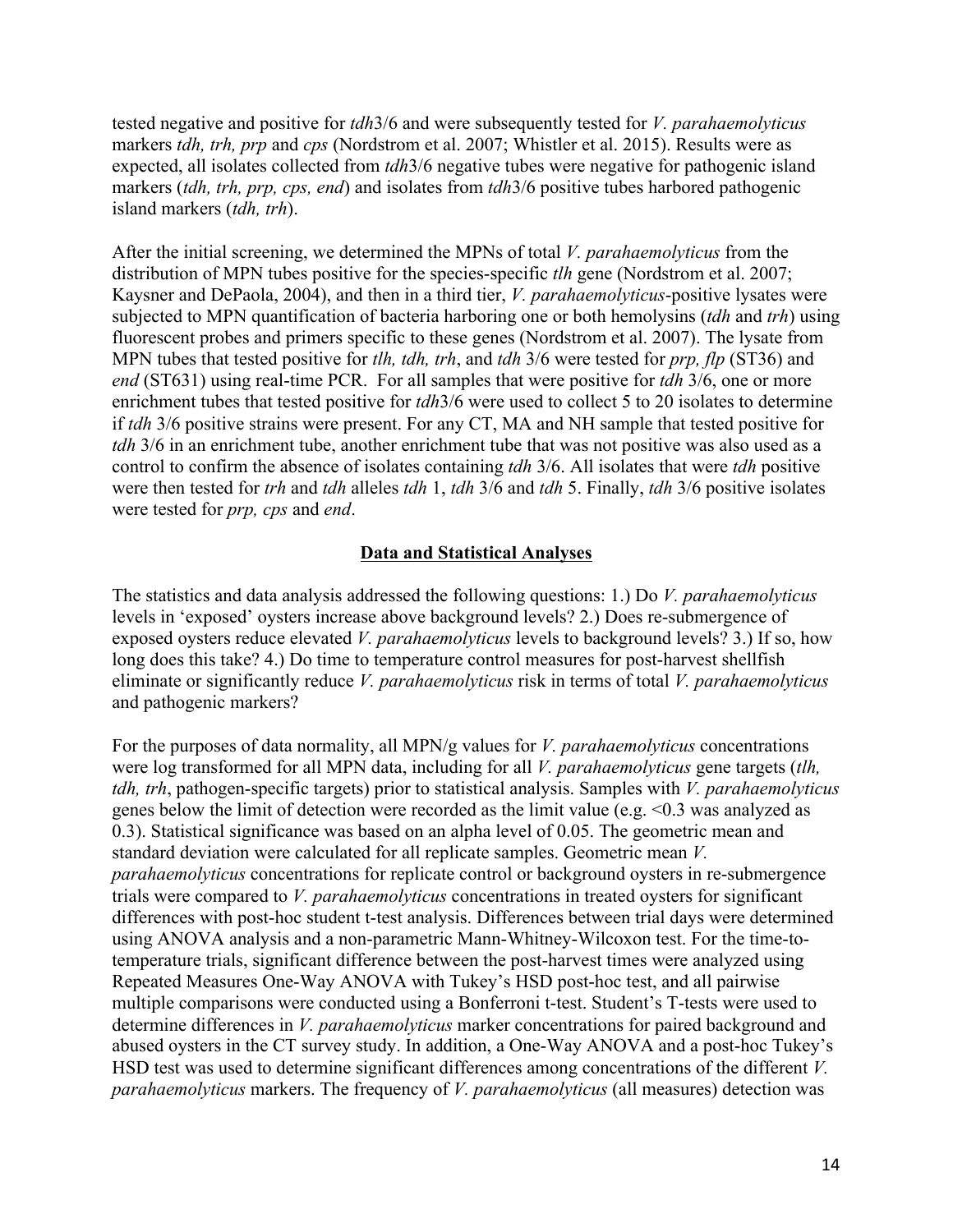determined based on the number of samples analyzed. We note differences across growing area, the three-state region, and time of year as a basis to inform differences in management actions.

### **STATISTICALLY SUPPORTED FINDINGS**

Data and interpretations were provided by personnel Connecticut, Massachusetts and New Hampshire and pooled to report the effects of temperature abuse, re-submergence or time to icing on *V. parahaemolyticus* abundance.

## **New Hampshire**

New Hampshire data were collected between 8 July 2019 and 29 August 2019. Three 10-day trials were conducted with duplicate sampling beginning with time zero control and a three-hour exposure on day zero. Subsequent duplicate exposed and control oysters were collected on day two, four, seven and ten. The average daily water temperature ranged from 20.1 to 22.5°C with a minimum of 16.9°C and a maximum of 26.0°C (Figure 1). Total *V. parahaemolyticus* (*tlh*) and potentially pathogenic markers (*trh, tdh*) were detected in all samples for all three trials.

The first trial began at 10:45 AM on 7/8/19 and ended on 7/18/19. The air temperature increased by 2.2°C over the initial 3-hour exposure time on Day 0. The average daily water temperature for Trial 1 ranged from 20.1 to 21.4°C with a minimum of 16.9°C and a maximum of 24.5°C. The geometric mean total *V. parahaemolyticus* concentrations in un-exposed control samples remained relatively steady between 2.4 to  $4.7 \times 10^3$  MPN/g (Fig. 2). The geometric mean total *V*. *parahaemolyticus* concentrations in exposed oysters increased to  $7.1 \times 10^4$  MPN/g after the 3hour air exposure, decreased to  $2.4 \times 10^2$  MPN/g after two days and continued to increase and decrease thereafter (Fig. 2). Due to the wide ranges and high standard deviations for the duplicate samples for each time and treatment, there were no significant differences between total *V. parahaemolyticus* concentrations in control and exposed oysters, although Day 2 exposed was marginally higher ( $p = 0.087$ ) compared to Day 0 control oysters.

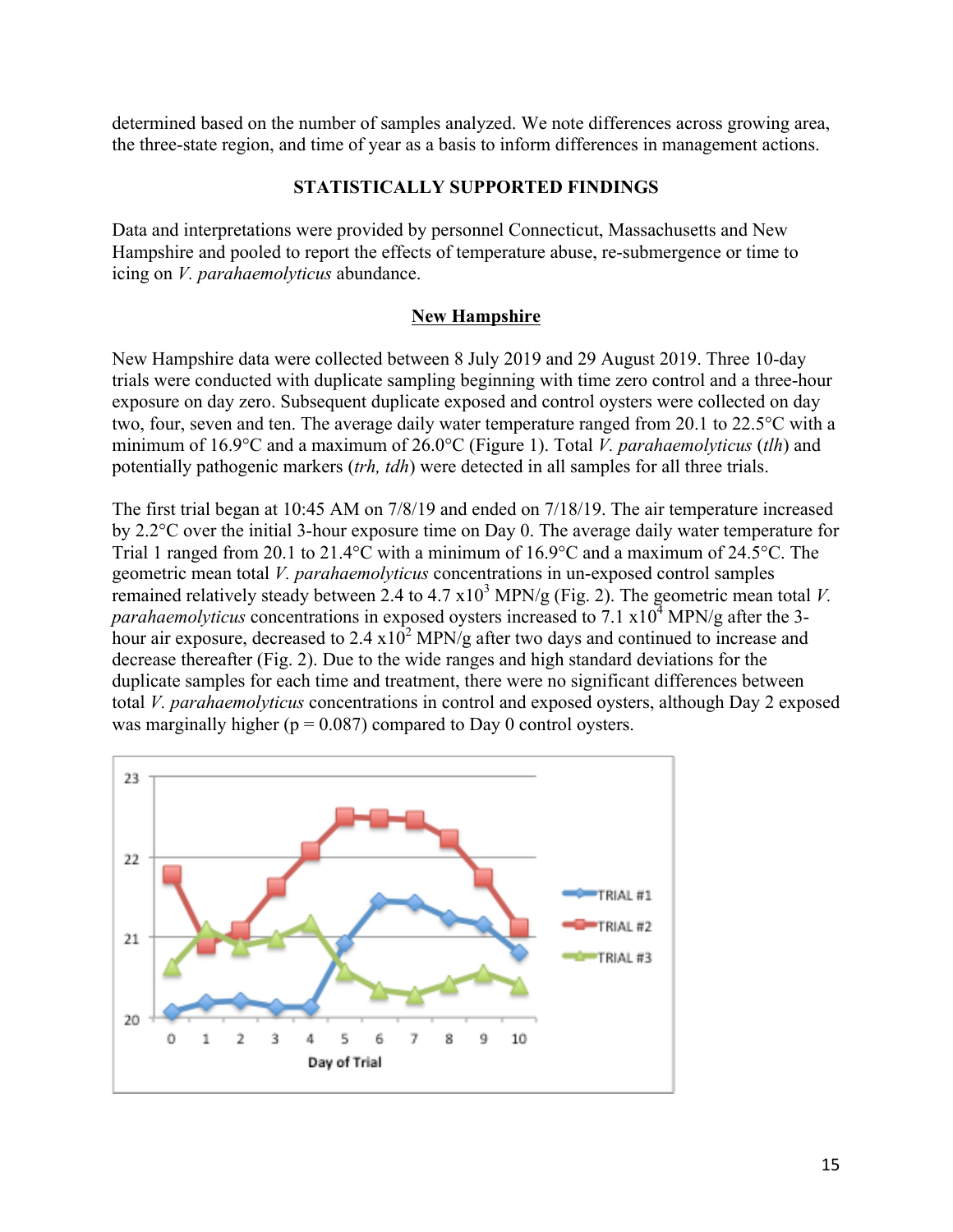

**Figure 1. Average daily water temperature (°C) at the Little Bay study site for each of the three experimental trials**

#### **Figure 2. Geometric mean** *V. parahaemolyticus* **concentrations in air-exposed and control oysters during the 10-day Trial 1.**

The second trial began at 10:50 AM on 7/22/19 and ended on 8/1/19. This trial was intended to show only the effect of disturbance of the oysters separate from exposure to elevated air temperatures. The day was heavily overcast with minimal wind. The air temperature was mild at 25.0°C and decreased by 0.6°C over the 3-hour exposure time on Day 0. The average daily water temperature ranged from 20.9 to 22.5°C with a minimum of 17.0°C and a maximum of 26.0°C. The geometric mean total *V. parahaemolyticus* concentrations in un-exposed control samples again remained relatively steady between  $0.8$  to  $2.1 \times 10^3$  MPN/g (Fig. 3). The geometric mean total *V. parahaemolyticus* concentrations in exposed oysters increased only from 1.2 to 3.3  $\times 10^3$ MPN/g after the 3-hour air exposure, remained relatively steady through 7 days then increased to 1.1 x104 MPN/g after ten days. Overall, total *V. parahaemolyticus* concentrations in exposed oysters were significantly higher than in control oysters, but there were no significant differences in concentrations by day.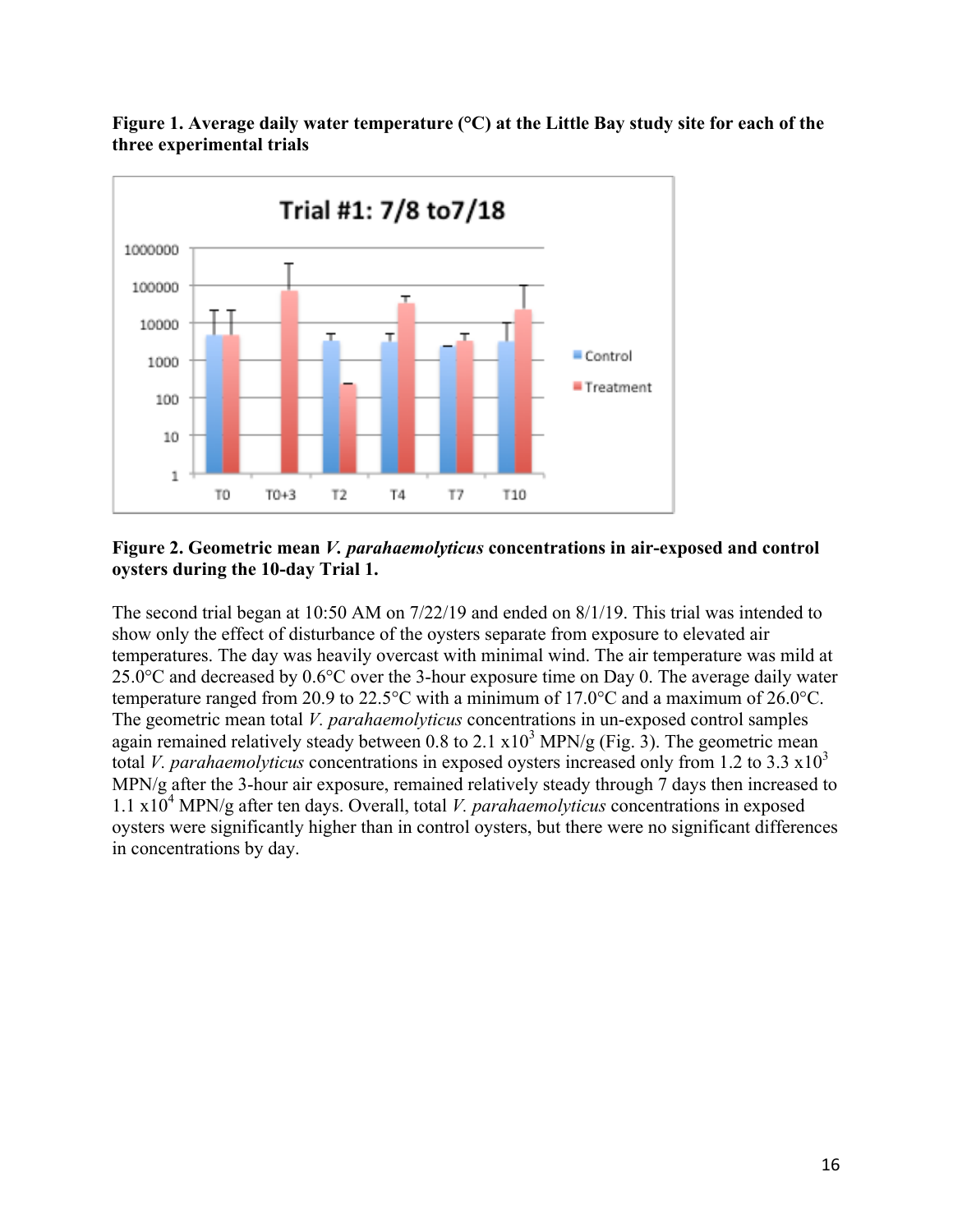

**Figure 3. Geometric mean** *V. parahaemolyticus* **concentrations in air-exposed and control oysters during the 10-day Trial 2.**

The third trial began at 11:45 AM on 8/19/19 and ended on 8/29/19. The air temperature increased by 2.8°C over the 3-hour exposure time on Day 0. The average daily water temperature ranged from 20.3 to 21.2°C with a minimum of 18.6°C and a maximum of 23.4°C. The geometric mean total *V. parahaemolyticus* concentrations in un-exposed control samples varied more widely than in the first two trials, ranging from 6.7  $x10^2$  MPN/g on Day 0 to 2.4  $x10^4$ MPN/g on Day 10 (Fig. 4). The geometric mean of total *V. parahaemolyticus* concentrations in exposed oysters increased from 6.7 x 10<sup>2</sup> MPN/g to 4.6 x 10<sup>4</sup> MPN/g after the 3-hour air exposure, increased to 2.2  $x10^5$  MPN/g on Day 2 then both decreased and increased relative to controls thereafter. Overall *tlh* concentrations in exposed oysters were significantly higher than in control oysters and significantly different by Day. The comparison of Day *tlh* concentrations showed Day 2 was significantly higher than days 0, 4 and 7, and Day 7 was significantly lower than Day 10. Comparisons between days showed Days 3-hour (T0+3), 2, and 10 exposed and Day 10 control concentrations were significantly higher than Day 0 control, and Day 2 exposed was significantly higher than Day 7 exposed.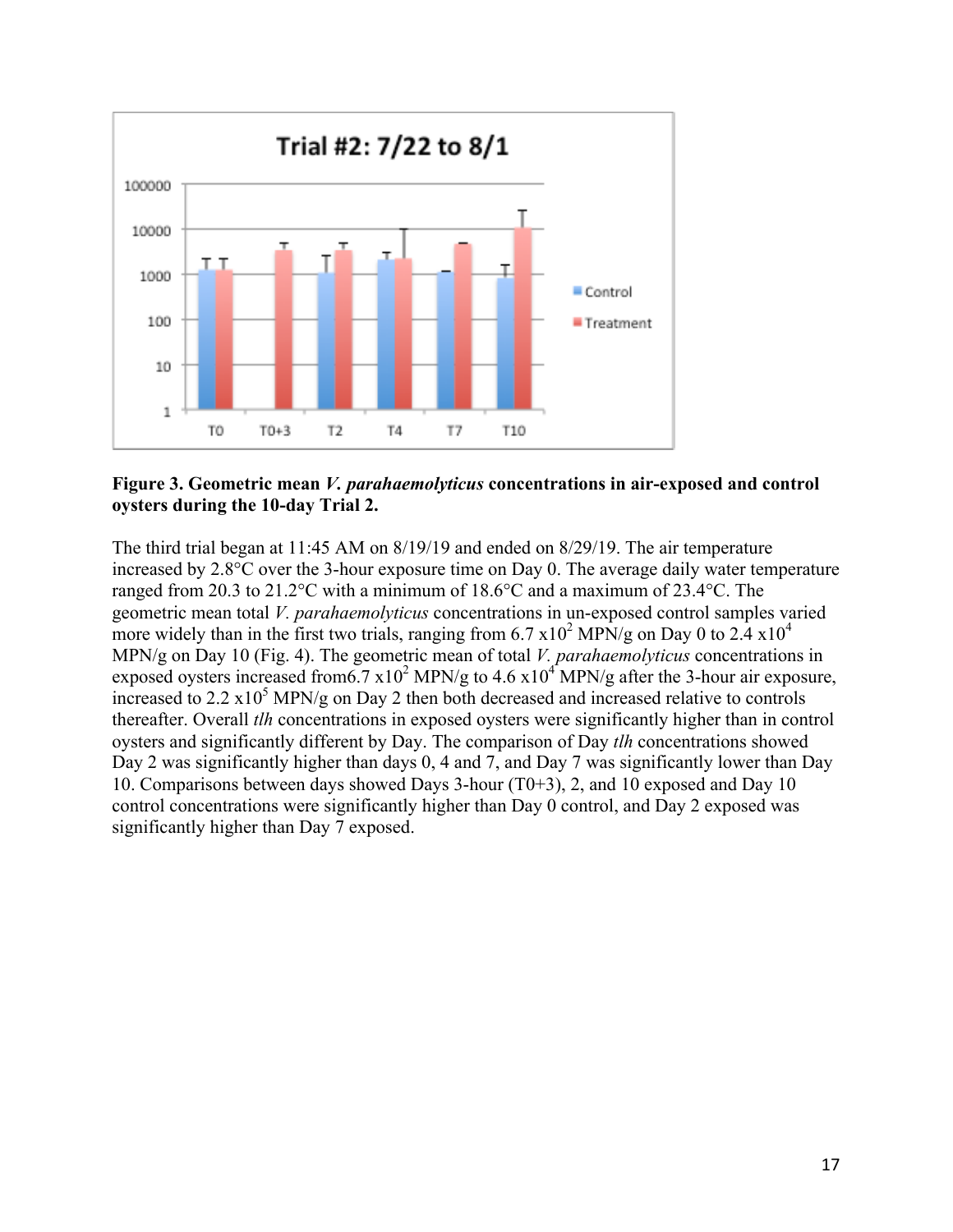

**Figure 4. Geometric mean** *V. parahaemolyticus* **concentrations in air-exposed and control oysters during the 10-day Trial 3.**

The effects of treatments on concentrations of *tdh* and *trh* in oysters were not consistent. Both *tdh* and *trh* concentrations in exposed oysters were higher than in control oysters for all time points in Trial 2, for most time points in Trial 3, but were inconsistent in Trial 1 (Fig. 5 A&B). The highest concentrations for both markers occurred on Day 2 and Day 10 in Trial 3.There were no significant differences between *trh* and *tdh V. parahaemolyticus* concentrations in control and exposed oysters in Trial 1, except the *trh* concentration in Day 4 exposed oysters was significantly higher than in Day 0 control oysters. There was also a significant difference in *V. parahaemolyticus trh* concentrations overall for Day/Treatment. Overall *tdh* and *trh* concentrations in Trial 2 exposed oysters were significantly higher than in control oysters, but there were no significant differences in concentrations by day. For Trial 3 *tdh*, the there was no overall difference between control *tdh* concentrations and exposed oyster *tdh* concentrations. Overall days were significantly different, with Day 2 concentration significantly higher than days 0, 4 and 7. For individual sample comparisons, the Day 2 exposed concentration was significantly higher than the Day 4 and 7 exposed concentrations, as well as higher than days 0 and 7 controls. Trial 3 *trh* concentrations were significantly different by Day and marginally ( $p =$ 0.055) by treatment, with Day 2 being significantly higher than Days 0 and 7.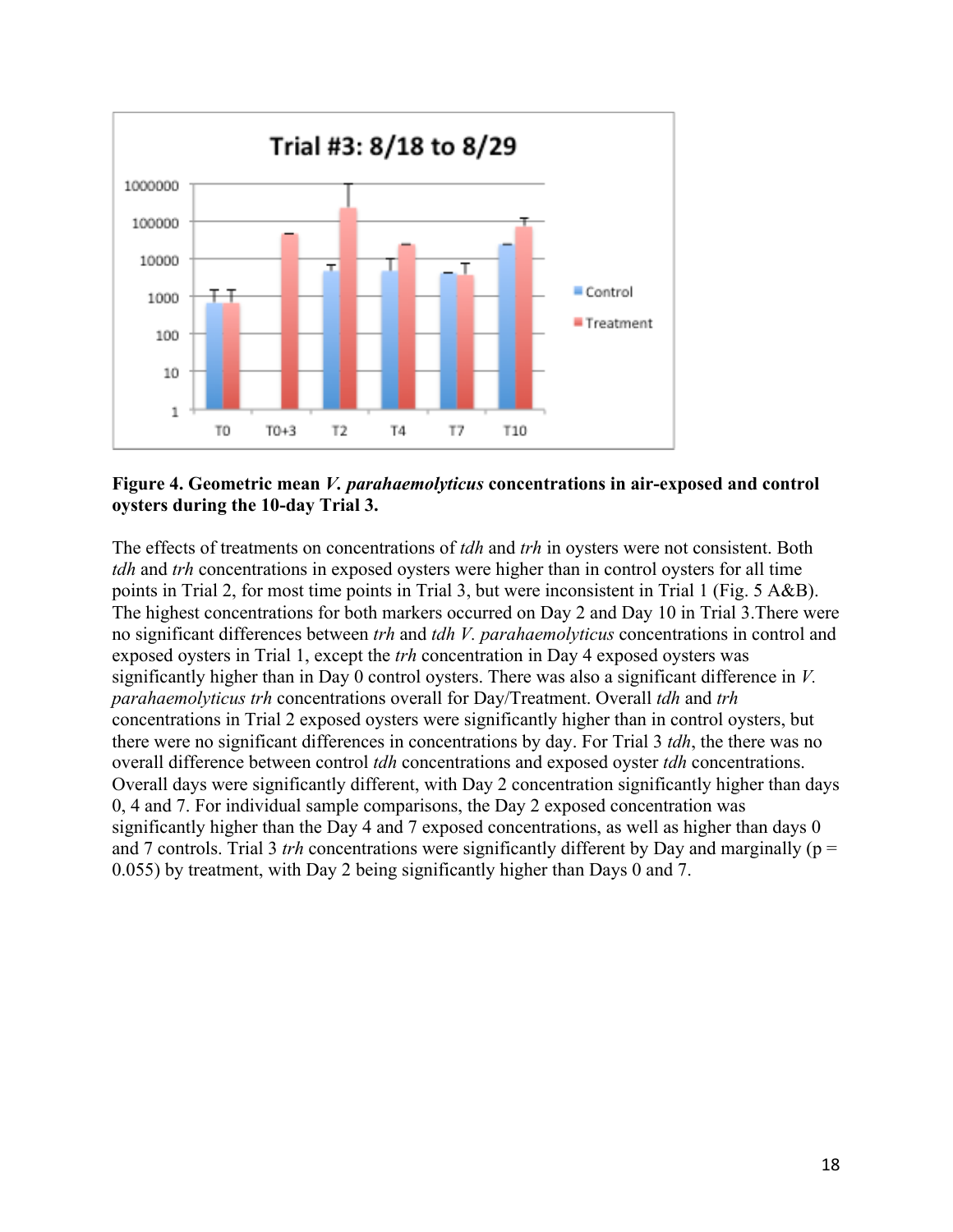



**Figure 5.** *V. parahaemlyticus* **A.** *tdh* **and B.** *trh* **concentrations in Little Bay, NH oysters for all three trials.**

Overall for all three trials, the geometric mean *V. parahaemolyticus* concentrations in exposed oysters were higher than in the controls in 10 out of 12 comparisons between Day 2 to Day 10, so they appeared to be elevated relative to the controls even though the differences were not always statistically significant. An ANOVA analysis of the exposed oysters showed that the exposed oysters did vary significantly by day ( $p = 0.0189$ ). Day 2 was significantly different from Day 0 and Day 10 ( $p = 0.032$ ) was significantly different than Day 2 ( $p = 0.023$ ). This analysis highlights the apparent trend in the data where the geometric mean *V. parahaemolyticus* concentrations in exposed oysters increased on Day 10 compared to both control oysters and the Day 7 abused oysters. This was confirmed by a non-parametric Mann-Whitney-Wilcoxon test. Thus, the air abuse caused an increase in oyster *V. parahaemolyticus* concentrations though the differences between paired control and abused oysters were not significant. There was even less effect of disturbance without exposure to elevated air temperatures on treated oysters, although for all three trials the *V. parahaemolyticus* concentrations by Day 10 were consistently, though not significantly elevated compared to controls. Thus, Day 7 appears to be an acceptable time for re-submergence to be effective.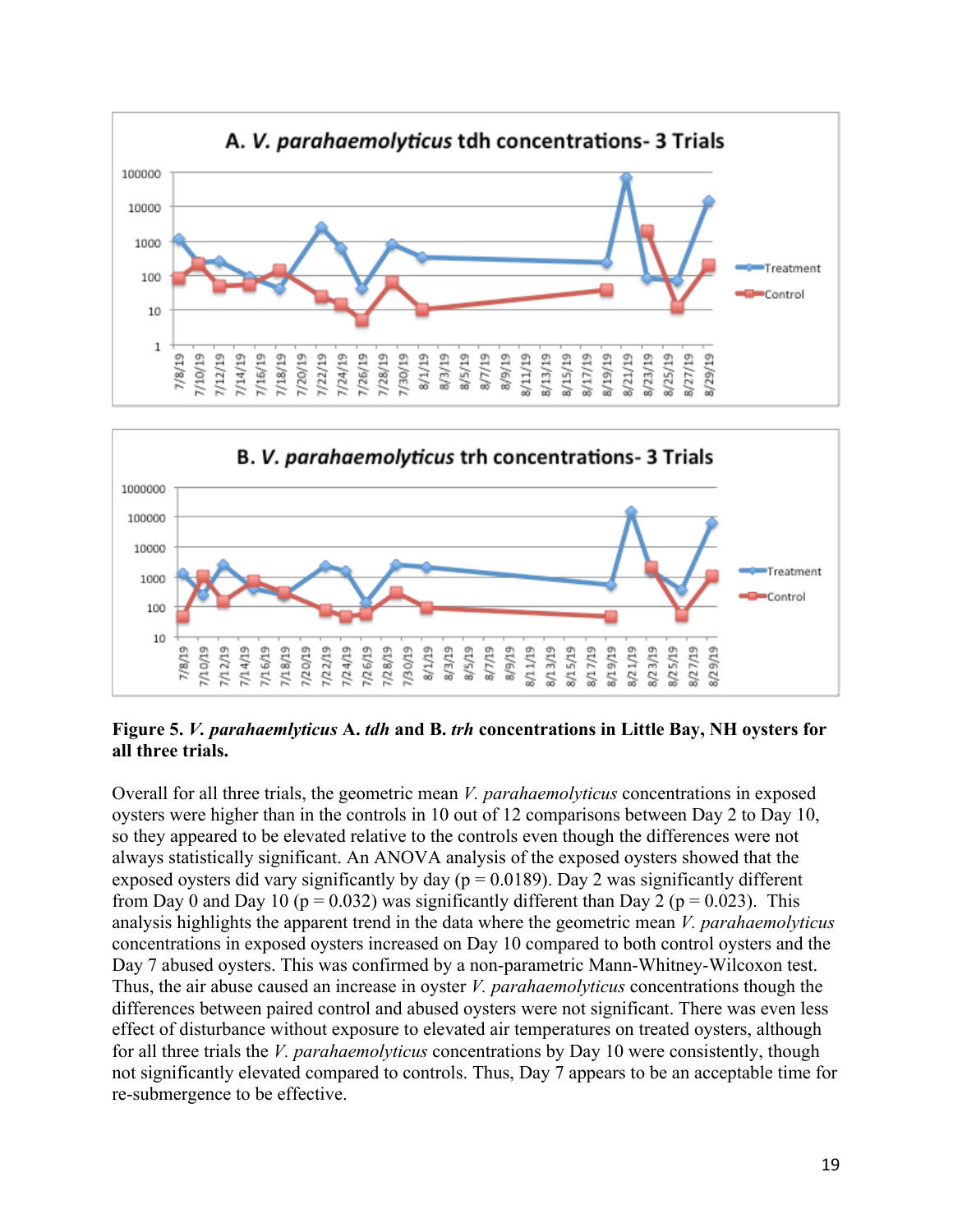### **Massachusetts**

Re-submergence trials in Duxbury Bay occurred in August and September 2019. The first trial was run from  $8/6/19$  to  $8/19/19$ , and the air and water temperatures ranged from 22.6-24.2 °C and from 18.6 to 19.9 °C, respectively. The second trial began on 9/23/19 and ran until 10/1/19. The average daily air temperature declined steadily from 22.8 to 14.5 °C and the water temperature decreased from 21.0 to 16.5 °C from the beginning to the end of the trial. Background concentrations of *V. parahaemolyticus* were much lower during the September trial compared to the August trial (Fig. 6). The 24-48 h air exposure/abuse resulted in higher *V. parahaemolyticus* concentrations immediately following air exposure/abuse (Day 0) and on Days 2 or 4, though there were no significant differences between exposed and control oysters. By Day 7 after re-submergence concentrations were even more comparable and there were no significant differences in of *V. parahaemolyticus* concentrations in either trial.

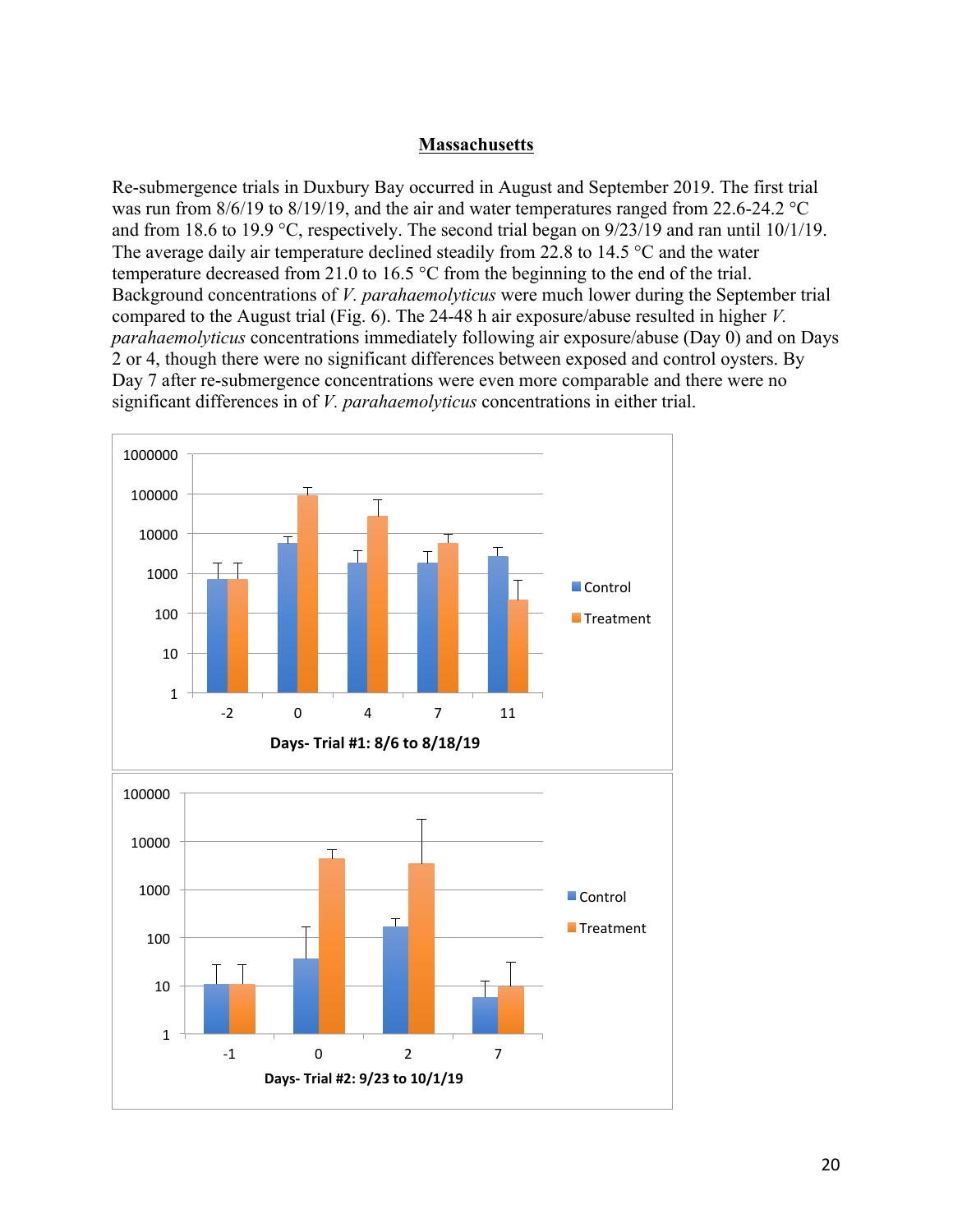### **Figure 6.** *V. parahaemolyticus* **concentrations in abused and control oysters in Trials #1 (top) and #2 (bottom) in Duxbury Bay, MA.**

*Tdh* was detected in 22 of the 27 samples in Trial 1 ((Fig. 7 top) and the highest concentration occurred after the 48 h air exposure. There was a significant difference in *V. parahaemolyticus trh* concentrations overall for Day/Treatment, however there were no significant differences between individual days or treatments. For Trial 2, *tdh* was only detected in one replicate Day 2 control sample. *Trh* was detected in all of the 27 samples in Trial 1 (Fig. 7 bottom) and there was a significant difference in *V. parahaemolyticus trh* concentrations overall for Day/Treatment and marginally ( $p = 0.0596$ ) for Day. There were also significant differences between Day 0 exposed and both Day 0 control and Day 11 exposed oysters in Trial 1. For Trial 2, *trh* was detected in 11 of the 21 samples, with significant differences overall for Day and Day/Treatment, but only marginally (p = 0.07) for Treatment. Day 0 exposed oysters had significantly higher *trh*  concentrations compared to Day 0 control, Day 2 control and exposed, and Day 7 control and exposed oysters. *Tdh* was only detected in one sample during Trial 2.

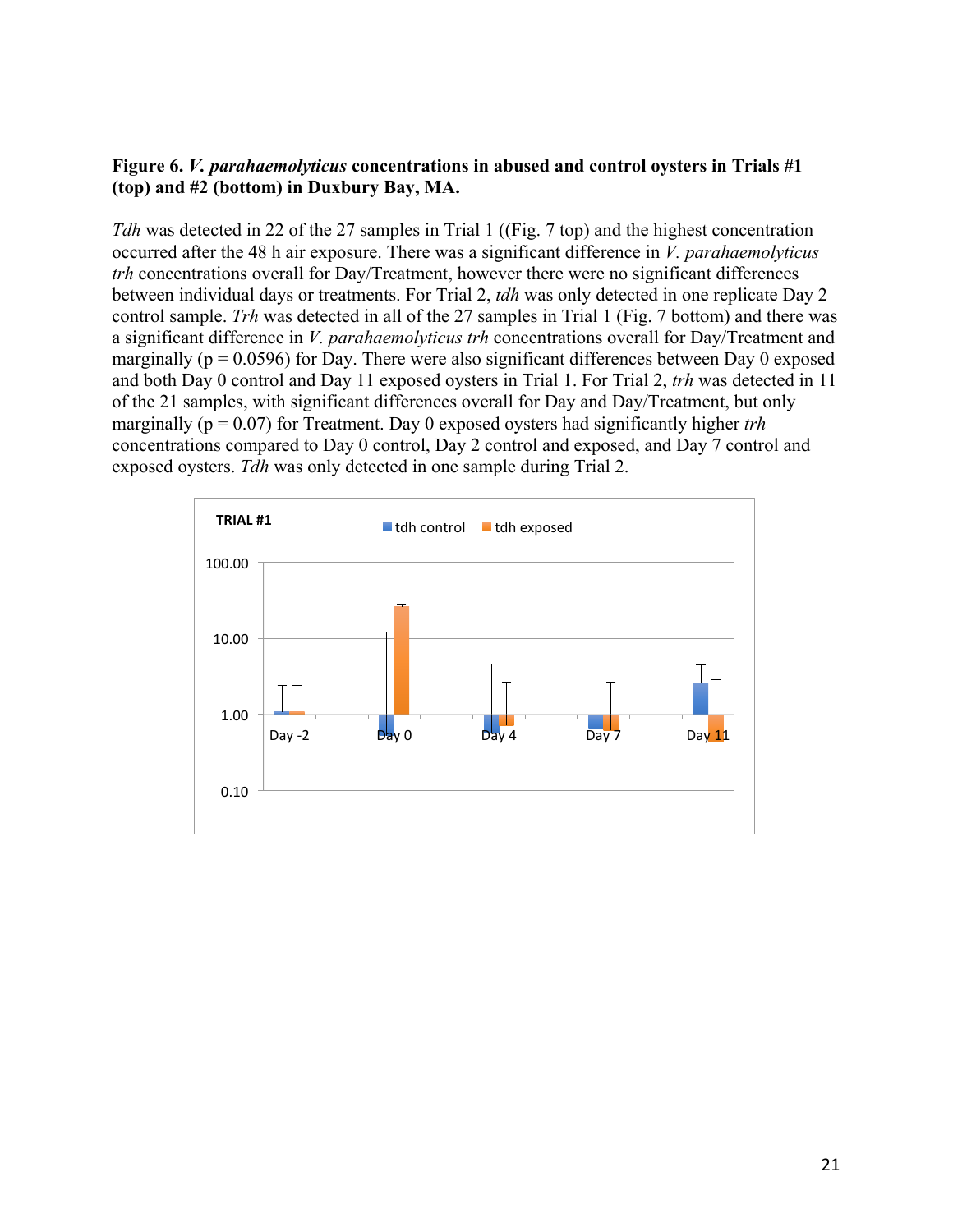

### **Figure 7. Concentrations of** *V. parahaemolyticus* **markers** *tdh* **(top) and** *trh* **(bottom) in abused and control oysters from two trials in Duxbury Bay, MA.**

Overall, exposure of oysters to ambient air for 24-48 h in these two trials caused a significant temporary increase in *V. parahaemolyticus trh* concentrations that disappeared by the next time point. These results along with those for total *V. parahaemolyticus* and *tdh* concentration trends suggest that re-submergence for 7 days is sufficient to return *V. parahaemolyticus* concentrations in abused oysters back to background levels. These results are consistent with other studies conducted in Massachusetts.

## **Connecticut**

**TIME-TEMPERATURE STUDY:** *tlh, tdh* and *trh* were detected in 100%, 87.5%, and 96.9%, of oyster samples in the temperature study, respectively. *tlh, tdh* and *trh*, were detected in 100%, 75% and 100%, of samples immediately iced (background), respectively.

While *tlh* can be elevated even in background samples (Fig. 8), the standard pathogenic markers, *trh* and *tdh*, were consistently low (under 100 MPN/g) until exposed to ambient air for 5 to 12 hours. There was a general upward trend for *tdh* and *trh*, and lesser so for *tlh*, the longer that oysters were exposed to ambient air (Fig. 8). There was a wide range of standard deviations, suggesting that there can be large variability even between paired *V. parahaemolyticus* samples (Figs. 9-12). Sometimes the duplicate samples had an order of magnitude difference, as demonstrated by Norwalk 8/6 at 0 hours (332,000+156,000 MPN/g), which had the highest *tlh* value and standard deviation during the study (Fig. 11). The elevated samples  $(>1,000 \text{ MPN/g})$  at time 0 were all *tlh* (Fig. 8): Norwalk 8/6 (332,000+156,000 MPN/g), 8/20 (2,940+5,920 MPN/g), and 7/24 (2,280+4,580); Westport 7/9 (1,280+7,670).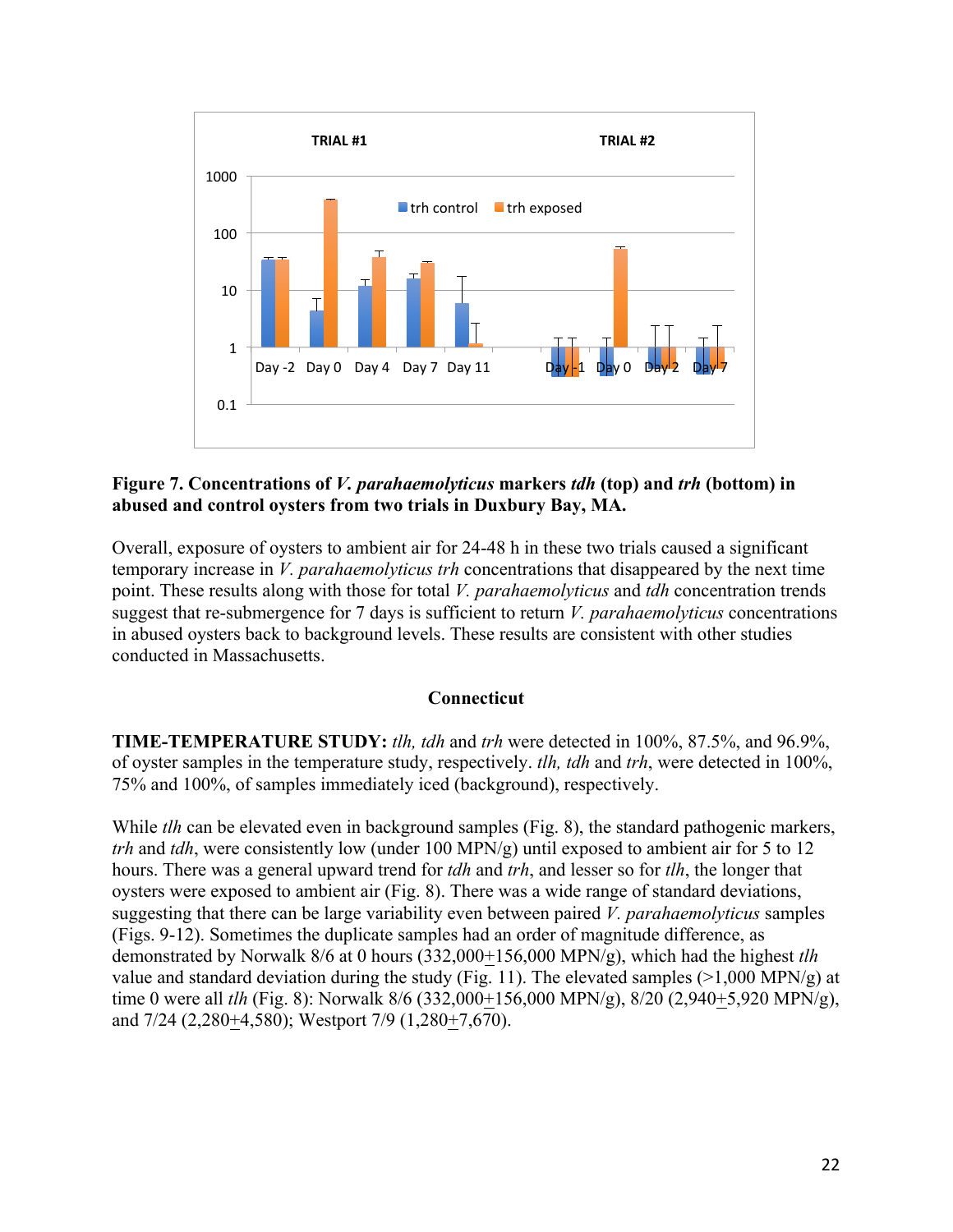

### **Figure 8.** *Vibrio parahaemolyticus* **marker concentrations in oysters over 12 hours postharvest exposure to ambient air temperatures.**

*tlh* concentrations were consistently greater than the pathogenic markers (Fig. 8), however, *trh* and *tdh* consistently increased after 5 hours post-harvest (Figs. 9-12). Comparatively, *tlh* had greater variability during the study and was higher at 12 hours post-harvest than all other times (0, 3, and 5 h post-harvest) in 3 trials (Figs. 9, 10, 12). *Tlh* was somewhat higher at 0 h in 3 trials and was lower at hours 3 and 5 (Figs. 9, 10, 12) and into hour 12 for Trial 3 (Fig. 11). Westport (7/9) had the highest *tdh* (474+955 MPN/g) and *trh* (1,450+2,930 MPN/g) levels recorded during the study (Fig. 9, hour 12), despite being the earliest sample of the year. For Norwalk, the highest *trh* (514+608 MPN/g) and *tdh* levels (83.5+12.8 MPN/g) were collected on 7/24 (Fig. 10).



**Figure 9.** *V. parahaemolyticus* **markers,** *tlh* **(blue),** *tdh* **(orange), and** *trh* **(grey), in oysters cooled to 50℉ at 0, 3, 5, and 12 hours post-harvest for Westport lot 224 on 7/9/19-Trial 1.**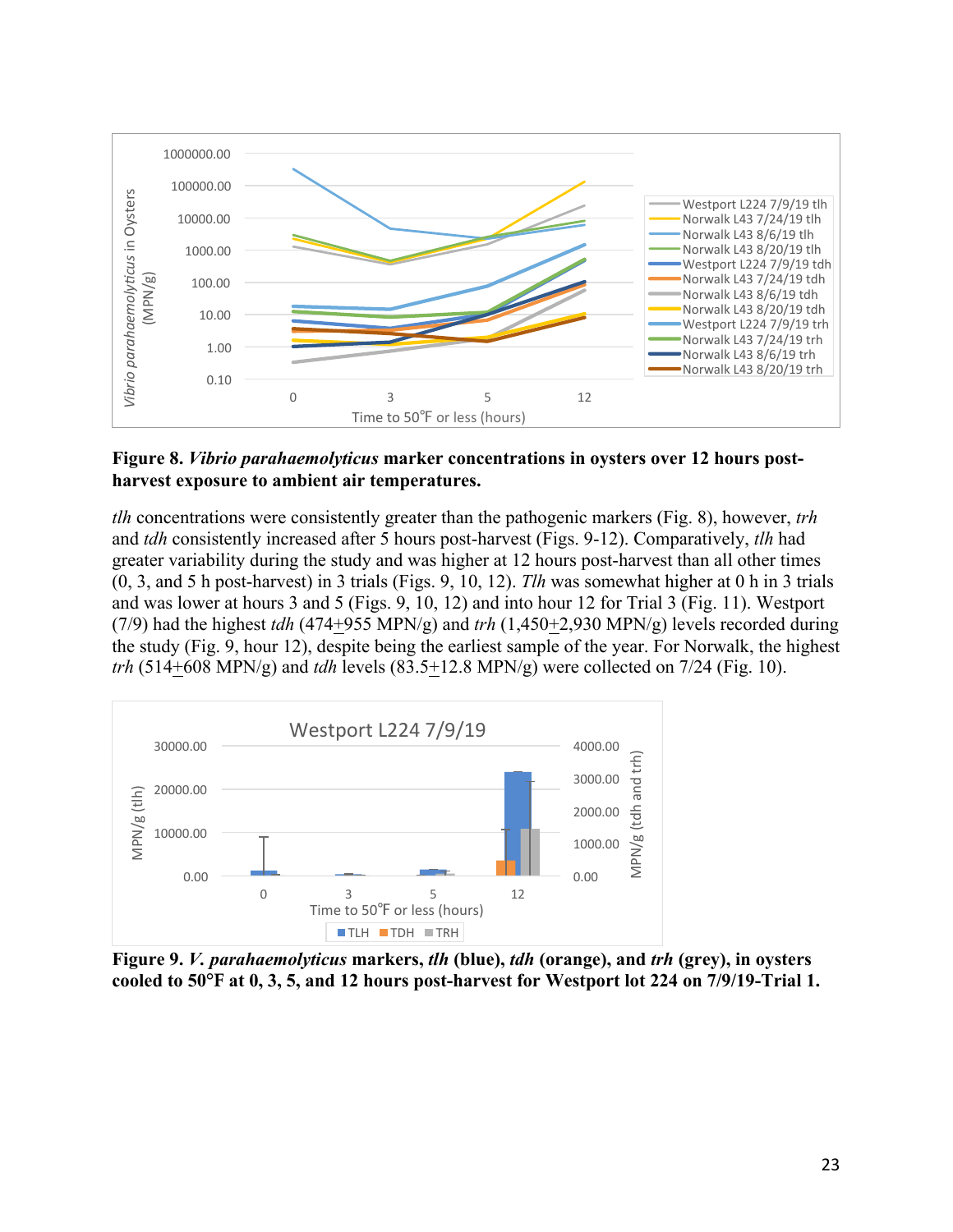

**Figure 10.** *V. parahaemolyticus* **markers,** *tlh* **(blue),** *tdh* **(orange), and** *trh* **(grey), in oysters cooled to 50℉ at 0, 3, 5, and 12 hours post-harvest for Norwalk lot 43 on 7/24/19-Trial 2.**



**Figure 11.** *V. parahaemolyticus* **markers,** *tlh* **(blue),** *tdh* **(orange), and** *trh* **(grey), in oysters cooled to 50℉ at 0, 3, 5, and 12 hours post-harvest for Norwalk lot 43 on 8/6/19- Trial 3.**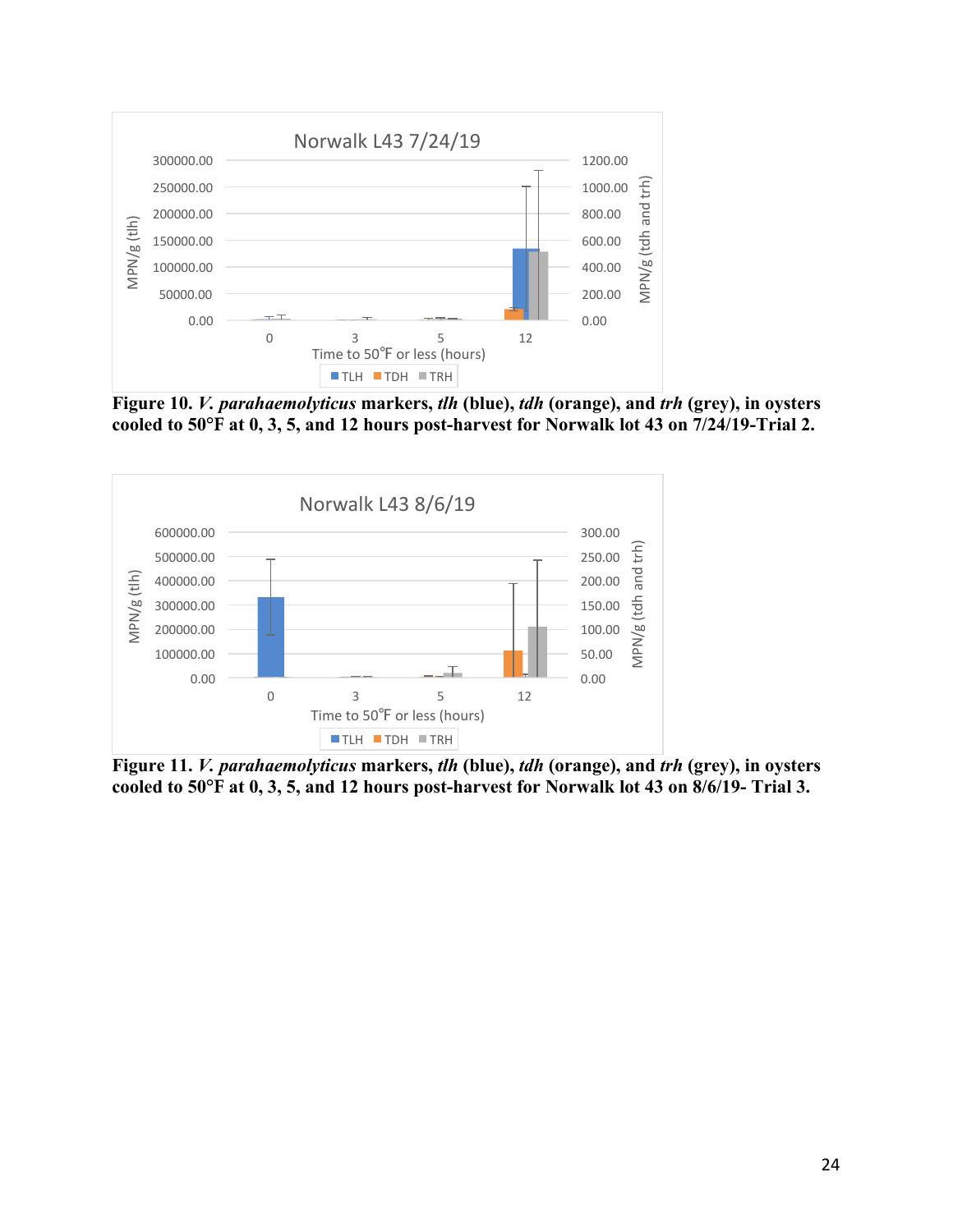

**Figure 12.** *V. parahaemolyticus* **markers,** *tlh* **(blue),** *tdh* **(orange), and** *trh* **(grey), in oysters cooled to 50℉ at 0, 3, 5, and 12 hours post-harvest for Norwalk lot 43 on 8/20/19-Trial 4.**

Log transformed data were grouped based upon post-harvest time (e.g. 0, 3, 5, and 12 h), and analyzed using Repeated Measures One-Way ANOVA with Tukey's HSD post-hoc test. The Repeated Measures One-Way ANOVA was selected because four sample groups were collected from approximately the same location/date over time, and only a single factor was being compared (log MPN/g of each respective *V. parahaemolyticus* marker). The test determined that there was not a significant overall difference between the post-harvest times. Significant differences between *tlh* concentrations were seen in Trial 2 at the 3-h time point compared to twelve-hours ( $p = 0.03$ ). Significant differences between hour zero and hour three, hour zero and hour five, and hour zero and hour twelve were observed in Trial  $3$  ( $p \le 0.01$ ).

Comparatively, the *tdh* and *trh* values showed significant differences among groups. For *tdh*, significant differences were found at a p value of <0.001 and an F value of 28.66. An all pairwise multiple comparisons (Bonferroni t-test) were completed and showed significant difference among the 0 and 12 h, 3 and 12 h, and 5 and 12 h post-harvest treatment groups ( $p<0.001$ ). For *trh*, significant differences were found at a p-value of 0.001 and an F value of 13.04. An all pairwise multiple comparison (Bonferroni t-test) was completed and showed significant difference among the 0 and 12 h ( $p = 0.003$ ), 3 and 12 hour ( $p = 0.002$ ), and 5 and 12 h ( $p =$ 0.014) post-harvest treatment groups. Therefore, there is no significant difference between the *trh* and *tdh* levels between the 0, 3, and-5 h post-harvest treatment groups. This study established that in CT, harvesters could safely extend the rapid cooling time to allow up to 5 hours to cool shellfish to an internal temperature of 50°F. A more extended cooling may help to decrease shellfish mortality due to rapid cooling when water temperatures are most elevated.

Despite an increase in sea surface and bottom temperatures from June to August, the *V. parahaemolyticus* gene markers in oysters with the longest exposure time to ambient air temperatures did not track either of the temperature trends (Fig. 13).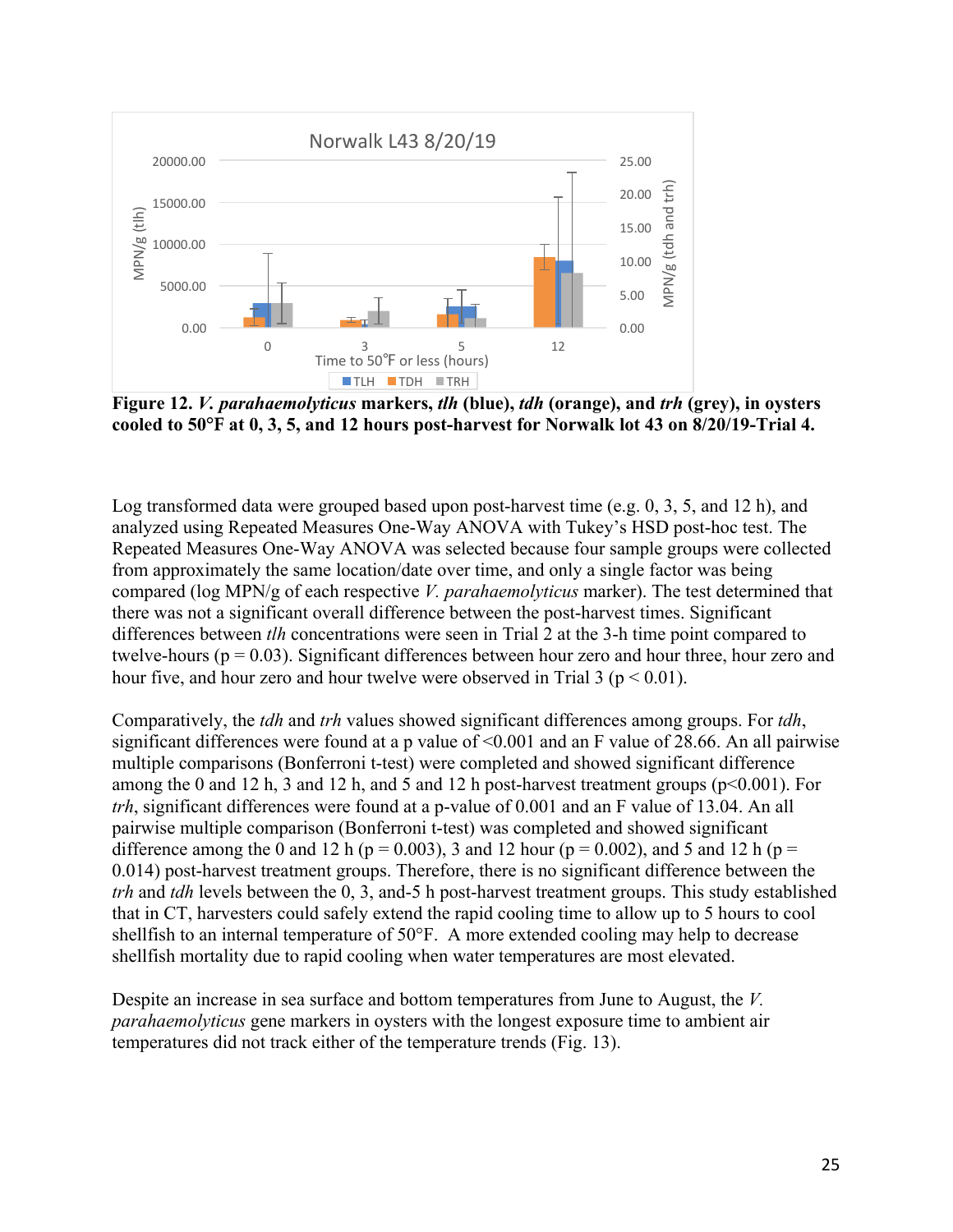

**Figure 13***.* **Concentrations of the** *V. parahaemolyticus* **markers,** *tlh, tdh,* **and** *trh* **in oysters after 12 hour abuse compared to water temperatures.**

**ENVIRONMENTAL ABUSE STUDY:** *tlh, tdh* and *trh* detection was 85%, 45% and 55% in background (time 0) samples, while *tlh, tdh* and *trh*, were detected in 100%, 60.6% and 66.7%, of abused samples, respectively. The background samples had the highest readings during July. The highest marker *V. parahaemolyticus* concentrations were 2,400 *tlh* MPN/g (Greenwich 7/9, Westport and Groton 7/16), 9.2 *tdh* MPN/g (Norwalk and Groton 7/16), and 110 *trh* MPN/g (Stratford 7/16) (Fig. 14).



## **Figure 14.** *V. parahaemolyticus* **marker concentrations in oysters from background oyster samples immediately cooled to 50°F.**

The abused samples had the highest readings on 7/30 (Fig. 15). The highest readings among the environmental abuse samples (12 hours to ice) all came from Stratford 7/30, with geometric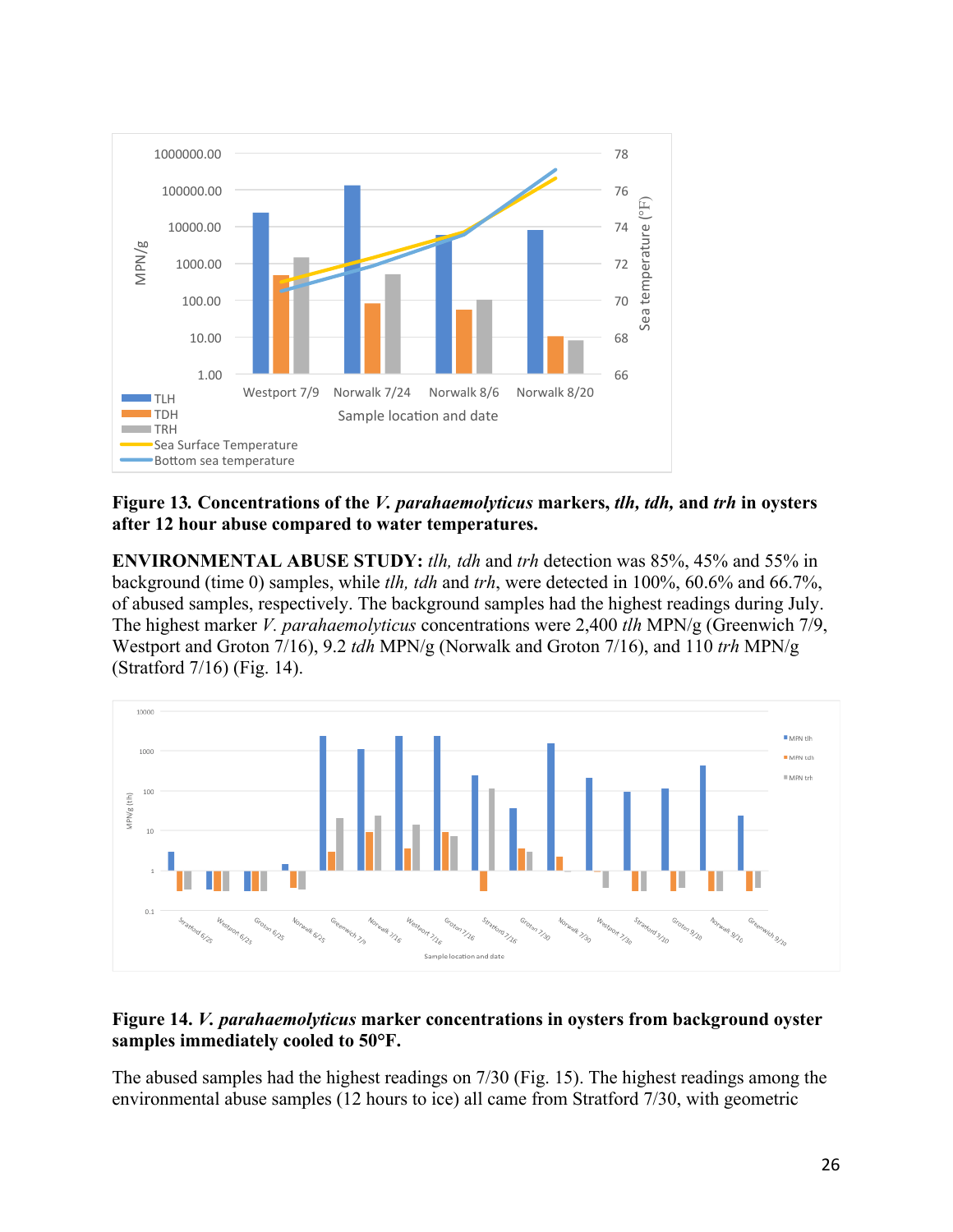mean *tlh, tdh*, and *trh* levels of 1.45 + 2.93 million, 10,390 + 105,600, and 8,720 + 25,500 MPG/g, respectively (Fig. 15). For Stratford 7/30, two abused samples were collected, but there was not a background sample. While both samples had high *V. parahaemolyticus* concentrations*,* one was more than an order of magnitude greater than the other. The higher sample had 4,600,000, 150,000, and 38,000 MPN/g for *tlh, tdh*, and *trh*, respectively. After Stratford 7/30, the highest *tlh, tdh*, and *trh* values in abused samples were 240,000 (Norwalk and Westport 7/16, Norwalk 7/30), 3,800 (Norwalk 7/30), and 4,600 MPN/g (Groton 7/16), respectively (Fig. 15).



**Figure 15.** *Vibrio parahaemolyticus* **marker concentrations in abused oyster samples.**

Paired abuse samples had higher levels of *tlh, tdh*, and *trh*, relative to paired background samples (Fig. 16). The data were log transformed and standard t-tests were used to determine differences in *V. parahaemolyticus* marker concentrations. There was a significant difference between the background and abused sample groups ( $p < 0.001$  for *tlh*;  $p = 0.001$  for *trh*;  $p = 0.007$  for *tdh*).

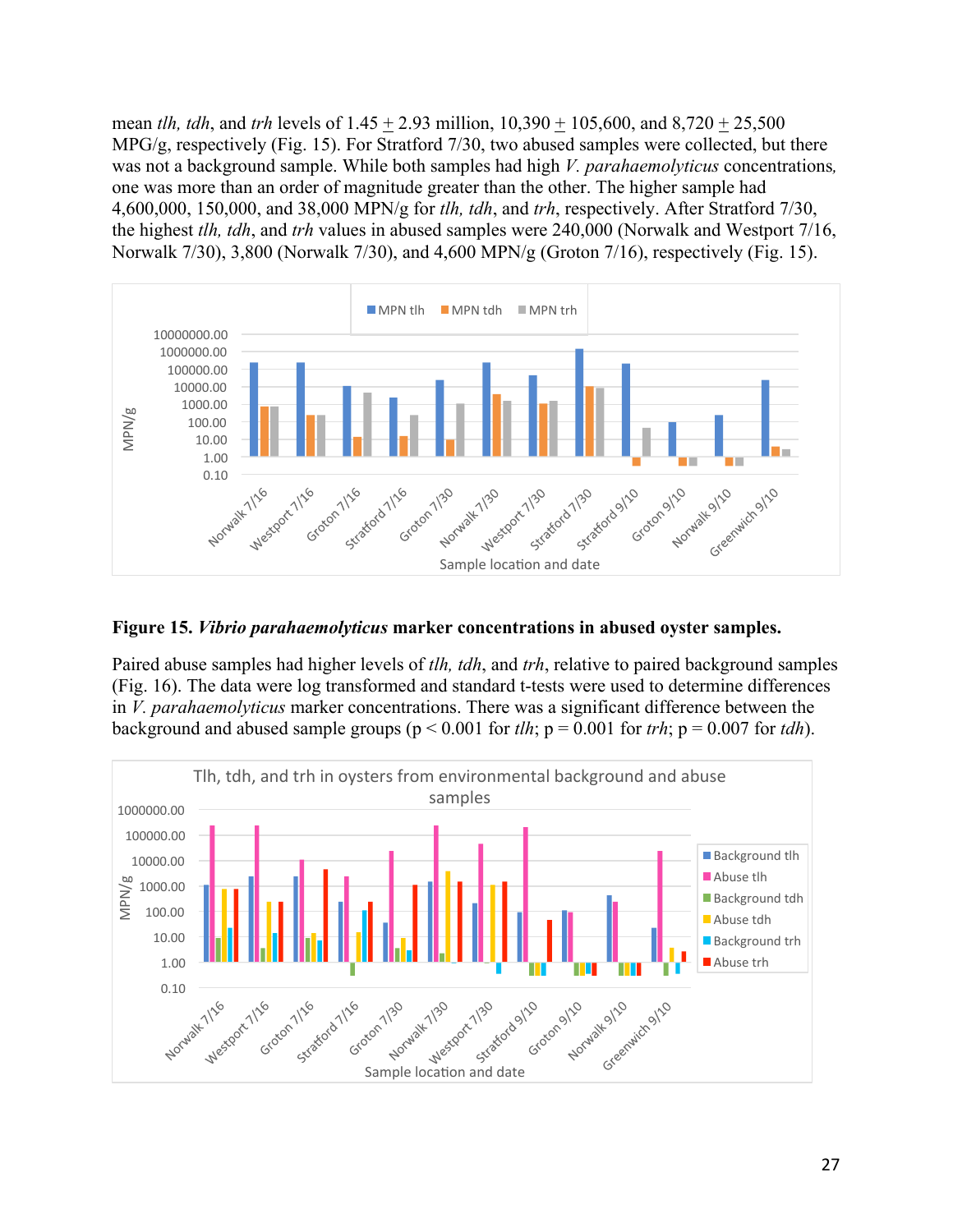### **Figure 16***. V. parahaemolyticus* **marker concentrations in background (dark blue-***tlh***, green***tdh***, and light blue-***trh***) and abused (pink-***tlh***, yellow,-***tdh* **and red-***trh***) oyster samples.**

There was no significant difference for *tlh, trh*, or *tdh* levels in background (time 0) oysters or 12 hour abused oysters between towns. For background samples, p-values ranged from 0.559-0.946. For abused samples, p-values ranged from 0.313-0.456.

**DIFFERENCES IN GENE PREVALENCE:** *Tlh, tdh, trh*, and *tdh* 3/6 concentrations in background oyster samples from both studies were log transformed. A One-Way ANOVA showed there was a significant difference among the groups ( $p \le 0.001$ ). The ad hoc Tukey's HSD test identified significant difference between the *tlh* and *tdh* 3/6 and *tlh* and *tdh* values (p < 0.001), *tlh* and *trh* values ( $p = 0.017$ ), and *trh* and *tdh* 3/6 values ( $p = 0.003$ ). *Tdh* and *tdh* 3/6 ( $p = 0.001$ )  $= 0.072$ ) and *trh* and *tdh* ( $p = 0.723$ ) were not significantly different among background samples. Likewise, marker concentrations detected in abused (12-h ambient air exposure) samples from both studies were significantly different (p<0.001). The Tukey Test showed significant differences between *tlh* and *tdh* 3/6 (p<0.001), *tlh* and *tdh* (p = 0.004), and *trh* and *tdh* 3/6 (p = 0.031). While not significantly different in either analysis, the data suggests that *trh* may be more prevalent or consistently reach higher levels than *tdh* in CT because *tlh*, which reliably has the most elevated samples, was significantly different from *tdh* for both background and abused samples, but was not significantly different from *trh* in the abused samples. Additionally, *tdh* 3/6, which consistently had the lowest levels, was significantly different from *trh* but not *tdh*.

## **Characterization of** *tdh* **3/6 Positive** *V. parahaemolyticus* **Isolates**

All sample enrichment tubes positive for *tdh* 3/6 were used to collect 1 to 20 isolates to see if *tdh* 3/6 positive strains were present (Table 2). For all CT, MA and NH samples that tested positive for *tdh* 3/6, one enrichment tube that was not positive was also used as a control to confirm the absence of isolates containing *tdh* 3/6. Most of the samples were also tested for other indicator markers for ST36, including *prp, flp* and for ST631, *end*. In NH, 3 samples were positive for *tdh* 3/6 (MPN = 0.36/g) but none of these yielded *tdh* positive isolates (Table 2-C).

| Date $\&$   | tlh   | tdh   | trh | tdh3/6 | prp    | flp           | end                               | # of isolates <sup>B</sup> |
|-------------|-------|-------|-----|--------|--------|---------------|-----------------------------------|----------------------------|
| sample type |       |       |     |        |        |               |                                   | & marker test:             |
|             |       |       |     |        |        |               |                                   | tdh, trh, prp, cps         |
|             |       |       |     |        |        |               |                                   |                            |
|             |       |       |     |        |        |               |                                   |                            |
|             |       | MPN/g |     |        |        |               | Presence/absence in <i>tdh3/6</i> |                            |
|             |       |       |     |        |        | positive tube |                                   |                            |
| 7/9/18      | 11000 | 9.2   | 120 | 4.3    | $^{+}$ |               |                                   | $1/5$ tdh $6$              |
| Westport    |       |       |     |        |        |               |                                   | (sequenced),               |
| 0-hour      |       |       |     |        |        |               |                                   | trh                        |

# **A. Summary of isolates collected from CT enrichment tubes.**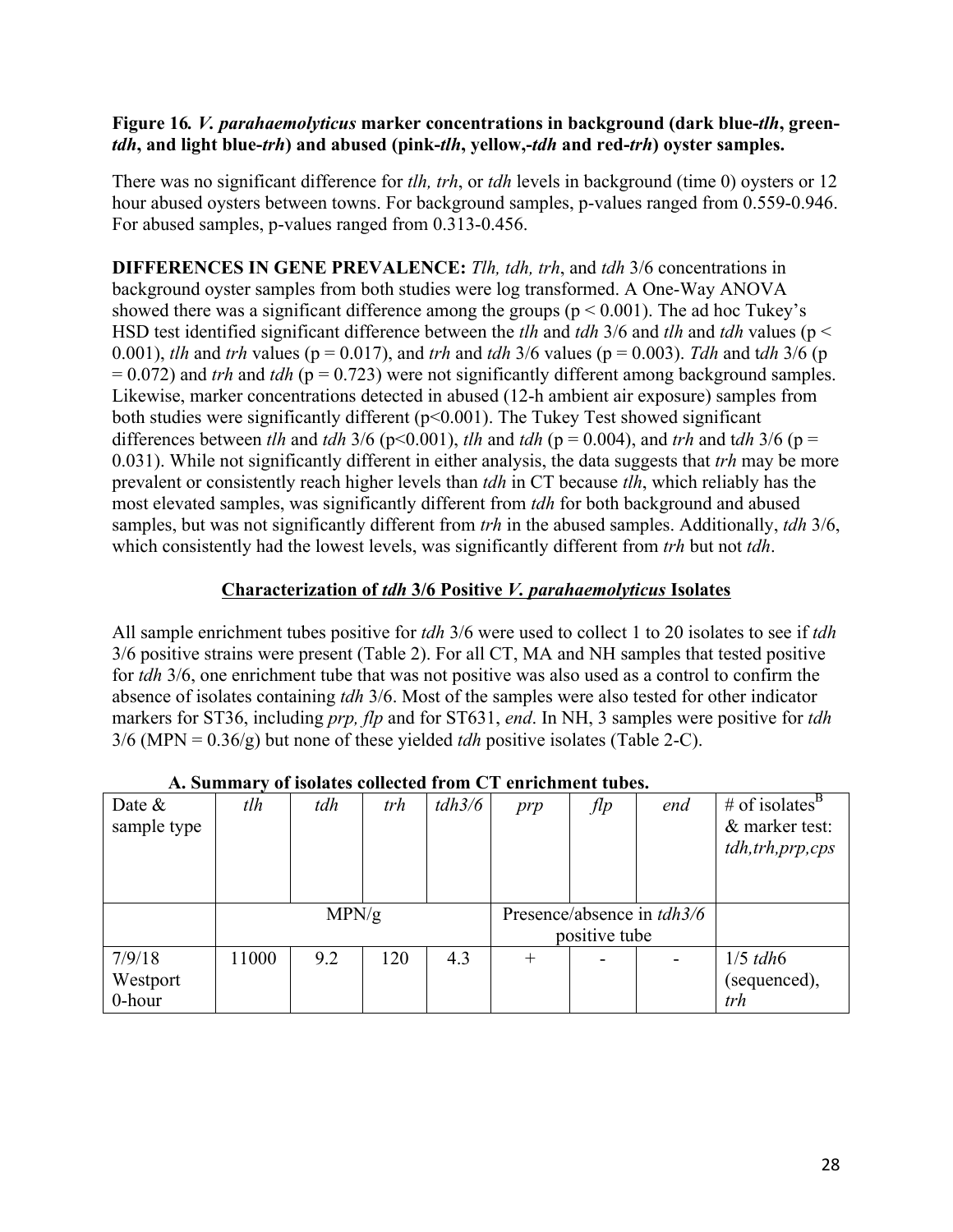| $7/9/18^{A}$<br>Westport<br>0-hour<br>control tube<br>tested neg<br>tdh3/6 | 11000   | 9.2    | 120   | 4.3 | $^{+}$ |        | $1/5$ tdh5<br>(sequenced),<br>trh |
|----------------------------------------------------------------------------|---------|--------|-------|-----|--------|--------|-----------------------------------|
|                                                                            |         |        |       |     |        |        |                                   |
| 7/30/19                                                                    | 4.6x10' | 150000 | 38000 | 1.1 | $^{+}$ | $^{+}$ | 10 Negative                       |
| Stratford                                                                  |         |        |       |     |        |        |                                   |
| Exposed                                                                    |         |        |       |     |        |        |                                   |

# **B. Summary of isolates collected from MA enrichment tubes.**

| Date &<br>sample type | Tlh    | tdh       | trh  | tdh3/6 | prp                      | f                          | end               | # of isolates <sup>B</sup><br>& marker test:<br>tdh, trh, prp, cps |
|-----------------------|--------|-----------|------|--------|--------------------------|----------------------------|-------------------|--------------------------------------------------------------------|
|                       |        |           |      |        |                          |                            |                   | end                                                                |
|                       |        | MPN/g     |      |        |                          | Presence/absence in tdh3/6 |                   |                                                                    |
|                       |        |           |      |        |                          | positive tube              |                   |                                                                    |
| 8/6/19                | 750    | 0.92      | 110  | 0.36   | $\ddot{}$                | $^{+}$                     |                   | 10 Negative                                                        |
| Control               |        |           |      |        |                          |                            |                   |                                                                    |
| 8/6/19                | 210    | 0.92      | 24   | 0.36   | $\qquad \qquad +$        | $\overline{\phantom{a}}$   | $\qquad \qquad +$ | 10 Negative                                                        |
| Control               |        |           |      |        |                          |                            |                   |                                                                    |
| 8/8/19                | 150000 | 2.1       | 24   | 1.1    | $\ddot{}$                | $+$                        |                   | $1/15$ tdh, trh                                                    |
| Exposed               |        |           |      |        |                          |                            |                   | $(tdh1 - tdh3/6 -$ ,                                               |
| 8/8/19                | 110000 | 30        | 930  | 2.9    | $\ddot{}$                | $+$                        |                   | $tdh5-)$<br>$1/25$ tdh                                             |
| Exposed               |        |           |      |        |                          |                            |                   | $2/25$ tdh,                                                        |
|                       |        |           |      |        |                          |                            |                   | $trh$ (all tdh $l$ -,                                              |
|                       |        |           |      |        |                          |                            |                   | $tdh3/6$ -, $tdh5$ -)                                              |
| 8/8/19                | 46000  | 280       | 2400 | 0.72   | $+$                      | $+$                        |                   | $1/10$ tdh, trh                                                    |
| Exposed               |        |           |      |        |                          |                            |                   | $(tdh1 - tdh3/6 -$ ,                                               |
|                       |        |           |      |        |                          |                            |                   | $tdh5-)$                                                           |
| 8/12/19               | 4600   | 1.1       | 24   | 0.3    | $+$                      | $\overline{a}$             |                   | $1/20$ tdh5, trh                                                   |
| Control               |        |           |      |        |                          |                            |                   |                                                                    |
| 8/12/19               | 920    | ND        | 2.8  | 0.3    | $\ddot{}$                | $+$                        |                   | $1/10$ tdh, trh                                                    |
| Control               |        |           |      |        |                          |                            |                   | $(tdh1 - tdh3/6 -$ ,                                               |
|                       |        |           |      |        |                          |                            |                   | $tdh5-)$                                                           |
| 8/12/19               | 920    | <b>ND</b> | 2.8  | 0.3    | $\overline{\phantom{0}}$ | $\boldsymbol{+}$           |                   | 10 Negative                                                        |
| Control tube          |        |           |      |        |                          |                            |                   |                                                                    |
| tested neg            |        |           |      |        |                          |                            |                   |                                                                    |
| tdh3/6                |        |           |      |        |                          |                            |                   |                                                                    |
| 8/15/19               | 4300   | 1.1       | 3.6  | 0.3    | $+$                      | $+$                        | $+$               | 10 Negative                                                        |
| Control               |        |           |      |        |                          |                            |                   |                                                                    |
| 8/15/19               | 4300   | 0.74      | 24   | 0.3    |                          | $^{+}$                     |                   | 10 Negative                                                        |
| Exposed               |        |           |      |        |                          |                            |                   |                                                                    |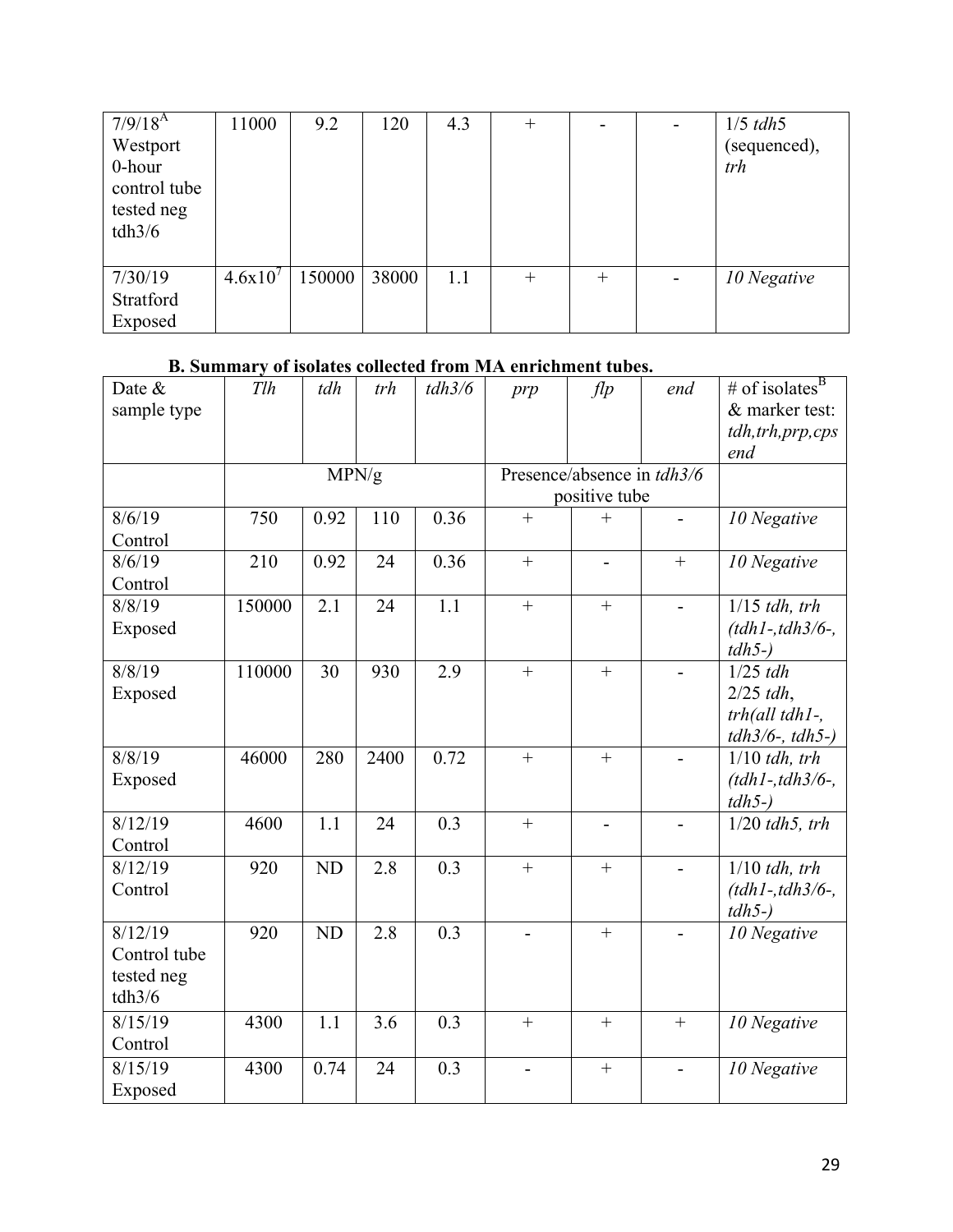| 8/15/19<br>Exposed | 1000 |     | 46 | 0.74 |  |                          | $1/20$ tdh $3/6$ ,<br>trh           |
|--------------------|------|-----|----|------|--|--------------------------|-------------------------------------|
| 8/19/19<br>Control | 4300 | 4.3 | 24 | 0.36 |  | $\overline{\phantom{a}}$ | $5/10$ tdh $3/6$ ,<br>$trh$ , $cps$ |

| Date $\&$     | Tlh  | tdh   | trh | tdh3/6 | prp                        | $f$ lp        | end | # of isolates $B$  |
|---------------|------|-------|-----|--------|----------------------------|---------------|-----|--------------------|
| sample type   |      |       |     |        |                            |               |     | & marker test:     |
|               |      |       |     |        |                            |               |     | tdh, trh, prp, cps |
|               |      | MPN/g |     |        | Presence/absence in tdh3/6 |               |     |                    |
|               |      |       |     |        |                            | positive tube |     |                    |
| 7/15/19       | 2400 | 43    | 460 |        |                            |               |     | 10 Negative        |
| Control Day   |      |       |     |        |                            |               |     |                    |
| 7 tube tested |      |       |     |        |                            |               |     |                    |
| negative      |      |       |     |        |                            |               |     |                    |
| tdh3/6        |      |       |     |        |                            |               |     |                    |
| 7/15/19       | 4600 | 210   | 110 | 0.36   | $^{+}$                     | $^{+}$        |     | $1/14$ trh, prp    |
| Exposed       |      |       |     |        |                            |               |     | $2/14$ prp         |
| Day 7         |      |       |     |        |                            |               |     |                    |
| 7/26/19       | 1500 | 7.4   | 150 | 0.36   |                            | $^{+}$        |     | 10 Negative        |
| Control       |      |       |     |        |                            |               |     |                    |
| Day $1$       |      |       |     |        |                            |               |     |                    |
| 8/1/19        | 4600 | 74    | 270 | 0.36   | $+$                        | $+$           |     | 1 Negative         |
| Exposed       |      |       |     |        |                            |               |     |                    |
| Day 10        |      |       |     |        |                            |               |     |                    |

#### **C. Summary of isolates collected from NH enrichment tubes.**

A Control enrichment tube tested negative for *tdh* 3/6

<sup>B</sup> Test isolates for *tdh* allele and *end*, and sequence any of interest.

## **Table 2. Concentrations of target** *V. parahaemolyticus* **markers in oyster samples and genotyping of** *V. parahaemolyticus* **strains from** *tdh* **3/6 positive enrichment tubes from A.) Connecticut, B.) Massachusetts and C.) New Hampshire.**

In CT, one of five isolates from the 7/9/19 Westport sample with an MPN of 4.3 *tdh* 3/6/g harbored *tdh* 6 (tube positive for *tdh* 3/6) or *tdh* 5 (control tube negative for *tdh* 3/6) (Table 2-A). The *tdh* 6 isolate was not ST36. None of the 10 isolates from the 7/30/19 Stratford sample (MPN = 1.1 *tdh* 3/6/g) were positive for any targeted markers. In MA, 13 samples from Trial 1 were positive for *tdh* 3/6 (MPNs = 0.3 to 2.9 *tdh* 3/6/g) and 8 of these 13 samples were also positive for *prp* and *flp* (Table 2-B). Twelve of these *tdh* 3/6 positive tubes were used to isolate *V. parahaemolyticus* strains. Six of the t*dh* 3/6, *prp* and *flp* positive samples yielded 1-2 isolates positive for *tdh*, and one other *tdh* 3/6 positive sample yielded one *tdh* positive isolate.

The frequency of detection of *tdh* 3/6 was low in New Hampshire and Connecticut (<5%) as well as in Massachusetts for the later season Trial 2 (0%), but relatively high (48%) in Massachusetts during Trial 1 (Table 2). The frequency of oyster samples containing *tdh* 3/6 was nearly equal for control and abused samples in all three states.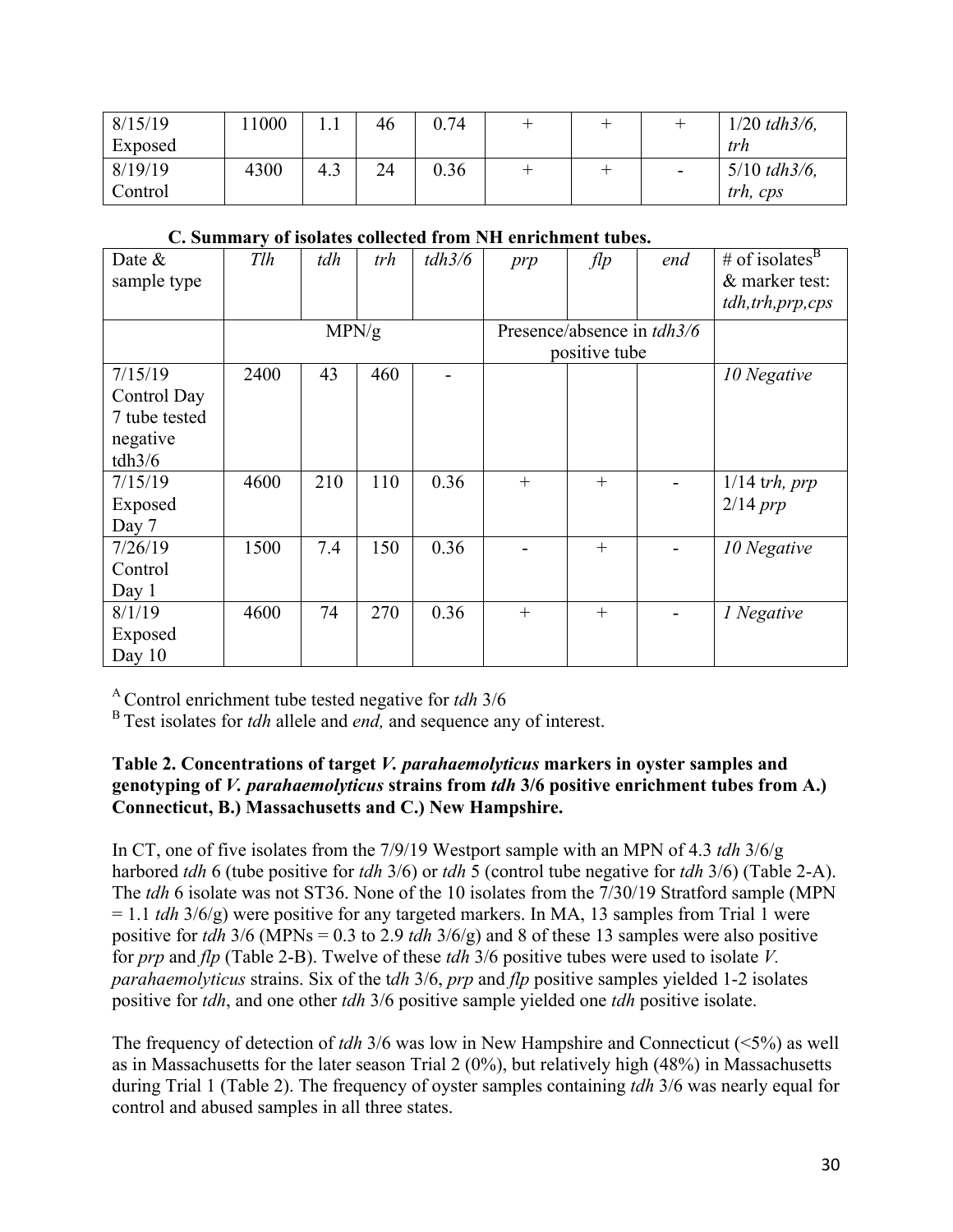| <b>State</b>    | Number of<br>samples | Samples with<br>tdh 3/6 detection | Control/abused<br>samples with <i>tdh</i><br>3/6 detection |
|-----------------|----------------------|-----------------------------------|------------------------------------------------------------|
| NH              | 58                   |                                   |                                                            |
| MA-Trial $#1*$  | די                   |                                   |                                                            |
| MA-Trial $#2^*$ |                      |                                   |                                                            |
|                 |                      |                                   |                                                            |

\*MA Trial 1:  $8/6/19$  to  $8/19/19$ . Trial 2:  $9/23/19$  to  $10/1/19$ .

#### **Table 3. Detection frequency of regionally-specific** *V. parahaemolyticus* **pathogenicity marker** *tdh* **3/6.**

### **RECOMMENDATIONS FOR IMPROVING RISK ASSESSMENTS IN SHELLFISH IN THE NORTHEAST**

This study and our interpretation of results is structured in a way that focuses on providing critical background information and localized data needed inform managers of the best means of implementing the three major aspects of *V. parahaemolyticus* risk assessment and management:

1.) Management strategies, particularly time to temperature controls and re-submergence time requirements:

2.) Dynamics of the absolute and relative abundance of total *V. parahaemolyticus* and regionally-significant pathogenic strains implicated in clinical infections;

3.) Environmental conditions associated with increases in the absolute and relative abundance of total *V. parahaemolyticus* and regionally-significant pathogenic strains, and associated with the degree of risk.

This section of our report focuses on cross-regional differences and similarities that can help inform managers of the elements of *V. parahaemolyticus* risk assessment methodology and management that may be applicable at the regional level, versus those that need to be scaled to the state or harvest area- by- harvest area level.

There were study findings that showed some consistency between states. For example, in NH and MA, periods of air exposure associated with culture practices consistently resulted in an increase in oyster *V. parahaemolyticus* concentrations, though the difference between paired control and abused oysters were not always significant; with the extent of the increase probably depending on the initial *V. parahaemolyticus* levels and environmental conditions at the time of trials. Overall, when the difference between paired control and abused oysters were significant, 7-days of re-submergence was sufficient in both MA and NH to return *V. parahaemolyticus* concentrations to background levels.

However, generally speaking, we observed significant variability between states in a number of important areas with management implications. For example, in CT we did not observe a significant increase in *V. parahaemolyticus* concentrations in oysters that were abused for 5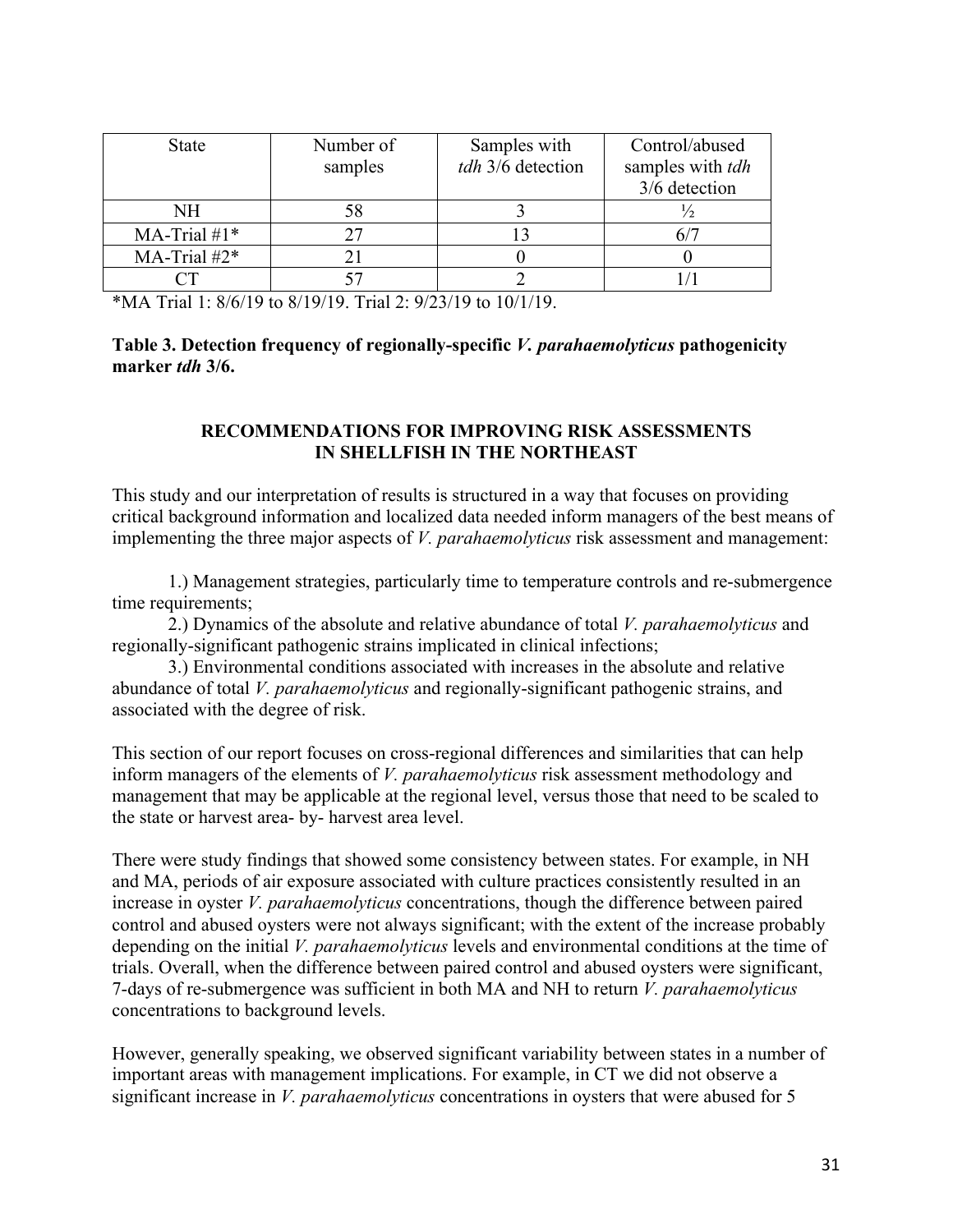hours, and in some cases after 12 hours, of ambient air exposure. These findings suggest that CT harvesters may safely extend the rapid cooling period from 1 hour to 5 hours from harvest to an internal temperature of 50°F. This is beneficial as a more gradual cooling period during periods when water temperatures are most elevated may help to decrease shellfish mortality associated with the physiological shock of rapid cooling.

Other observations include the minimal impact of only disturbance without elevated air temperature exposure in NH, although for all three NH trials concentrations in exposed oysters on Day 10 were consistently, though not significantly, elevated compared to controls and to Day 7 exposed concentrations. Both of these findings will be the subject of further study during the summer of 2020 as part of a related ongoing study in NH, MA and ME. The decrease in *V. parahaemolyticus* concentrations in Trial 4 in CT even after 12 h abuse illustrates the importance of conducting multiple trials to enable capturing worst case conditions as well as the potential for fine-tuning management strategies by time of year.

Dr. Whistler's group has established a framework to identify and track regionally specific pathogenic *V. parahaemolyticus* strains that can be transferred to other regions. Its application requires regional cooperation including sharing of critical clinical information, and is challenging because of the low incidence of specific pathogenic strains in nature, which, based on this study, is apparently the case at least for this region. Concentrations of the more traditional markers, *tdh* and *trh*, increased in response to over-exposure and abuse in MA and CT, though somewhat more inconsistently in NH. In addition, concentrations of these markers rapidly decrease following re-submergence. In contrast, the infrequently detected *tdh* 3/6 did not show a consistent trend relative to oyster exposure and re-submergence, but did disappear from later (September- in MA) study times. These finding suggest that there are different dynamics for total, *tdh/trh* and regional pathogenic strain concentrations in response to temperature abuse and exposure. Given the success of management strategies in the 3 states to illnesses by reducing exposure and temperature abuse of harvested oysters, the response observed in this study for traditional markers suggests these are useful indicators of increased risk related to oyster aquaculture husbandry practices.

States have set up monitoring programs to track environmental and potential risk conditions, and research and partner monitoring efforts in each state inform these programs. There are many environmental variables that may be important risk indicators, and a recent paper by Hartwick et al. (2019) builds on other previous studies in the Northeast to provide a framework for how to assess a wide range of different environmental risk indicators at a scale appropriate for harvest areas. Water temperature was again the most significant variable, but pH and other types of variables allowed for predicting peak total *V. parahaemolyticus* concentrations. This approach allows for prediction of peak timing for other variables, and thus alignment of variables to infer synoptic and pre-disposing conditions that may affect risk.

This study was not a monitoring study designed to determine how environmental conditions affect risk statewide, rather the focus was husbandry practices and air/water temperatures. As far as existing risk indicator evaluation is concerned, air and water temperatures are the overriding most important region-wide indicator in use at this time. This study began later than intended due to the very low *V. parahaemolyticus* levels prior to early July, so the onset of elevated *V.*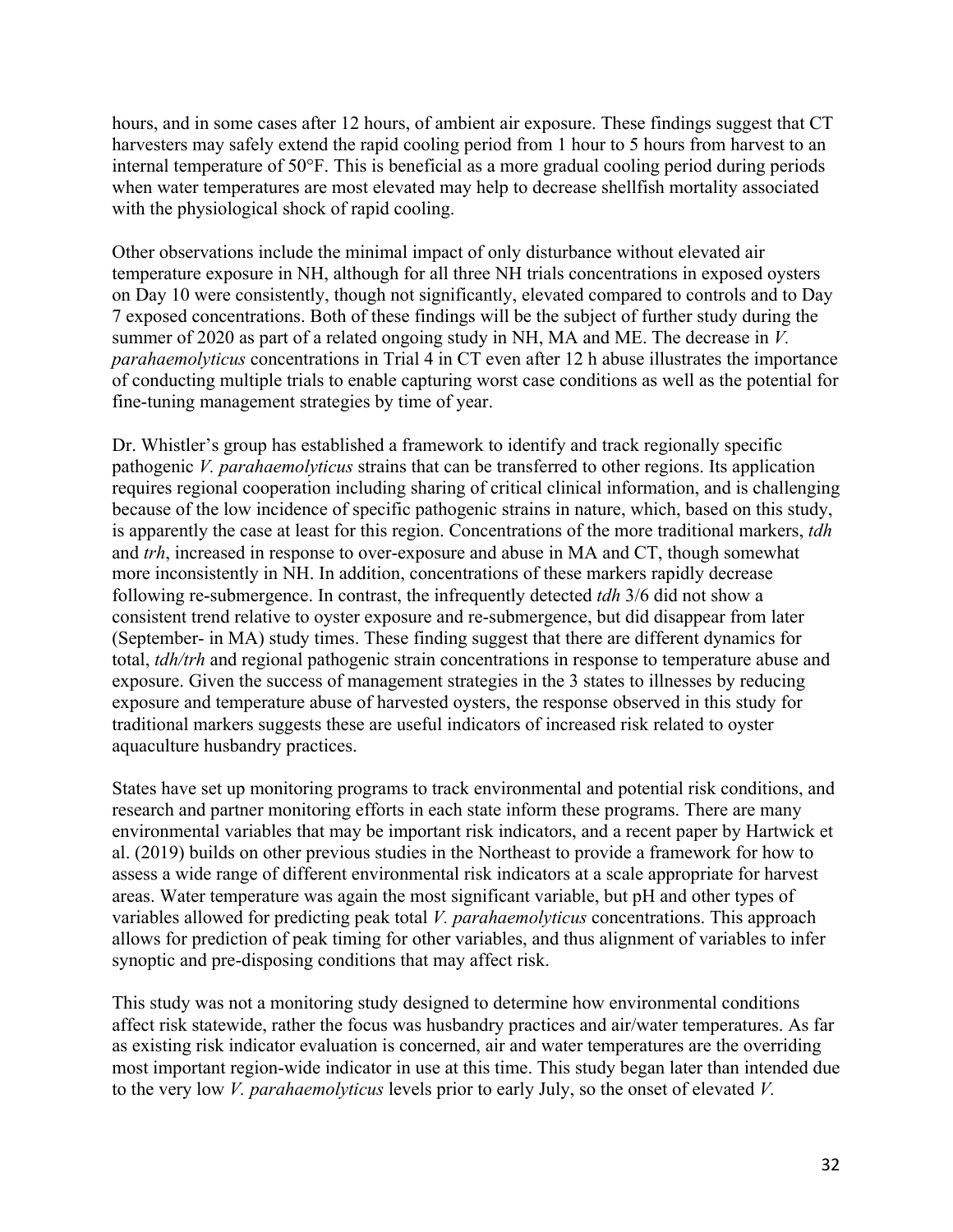*parahaemolyticus* levels was later than expected based on water temperatures. The most comprehensive assessment of water temperature effects on *V. parahaemolyticus* concentrations was in CT, where despite increasing temperatures from July through August, the *V. parahaemolyticus* concentrations in abused oysters did not follow that trend. It appears that once a threshold temperature is reached and *V. parahaemolyticus* concentrations are relatively high in oysters, further changes in water temperatures did not track with *V. parahaemolyticus* concentrations. The study period extended over July and August in NH and CT, but was extended from mid-September into early October in MA. The results for the 2<sup>nd</sup> MA trial showed much lower total and *trh V. parahaemolyticus* concentrations, and the disappearance of detectable *tdh* and *tdh* 3/6, suggesting that risk indicators decrease in early fall with falling water temperatures, which is consistent with the timing of illnesses in MA (Schillaci et al. 2019). Further monitoring studies are needed to determine the potential for tracking markers of regionally significant pathogenic strains to be developed into a useful risk indicator.

One critical variable not yet effectively incorporated into environmental and husbandry aspects of risk assessment is the timing and locations of illness-linked shellfish. Schillaci et al. (2019) do consider this and have observed some interesting, though inconsistent, trends with environmental *V. parahaemolyticus* concentrations and water temperature. In New England, illness timing has been relatively consistent, but that might not always be the case with increasing water temperatures, and in regions where there may be more frequent early 'shoulder season' illnesses that do not fit gradual water/air temperature changes. This added complexity could be accommodated with the Hartwick et al. (2019) forecasting approach that can be adjusted using day of year.

## **TRANSFERABILITY TO OTHER SHELLFISH PRODUCING AREAS**

Earlier the similarities and differences between states in their management of husbandry practices and *V. parahaemolyticus* control plans were described (Table 1). The findings of this study help to reinforce these plans and guidance, reflecting spatial and temporal differences and similarities, as well as ubiquitous differences in grower practices. The recent paper by Hartwick et al. (2019) is a useful framework for considering a wide variety of environmental risk indicators at the harvest area scale. Multiple applications of the approach where environmental data are available at the growing area scale are required for potential identification of significant environmental risk indicators in New England and any other region.

Beginning in 2014, Connecticut managers instituted rapid cooling controls and now have 5 years of data showing a significant reduction in illness as compared to 2013, prior to the implementation of rapid cooling controls. When considering the effective reduction in illness that has been achieved in Connecticut, the evidence is clear that rapid cooling to an internal temperature of 50°F within 1 hour of harvest is a successful management strategy for reducing the risk of illness associated with *Vibrio parahaemolyticus* (Figure 17). In 2019, although a number of background environmental samples and control samples showed extremely elevated levels of *tlh,* only a single case of *V. parahaemolyticus* was confirmed to have originated from a CT source*.*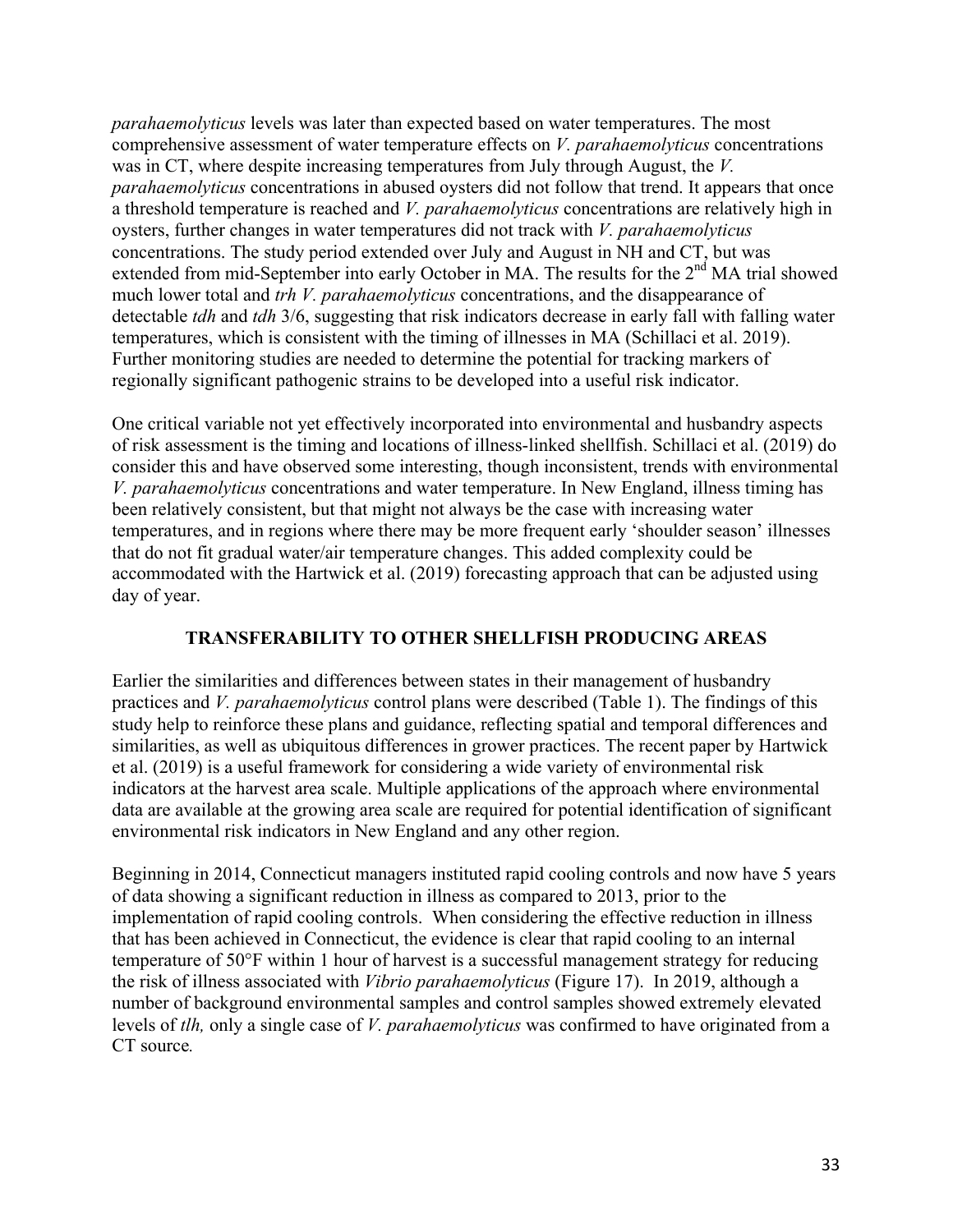

Figure 17. Connecticut *V. parahaemolyticus* illnesses 2009 through 2019. Traceback code 1 (red) are confirmed single source from CT, code 2 (green) are confirmed CT source, but more than one possible harvest location, and code 3 (blue) are cases with a multi-state traceback. Rapid cooling controls were instituted in 2014 in Connecticut.

This study did confirm that while *tlh* can be elevated even in background samples (Fig. 8), the standard pathogenic markers, *trh* and *tdh*, are consistently low (under 100 MPN/g) until exposed to ambient air for 5 to 12 hours. This is strong evidence that control plans allowing more than 5 hours for oysters to be cooled to an internal temperature of 50*°*F may significantly increase the risk of illness due to the increase in pathogenic strains of *V. parahaemolyticus.* A more extended cooling may help to decrease shellfish mortality due to rapid cooling. In the absence of mortality, rapid cooling controls of 1 hour are still recommended, however with additional local and regional pathogenic strain and illness data, managers may consider safely extending the cooling period to allow up to 5 hours to cool shellfish to an internal temperature of 50°F.

It is informative to consider states across a region to discern regional applications to harmonize management approaches. If NH only considered conditions within the state there would be no concerns given the rare incidence of illness, and MA would not realize that certain areas in the state appear to be regional and not only state hot spots. The approach used by Whistler to construct a regional framework for assessing risk from regionally significant pathogenic strains is a good example of how a regional approach can be useful. First, it required collaboration with both resource management and public health agencies in each state to gain access to clinical strains and the traceback information required to discern differences in strain prevalence and severity as pathogens. Pooling results from all states provides information on which strains are regionally significant. In the New England area, the results were striking in that 70-80% of illnesses were being caused by only two strains, making design of detection methods a doable task. This study was the first to apply these new detection methods to environmental samples in real time, revealing some challenges that will require further work this year as part of a related ongoing project.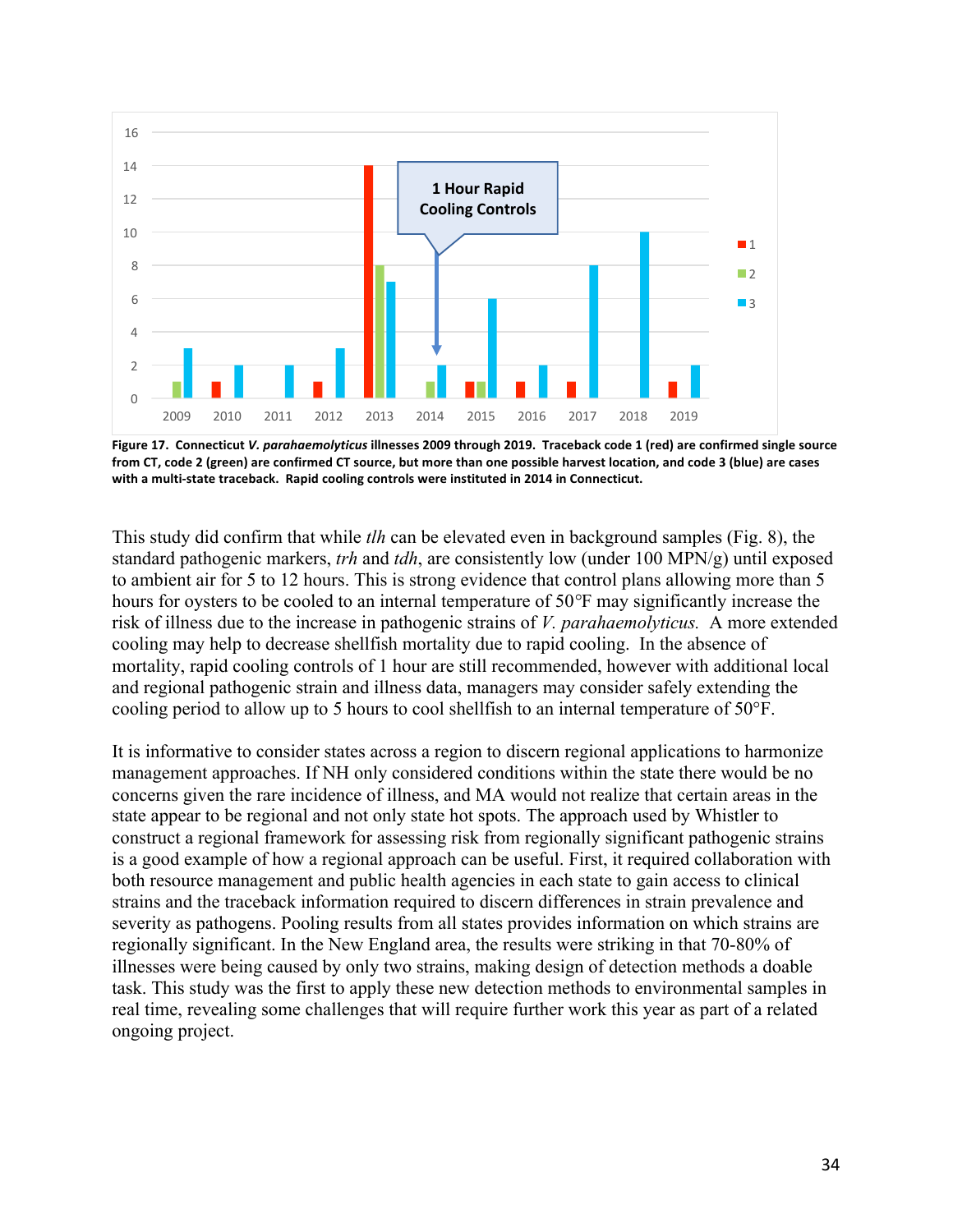#### **REFERENCES**

Baker-Austin C., Trinanes J.A., Taylor N.G., Hartnell R., Siitonen A., Martinez-Urtaza J. 2013. Emerging Vibrio risk at high latitudes in response to ocean warming. Nat. Clim. Chang. 3: 73.

Baker-Austin C., Trinanes J., Gonzalez-Escalona N., Martinez-Urtaza J. 2017. Noncholera vibrios: The microbial barometer of climate change. Trends Microbiol. 25, 76–84.

Banerjee S.K., Kearney A.K., Nadon C.A., Peterson C-L, Tyler K., Bakouche L., Clark C.G., Hoang L., Gilmour M.W., Farber J.M. 2014. Phenotypic and genotypic characterization of Canadian clinical isolates of *Vibrio parahaemolyticus* collected from 2000 to 2009. J Clin Microbiol 52:1081–1088.

Bartley CH, Slanetz LW. Occurence of *Vibrio parahaemolyticus* in Estuarine Waters and Oysters of New Hampshire. Appl Environ Microbiol. 1971; 21(5):965–6.

CDC. 2015. Foodborne Diseases Active Surveillance Network (FoodNet): FoodNet Surveillance Report (Final Data); U.S. Department of Health and Human Services, CDC: Atlanta, GA, USA, 2017. https://www.cdc.gov/foodnet/pdfs/FoodNet-Annual-Report-2015- 508c.pdf

Dejadon, B. and C. Nash. 2020 draft. 2019 New Hampshire *Vibrio parahaemolyticus*  Risk Evaluation. NHDES Shellfish Program. 19 pp.

DePaola A., Ulaszek J., Kaysner C.A., Tenge B.J., Nordstrom J.L., Wells J., Puhr N., Gendel S.M. 2003. Molecular, serological, and virulence characteristics of *Vibrio parahaemolyticus* isolated from environmental, food, and clinical sources in North America and Asia. Appl Environ Microbiol 69: 3999–4005.

DeRosia-Bannick K, DH Carey, J DeCrescenzo. 2016. Techniques and practices for Vibrio reduction: Connecticut. Final Report to Interstate Shellfish Sanitation Conference ISSC. State of Connecticut Department of Agriculture Bureau of Aquaculture, Milford, CT.

Gillis D. et al. 2013*.* Incidence and Trends of Infection with Pathogens Transmitted Commonly Through Food - Foodborne Diseases Active Surveillance Network, 10 U.S. Sites, 1996–2012. MMWR 62(15);283-287.

Haendiges J., Timme R., Allard M.W., Myers R.A., Brown E.W., Gonzalez-Escalona N. 2015. Characterization of *Vibrio parahaemolyticus* clinical strains from Maryland (2012-2013) and comparisons to a locally and globally diverse *V. parahaemolyticus* strains by whole-genome sequence analysis. Front Microbiol 6:125.

Hartwick M.A., Urquhart E.A., Whistler C.A., Cooper V.S., Naumova E.N., Jones S.H. 2019. Forecasting Seasonal *Vibrio parahaemolyticus* Concentrations in New England Shellfish. Int. J. Environ. Res. Public Health. 16: 4341.

Honda T, Ni Y, Miwatani T, Adachi T, Kim J. 1992. The thermostable direct hemolysin of *Vibrio parahaemolyticus* is a pore-forming toxin. Can J Microbiol 38:1175–1180.

Jones JL, Lüdeke CH, Bowers JC, Garrett N, Fischer M, Parsons MB, Bopp CA, DePaola A. 2012. Biochemical, serological, and virulence characterization of clinical and oyster *Vibrio parahaemolyticus* isolates. J Clin Microbiol 50:2343–2352.

Jones J.L., Ludeke C.H.M., Bowers J.C., DeRosia-Banick K., Carey D.H., Hastback W. 2014. Abundance of *Vibrio cholerae*, *V. vulnificus*, and *V. parahaemolyticus* in Oysters (*Crassostrea virginica*) and Clams (*Mercenaria mercenaria*) from Long Island Sound. Appl. Environ. Microbiol. 80(24): 7667.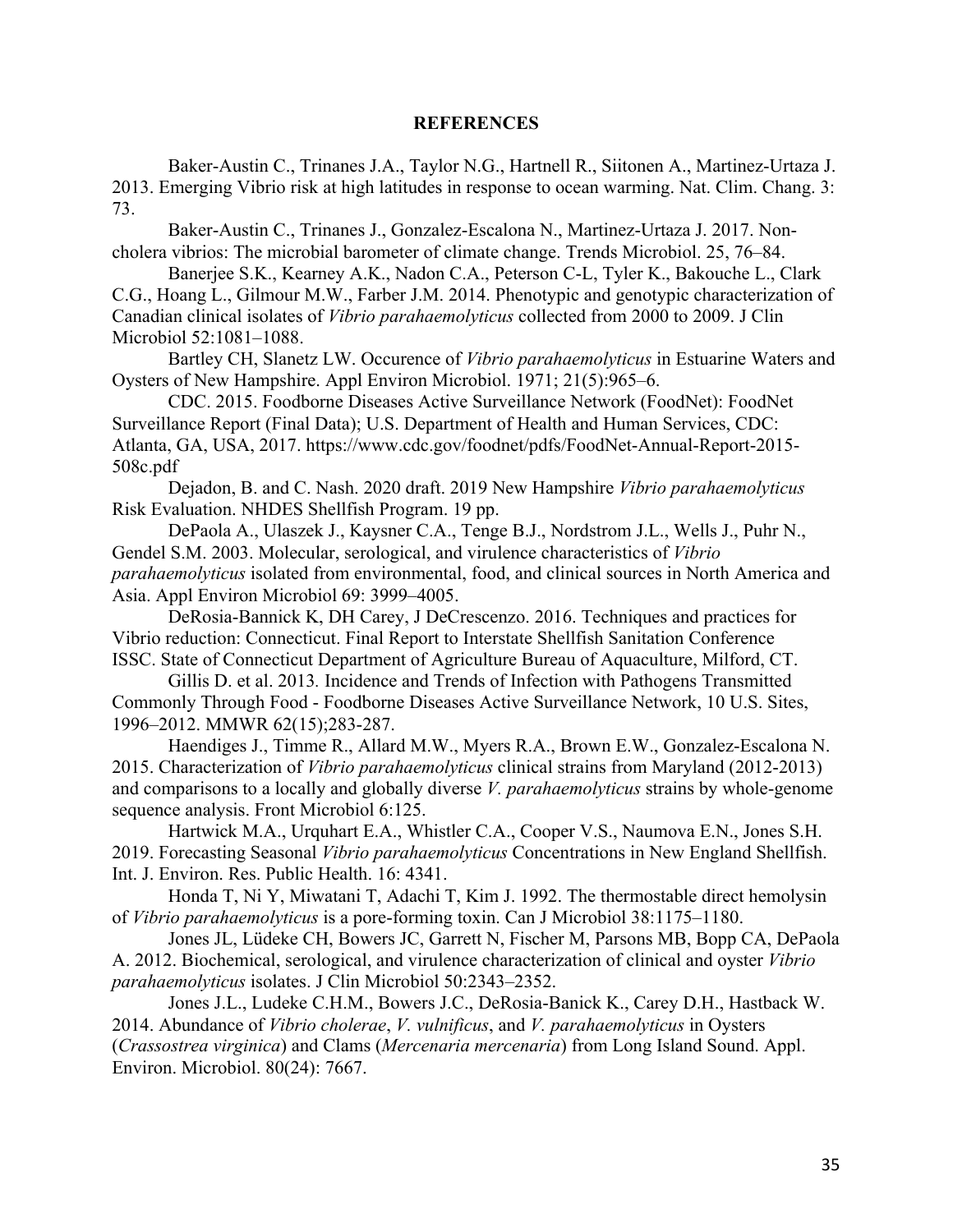Jones, JL et al. 2016. Effects of Intertidal Harvest Practices on *Vibrio parahaemolyticus* and *Vibrio vulnificus* Levels in Oysters. Appl. Environ. Microbiol. 82 (15): AEM.00721-16. DOI: 10.1128/AEM.00721-16.

Jones S, Summer-Brason B. Incidence and detection of pathogenic *Vibrio* sp. in a northern New England estuary, USA. J Shellfish Res. 1998; 17:1665–9.

Jones, SH, C. Schillaci, C. Nash, K. DeRosia-Bannick, R. Foxall, C. Whistler. 2019. Oyster Culture and Harvest Practices to Reduce Pathogenic *Vibrio parahaemolyticus* Concentrations in the Northeast United States. Interstate Shellfish Sanitation Conference. October 6-10, 2019. San Diego, CA.

Jones, SH, CA Whistler, V Cooper. 2014. Environmental Ecology of Vibrios. Presented at the annual Northeast Shellfish Sanitation Association meeting on February 27, 2014 in Shelton, CT.

Kaysner C, DePaola A. 2004. *Vibrio cholerae, V. parahaemolyticus, V. vulnificus*, and Other *Vibrio* spp. Bacte- riological Analytical Manual. 2004.

Kennedy D*,* B Friedman, R Schuster*.* (2015) Techniques and Practices for *Vibrio*  Reduction – Use of Shading and Rapid Cooling (ice slurry) to Control *Vibrio* Growth. Final report to the Interstate Shellfish Sanitation Conference (ISSC). NJ Department of Environmental Protection Water Monitoring and Standards, Trenton, NJ.

Kinsey TP, Lydon KA, Bowers JC, Jones JL. 2015. Effects of dry storage and resubmersion of oysters on total *Vibrio vulnificus* and total and pathogenic (*tdh+/trh+*) *Vibrio parahaemolyticus* levels. J Food Prot78:1574–1580. doi:10.4315/0362-028X.JFP-15-017

Klein S.L., Gutierrez West C.K., Mejia D.M., Lovell C.R. 2014. Gene Similar to the *Vibrio parahaemolyticus* Virulence-Related Genes *tdh, tlh*, and *vscC2* Occur in Other Bivrionaceae Species Isolated from a Pristine Estuary. Appl. Environ. Microbiol. 80(2): 595-602.

Kishishita M., Matsuoka N., Kumagai K., Yamasaki S., Takeda Y., Nishibuchi M. 1992. Sequence variation in the thermostable direct hemolysin-related hemolysin (trh) gene of *Vibrio parahaemolyticus.* Appl Environ Microbiol 58:2449–2457.

Martinez-Urtaza J., Blanco-Abad V., Rodriguez-Castro A., Ansede-Bermejo J., Miranda A., Rodriguez-Alvarez M.X. 2012. Ecological determinants of the occurrence and dynamics of *Vibrio parahaemolyticus* in offshore areas. ISME J. 6, 994–1006.

Martinez-Urtaza J., Baker-Austin C., Jones J.L., Newton A.E., DePaola A. 2013. Spread of Pacific Northwest *Vibrio parahaemolyticus* Strain. Letter to the Editor in N. Engl. J. Med. 369: 1573-1574.

McCarthy S.A., DePaola A., Cook D.W., Kaysner A., Hill W.E. 1999. Evaluation of alkaline phosphatase and digoxigenin-labelled probes for detection of the thermolabile hemolysin (tlh) gene of *Vibrio parahaemolyticus.* Lett. Appl. Microbiol. 28:66–70.

NHDES 2019. 2018 New Hampshire *Vibrio parahaemolyticus* Risk Evaluation. 18 pp. NHDPHS 2020. Reportable Communicable Diseases in New Hampshire, 2014-2019

YTD. New Hampshire Division of Public Health Services. Concord, NH.

https://www.dhhs.nh.gov/dphs/cdcs/documents/monthly.pdf. Accessed April 20, 2020.

Newton A, Kendall M, Vugia D, Henao O, Mahon B. 2012. Increasing rates of vibriosis in the United States, 1996–2010: review of surveillance data from 2 systems. Clin Infect Dis. 2012; 54(5):S391–5

Nilsson W.B. and Turner J.W. 2016. The thermostable direct hemolysin-related hemolysin (trh) gene of *Vibrio parahaemolyticus:* Sequence variation and implications of detection and function. Journal of Microbiological Methods. 126: 1-7.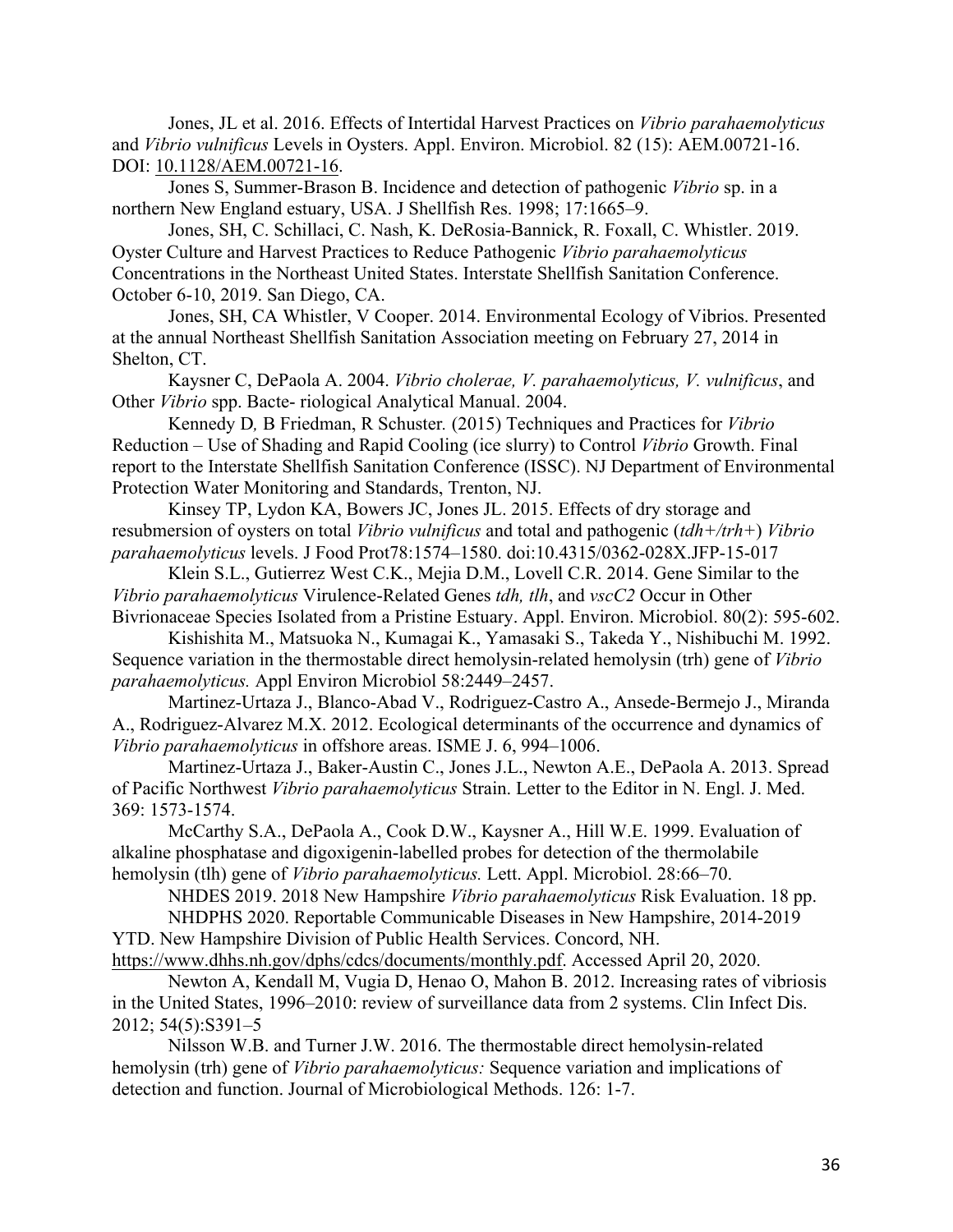Nishibuchi M. and Kaper J.B. 1995. Thermostable direct hemolysin gene of *Vibrio parahaemolyticus*: a virulence gene acquired by a marine bacterium. Infect Immun 63:2093.

Nordstrom JL, Vickery MC, Blackstone GM, Murray SL, DePaola A. 2007.

Development of a multiplex real-time PCR assay with an internal amplification control for the detection of total and pathogenic *Vibrio parahaemolyticus* bacteria in oysters. Appl Environ Microbiol. 73(18):5840-7. Epub 2007 Jul 20.

O'Neill K, Jones S, Grimes D. Incidence of *Vibrio vulnificus* in northern New England water and shell- fish. FEMS Microbiol Lett. 1990; 72(1–2):163–7.

Panicker G., Call D.R., Krug M.J., Bej A.K. 2004. Detection of pathogenic *Vibrio* spp. in shellfish by using multiplex PCR and DNA microarrays. Appl Environ Microbiol 70:7436–7444.

Park K-S, Ono T, Rokuda M, Jang M-H, Lida T, Honda T. 2004. Cytotoxicity and enterotoxicity of the thermostable direct hemolysin-deletion mutants of *Vibrio parahaemolyticus*. Microbiol Immunol 48:313–318.

Phuvasate S, Chen MH, Su Y-C. 2012. Reductions of *Vibrio parahaemolyticus* in Pacific oysters (*Crassostrea gigas*) by depuration at various temperatures. Food Microbiol. 31:51-56.

Schillaci, C., D. Regan, M. Hickey, C. Whistler, S. Jones. 2019. Techniques and Practices for *Vibrio parahaemolyticus* Reduction in Massachusetts. Final report to the Interstate Shellfish Sanitation Conference (ISSC). Dept. of Fish and Game- Div. of Marine Fisheries, New Bedford, MA.

Shirai H., Ito H., Hirayama T., Nakamoto Y., Nakabayashi N., Kumagai K., Takeda Y., Nishibuchi M. 1990. Molecular epidemiologic evidence for association of thermostable direct hemolysin (TDH) and TDH-related hemolysin of *Vibrio parahaemolyticus* with gastroenteritis. Infect Immun 58:3568–3573.

Suhrbier A, S Booth D Cheney. 2017. Techniques and Practices for Vibrio Reduction. Final Report to Interstate Shellfish Sanitation Conference-ISSC. Pacific Shellfish Institute, Olympia, WA.

Tack D.M., Marder E.P., Griffin P.M., et al. 2019. Preliminary Incidence and Trends of Infections with Pathogens Transmitted Commonly Through Food — Foodborne Diseases Active Surveillance Network, 10 U.S. Sites, 2015–2018. MMWR Morb Mortal Wkly Rep 2019;68:369– 373. https://www.cdc.gov/mmwr/volumes/68/wr/pdfs/mm6816a2-H.pdf

Takemura, A.; Chien, D.; Polz, M. Associations and dynamics of Vibrionaceae in the environment, from the genus to the population level. *Frontiers in Microbiology* **2014***, 5*(38).

Taniguchi H., Hirano H., Kubomura S., Higashi K., Mizuguchi Y. 1986. Comparison of the nucleotide sequences of the genes for the thermostable direct hemolysin and the thermolabile hemolysin from *Vibrio parahaemolyticus*. Microb. Pathog. 5:425–432.

Taylor, MA, JW Yu, TL Howell and SH Jones. 2018. Varying Success of Relaying To Reduce *Vibrio parahaemolyticus* Levels in Oysters (*Crassostrea virginica*). J. Food. Prot. 81: 659-669. doi:10.4315/0362-028X.JFP-17-363.

Turner J.W., Paranjpye R.N., Landis E.D., Biryukov S.V., González-Escalona N., Nilsson W.B., Strom M.S. 2013. Population structure of clinical and environmental *Vibrio parahaemolyticus* from the Pacific Northwest coast of the United States. PLoS One 8:e55726.

Urquhart E.A., Zaitchik B.F., Guikema S.D., Haley B.J., Taviani E., Chen A., Brown M.E., Huq A., Colwell R.R. 2016. Use of Environmental Parameters to Model Pathogenic Vibrios in Chesapeake Bay. J. Environ. Inf. 26, 1–13.

Whistler C.A., Hall J.A., Xu F., Ilyas S., Siwakoti P., Cooper V.S., Jones S.H. 2015. Use of whole-genome phylogeny and comparisons for development of a multiplex PCR assay to identify sequence type 36 *Vibrio parahaemolyticus*. J. Clin. Microbiol. 53, 1864–1872.